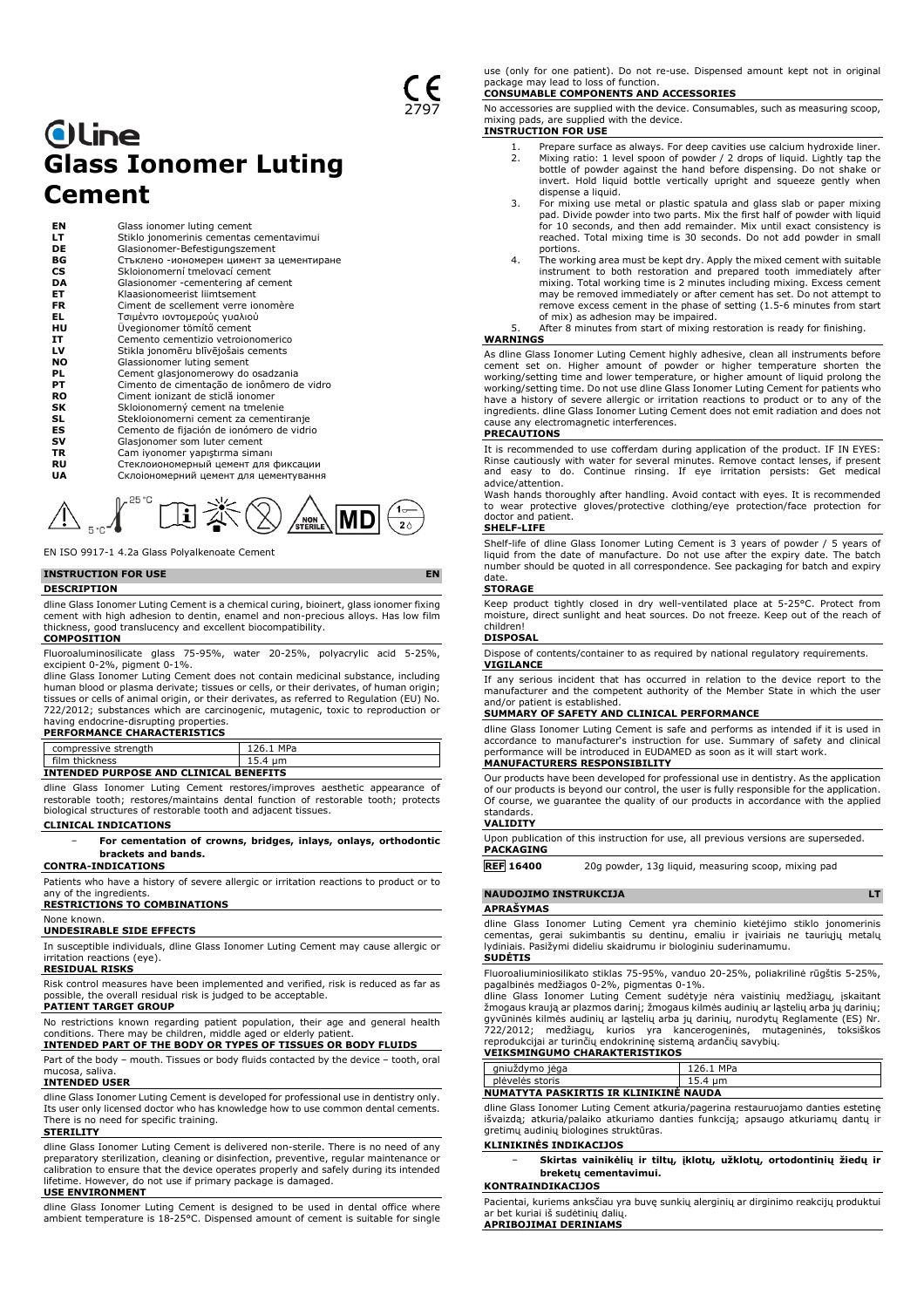#### Nežinomi.

## **NEPAGEIDAUJAMAS ŠALUTINIS POVEIKIS**

Jautriems žmonėms dline Glass Ionomer Luting Cement gali sukelti dirginimą ar alergines reakcijas (akių). **LIEKAMOJI RIZIKA**

Rizikos kontrolės priemonės buvo įgyvendintos ir patikrintos, rizika kiek įmanoma sumažinta, bendra likutinė rizika laikoma priimtina.

#### **TIKSLINĖ PACIENTŲ GRUPĖ**

Nėra jokių apribojimų, susijusių su pacientų populiacija, jų amžiumi ir bendra sveikatos bukle. Gali būti vaikų, vidutinio ar senyvo amžiaus pacientų. **NUMATOMA KŪNO DALIS AR AUDINIŲ TIPAS AR KŪNO SKYSČIAI**

Kūno dalis – burna. Audiniai ar kūno skysčiai su kuriais priemonė kontaktuoja – dantis, burnos gleivinė, seilės.

#### **NUMATYTAS NAUDOTOJAS**

dline Glass Ionomer Luting Cement yra sukurtas tik profesionaliam naudojimui odontologijoje. Naudotojas, tik licencijuotas gydytojas, kuris turi žinių kaip naudoti įprastus odontologinius cementus. Specialių mokymų nereikia.

## **STERILUMAS**

dline Glass Ionomer Luting Cement tiekiamas nesterilus. Norint užtikrinti, kad prietaisas tinkamai ir saugiai veiktų per numatytą tarnavimo laiką, nereikia jokio paruošiamojo sterilizavimo, valymo ar dezinfekavimo, prevencinės, reguliarios priežiūros ar kalibravimo. Tačiau nenaudokite, jei pažeista pirminė pakuotė.

## **NAUDOJIMO APLINKA**

dline Glass Ionomer Luting Cement suprojektuotas naudoti odontologijos kabinete, kur aplinkos temperatūra 18-25°C. Sumaišytas cemento kiekis tinka vienam naudojimui (tik vienam pacientui). Nenaudokite pakartotinai. Sumaišytas kiekis, laikomas ne originalioje pakuotėje, gali prarasti atliekamą funkciją.

## **SUNAUDOJAMIEJI KOMPONENTAI IR AKSESUARAI**

Su priemone priedai netiekiami. Sunaudojamieji komponentai, tokie kaip matavimo samtelis, maišymo padėkliukai, tiekiami kartu su priemone.

#### **NAUDOJIMO INSTRUKCIJA**

- 1. Paruoškite paviršių kaip įprasta. Giliose ertmėse naudokite kalcio hidroksido pamušalą.
- 2. Maišymo santykis: Maišymo santykis: 1 nubrauktas šaukštelis miltelių / 2 lašai skysčio. Prieš naudojimą lengvai pastuksenkite miltelių buteliuką į delną. Nekratykite ir neapverskite. Lašindami skystį, laikykite skysčio buteliuką vertikaliai, spauskite švelniai.
- 3. Maišymui naudokite metalinę ar plastikinę lopetėlę ir stiklinį ar popierinį maišymo padą. Padalinę miltelius į dvi dalis, pirmąją miltelių dalį<br>sumaišykite su skysčiu. Maišykite 10 sekundžių, po to pridėkite kitą dalį<br>ir maišykite kol pasieksite reikiamą konsistenciją. Visas maišymo laikas<br>30 seku
- 4. Darbinis paviršius turi būti sausas. Cementą Jums patogiu instrumentu dėkite ant paruošto danties paviršiaus iš karto po sumaišymo. Plombavimo laikas 2 minutės, skaičiuojant nuo maišymo pradžios. Cemento perteklių galima pašalinti iš karto arba tada, kai cementas sukietėja. Nebandykite pašalinti cemento pertekliaus kietėjimo metu (1.5-6 minutės nuo maišymo pradžios), nes dėl to gali sumažėti sukibimas.
- 5. Po 8 minučių, skaičiuojant nuo maišymo pradžios, restauraciją galite užbaigti.

## **ĮSPĖJIMAI**

Kadangi dline Glass Ionomer Luting Cement yra labai lipnus, nuvalykite instrumentus nelaukdami kol cementas sukietės. Didesnis miltelių kiekis ar aukštesnė aplinkos temperatūra sutrumpina plombavimo/kietėjimo laiką, žemesnė aplinkos temperatūra ar didesnis skysčio kiekis prailgina plombavimo/kietėjimo laiką. Nenaudokite dline Glass Ionomer Luting Cement pacientams, kuriems anksčiau yra buvę sunkių alerginių ar dirginimo reakcijų produktui ar bet kuriai iš sudėtinių dalių. dline Glass Ionomer Luting Cement neskleidžia radiacijos ir nesukelia jokių elektromagnetinių

# trukdžių. **ATSARGUMO PRIEMONĖS**

Produkto aplikavimo metu rekomenduojama naudoti koferdamą. PATEKUS Į AKIS: Kelias minutes atsargiai plauti vandeniu. Išimti kontaktinius lęšius, jeigu jie yra ir jeigu lengvai galima tai padaryti. Toliau plauti akis. Kaip galima greičiau kreiptis į gydytoją.

Po naudojimo kruopščiai nusiplauti rankas. Vengti patekimo į akis. Rekomenduojame mūvėti apsaugines pirštines, dėvėti apsauginius drabužius, naudoti akių (veido) gydytojui ir pacientui.

#### **GALIOJIMO LAIKAS**

dline Glass Ionomer Luting Cement galiojimo laikas yra 3 metai milteliams / 5 metai skysčiui nuo pagaminimo datos. Nenaudoti produkto pasibaigus jo galiojimo terminui. Partijos numeris turėtų būti nurodytas visoje korespondencijoje. Galiojimo terminą, partijos numeį žr. ant pakuotės.

## **LAIKYMAS**

Laikyti produktą sandariai uždarytą, sausoje, gerai vėdinamoje vietoje esant 5-25°C<br>temperatūrai. Saugoti nuo drėgmės, tiesioginių saulės spindulių, uždegimo šaltinių.<br>Produkto neužšaldyti. Laikyti vaikams nepasiekiamoje v

## **ŠALINIMAS**

Turinį/talpyklą išpilti (išmesti) pagal nacionalinius reikalavimus.

## **BUDRUMAS**

Jei įvyko kokių nors rimtų incidentų, susijusių su priemone, praneškite gamintojui ir tos valstybės narės, kurioje naudotojas ir (arba) pacientas yra įsisteigęs / įsikūręs, kompetentingai institucijai.

## **SAUGOS IR KLINIKINIO VEIKSMINGUMO SANTRAUKA**

dline Glass Ionomer Luting Cement yra saugus ir veikia taip, kaip numatyta jei yra naudojamas pagal gamintojo naudojimo instrukciją. Saugos ir klinikinio veiksmingumo atasakitą bus galima rasti EUDAMED duomenų bazėje kai tik ji pradės veikti.

## **GAMINTOJO ATSAKOMYBĖ**

Mūsų produktai sukurti profesionaliam naudojimui. Mes negalime kontroliuoti kaip<br>mūsų produktai naudojami, todėl už tinkamą jų panaudojimą atsako vartotojas.<br>Žinoma, mes užtikriname, produktų kokybės atitiktį galiojantiems **GALIOJIMAS**

Paskelbus naują instrukcijos versiją, prieš tai buvusios versijos nebegalioja. **PAKUOTĖ**

| <b>REF 16400</b> |          |  | 20g milteliai, 13g skystis, matavimo samtelis, popierėliai |  |
|------------------|----------|--|------------------------------------------------------------|--|
|                  | maišvmui |  |                                                            |  |

## **ANTEITUNG ZUR VERWENDUNG DE BESCHREIBUNG**

dline Glass Ionomer Luting Cement ist ein chemisch härtender, bioinerter Glasionomer-Fixierzement mit hoher Haftung auf Dentin, Schmelz und Nicht-Edelmetall-Legierungen. Hat eine geringe Schichtdicke, gute Transluzenz und ausgezeichnete Biokompatibilität.

## **ZUSAMMENSETZUNG**

Fluoroaluminosilikatglas 75-95%, Wasser 20-25%, Polyacrylsäure 5-25%, Hilfsstoff

0-2%, Pigment 0-1%. dline Glass Ionomer Luting Cement enthält keine medizinische Substanz, einschließlich Derivate aus menschlichem Blut oder Plasma; Gewebe oder Zellen oder<br>deren Derivate menschlichen Ursprungs; Gewebe oder Zellen tierischen Ursprungs<br>oder deren Derivate gemäß der Verordnung (EU) Nr. 72 krebserregend, erbgutverändernd, fortpflanzungsgefährdend oder mit endokrinen Eigenschaften behaftet sind.

## **LEISTUNGSMERKMALE**

| Druckfestigkeit                                             | 126.1 MPa |  |  |  |
|-------------------------------------------------------------|-----------|--|--|--|
| foliendicke                                                 | 15.4 um   |  |  |  |
| VERWENDUNGSZWECK UND KLINISCHER NUTZEN Verwendungszweck und |           |  |  |  |
| klinischer Nutzen                                           |           |  |  |  |

dline Glass Ionomer Luting Cement stellt das ästhetische Erscheinungsbild des restaurierbaren Zahns wieder her/verbessert es; stellt die Zahnfunktion des restaurierbaren Zahns wieder her/erhält sie; schützt die biologischen Strukturen des restaurierbaren Zahns und des angrenzenden Gewebes.

## **KLINISCHE INDIKATIONEN**

− **Zum Zementieren von Kronen, Brücken, Inlays, Onlays, kieferorthopädischen Klammern und Bändern.**

## **KONTRAINDIKATIONEN**

Patienten, die in der Vergangenheit schwerwiegende allergische Reaktionen oder Irritationen auf das Produkt oder einen der Inhaltsstoffe gezeigt haben. **BESCHRÄNKUNGEN FÜR KOMBINATIONEN**

## Keine bekannt.

#### **UNERWÜNSCHTE NEBENEFFEKTE**

Bei empfindlichen Personen kann dline Glass Ionomer Luting Cement allergische oder reizende Reaktionen hervorrufen (Auge).

## **VERBLEIBENDE RISIKEN**

Risikokontrollmaßnahmen wurden implementiert und verifiziert, das Risiko ist so weit wie möglich reduziert, das Gesamtrestrisiko wird als akzeptabel beurteilt. **PATIENTEN-ZIELGRUPPE**

Keine Einschränkungen hinsichtlich der Patientenpopulation, ihres Alters und ihres allgemeinen Gesundheitszustands bekannt. Es können Kinder, Patienten mittleren

#### Alters oder ältere Menschen sein.<br> **VORGESEHENE KÖRPERTEILE VORGESEHENE KÖRPERTEILE ODER GEWEBETYPEN VON KÖRPERFLÜSSIGKEITEN**

Teil des Körpers - Mund. Gewebe oder Körperflüssigkeiten, die mit dem Gerät in Berührung kommen - Zahn, Speichel.

## **BEABSICHTIGTER BENUTZER**

dline Glass Ionomer Luting Cement ist nur für den professionellen Einsatz in der Zahnmedizin entwickelt worden. Der Anwender ist nur ein lizenzierter Arzt, der weiß, wie man gängige Zemente. Es besteht keine Notwendigkeit für eine spezielle **Schulung** 

#### **STERILITÄT**

dline Glass Ionomer Luting Cement wird unsteril geliefert. Es ist keine vorbereitende Sterilisation, Reinigung oder Desinfektion, keine vorbeugende, regelmäßige Wartung oder Kalibrierung erforderlich, um sicherzustellen, dass das Gerät während seiner vorgesehenen Lebensdauer ordnungsgemäß und sicher funktioniert. Verwenden Sie es jedoch nicht, wenn die Primärverpackung beschädigt ist.

## **UMGEBUNG VERWENDEN**

dline Glass Ionomer Luting Cement ist für die Verwendung in der Zahnarztpraxis bei<br>einer Umgebungstemperatur von 18-25 °C vorgesehen. Die abgegebene Menge an<br>Zement ist für den einmaligen Gebrauch geeignet (nur für einen P wiederverwenden. Nicht in der Originalverpackung aufbewahrte Dosiermenge kann zu Funktionsverlusten führen.

## **VERBRAUCHSKOMPONENTEN UND ZUBEHÖR**

Im Lieferumfang des Geräts ist kein Zubehör enthalten. Verbrauchsmaterialien, wie Messlöffel, Mischpads, werden mit dem Gerät geliefert.

## **ANTEITUNG ZUR VERWENDUNG**

- 1. Bereiten Sie die Oberfläche wie immer vor. Bei tiefen Kavernen verwenden Sie Calciumhydroxid-Liner. 2. Mischungsverhältnis: 1 gestrichener Löffel des Pulvers / 2 Tropfen der
- Flüssigkeit. Klopfen Sie die Flasche mit dem Pulver vor der Abgabe leicht gegen die Hand. Nicht schütteln oder umdrehen. Halten Sie die Flüssigkeitsflasche senkrecht nach oben und drücken Sie sie leicht zusammen, wenn Sie eine Flüssigkeit abgeben.
- 3. Verwenden Sie zum Mischen einen Metall- oder Kunststoffspatel und eine Glasplatte oder einen Papiermischblock. Teilen Sie das Pulver in zwei Teile. Mischen Sie die erste Hälfte des Pulvers 10 Sekunden lang mit der<br>Flüssigkeit, und fügen Sie dann den Rest hinzu. Mischen Sie, bis die<br>genaue Konsistenz erreicht ist. Die gesamte Mischzeit beträgt 30
- Sekunden. Geben Sie das Pulver nicht in kleinen Portionen hinzu. 4. Der Arbeitsbereich muss trocken gehalten werden. Applizieren Sie den angemischten Zement sofort nach dem Anmischen mit einem geeigneten Instrument sowohl auf die Restauration als auch auf den präparierten Zahn. Die Gesamtarbeitszeit beträgt 2 Minuten einschließlich Mischen.<br>Überschüssiger Zement kann sofort oder nach dem Aushärten des<br>Zements entfernt werden. Versuchen Sie nicht, überschüssigen Zement in der Phase des Abbindens (1,5-6 Minuten nach Mischbeginn) zu entfernen, da die Haftung beeinträchtigt werden kann.
- 5. Nach 8 Minuten ab Beginn des Anmischens ist die Restauration fertig zum Ausarbeiten.

#### **WARNUNGEN**

Da Zement stark adhäsiv ist, reinigen Sie alle Instrumente vor dem Ansetzen des Zements. Höhere Pulvermenge oder höhere Temperatur verkürzen die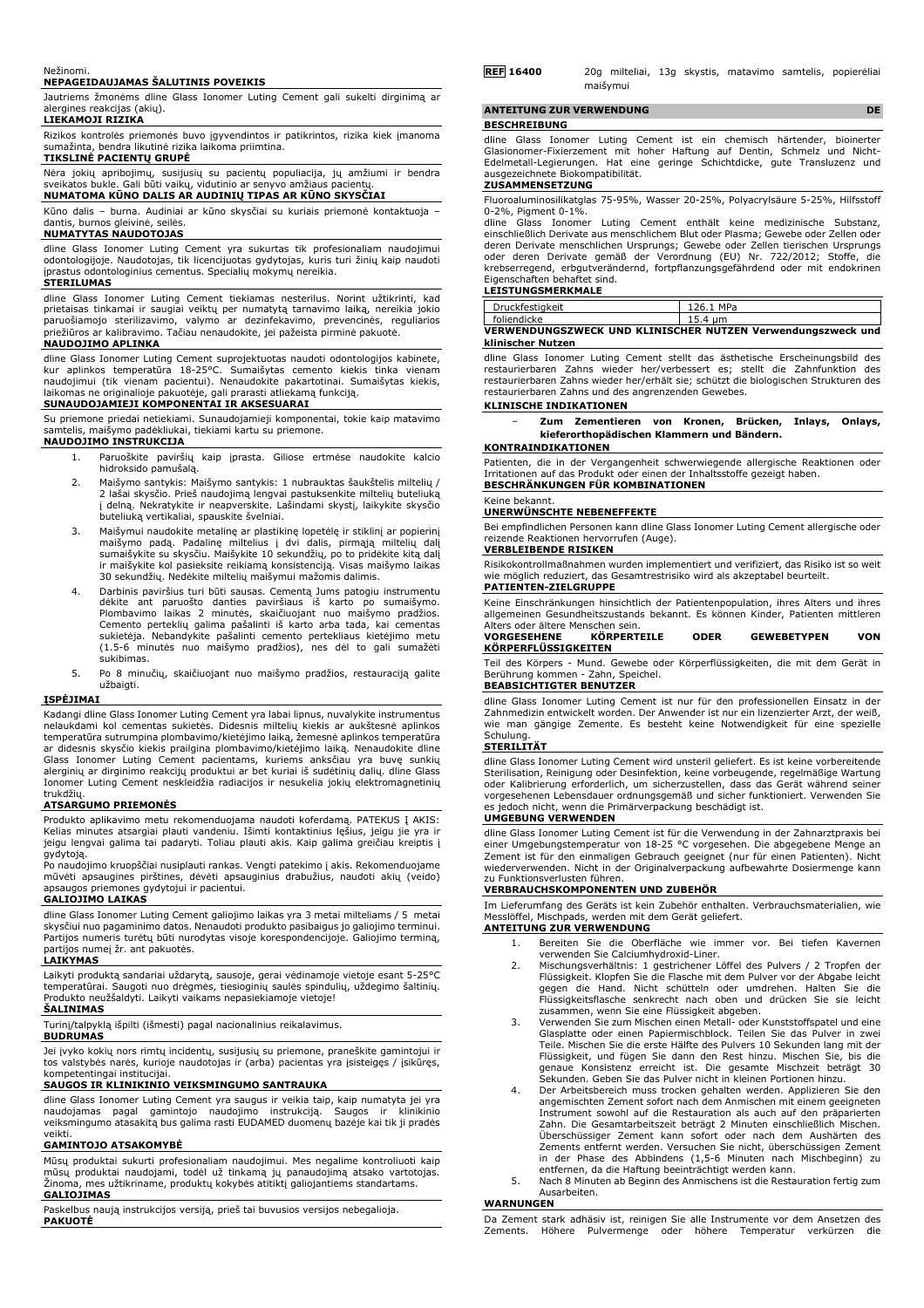Verarbeitungs-/Härtungszeit und niedrigere Temperatur oder höhere Flüssigkeitsmenge verlängern die Verarbeitungs-/Härtungszeit. Verwenden Sie dline Glass Ionomer Luting Cement nicht bei Patienten, bei denen es in der Vergangenheit zu schweren allergischen Reaktionen oder Reizungen auf das Produkt oder einen der Inhaltsstoffe gekommen ist. dline Glass Ionomer Luting Cement sendet keine Strahlung aus und verursacht keine elektromagnetischen Störungen.

## **VORSICHTSMAßNAHMEN**

Es wird empfohlen, während der Anwendung des Produkts einen Kofferdamm zu verwenden. WENN IM AUGE: Spülen Sie einige Minuten lang vorsichtig mit Wasser. Entfernen Sie die Kontaktlinsen, falls vorhanden und leicht zu bewerkstelligen. Spülen Sie weiter. Wenn die Augenreizung anhält: Arztlichen Rat einholen/ärztliche Hilfe in<br>Anspruch nehmen. Waschen Sie sich nach der Handhabung gründlich die Hände.<br>Vermeiden Sie den Kontakt mit den Augen. Es wird empfohlen, Sc /Schutzkleidung/ Augenschutz /Gesichtsschutz für Arzt und Patient zu tragen.

### **HALTBARKEITSDAUER**

Die Haltbarkeit des Produkts beträgt 3 Jahre bei Pulver / 5 Jahre bei Flüssigkeit ab dem Herstellungsdatum. Verwenden Sie es nicht nach Ablauf des Verfallsdatums. Die Chargennummer sollte in jeder Korrespondenz angegeben werden. Siehe Verpackung für Charge und Verfallsdatum.

#### **LAGERUNG**

Bewahren Sie das Produkt dicht verschlossen an einem trockenen, gut belüfteten Ort<br>bei 5-25°C auf Schützen, Sie das Produkt, vor, feuchtigkeit, direkter bei 5-25°C auf. Schützen Sie das Produkt vor feuchtigkeit, direkter Sonneneinstrahlung und Wärmequellen. Nicht einfrieren. Außerhalb der Reichweite von Kindern aufbewahren! **ENTSORGUNG**

Entsorgen Sie den Inhalt/Behälter gemäß den nationalen behördlichen Vorschriften. **WACHSAMKEIT**

Wenn ein schwerwiegender Zwischenfall im Zusammenhang mit dem Produkt aufgetreten ist, melden Sie dies dem Hersteller und der zuständigen Behörde des<br>Mitgliedstaats, in dem der Anwender und/oder Patient niedergelassen ist. mittelstaats, in dem der Anwender und/oder Patient niedergelassen ist.

## **ZUSAMMENFASSUNG DER SICHERHEIT UND KLINISCHEN LEISTUNG**

dline Glass Ionomer Luting Cement ist sicher und verhält sich wie vorgesehen, wenn es gemäß der Gebrauchsanweisung des Herstellers verwendet wird. Die Zusammenfassung der Sicherheit und der klinischen Leistung wird in EUDAMED sobald es seine Arbeit aufnimmt.

### **VERANTWORTUNG DES HERSTELLERS**

Unsere Produkte sind für den professionellen Einsatz in der Zahnmedizin entwickelt worden. Da die Anwendung unserer Produkte außerhalb unserer Kontrolle liegt, ist der Anwender für die Anwendung voll verantwortlich. Selbstverständlich garantieren wir die Qualität unserer Produkte gemäß den angewandten Normen.

## **GÜLTIGKEIT**

Mit Erscheinen dieser Gebrauchsanweisung werden alle vorherigen Versionen ungültig.

## **VERPACKUNG**

**REF 16400** 20g Pulver, 13g Flüssigkeit, Messlöffel, Anmischblock

#### **ИНСТРУКЦИЯ ЗА УПОТРЕБА BG**

#### **ОПИСАНИЕ**

dline Glass Ionomer Luting Cement е химически втвърдяващ, биоинертен, фиксиращ стъклен йономер цимент с висока адхезия към дентин, емайл и неблагородни сплави. Има ниска дебелина на филма, добра прозрачност и отлична биосъвместимост.

## **СЪСТАВ**

Флуороалуминосиликатно стъкло 75-95%, вода 20-25%, полиакрилова киселина  $-25\%$ , помощно вещество 0-2%, пигмент 0-1%.

dline Glass Ionomer Luting Cement не съдържа лекарствено вещество, включително производни на човешка кръв или плазма; тъкани или клетки, или техни производни от човешки произход; тъкани или клетки от животински произход или техни производни, както е посочено в Регламент (ЕС) № 722/2012; вещества, които са канцерогенни, мутагенни, токсични за възпроизводство или са с разрушаващи ендокринната система свойства.

#### **ХАРАКТЕРИСТИКИ НА РАБОТА**

| съпротивление на натиск         | 126.1 MPa |  |
|---------------------------------|-----------|--|
| дебелина на филма               | 15.4 um   |  |
| ПРЕДНАЗНАЧЕНИЕ И КЛИНИЧНИ ПОЛЗИ |           |  |

dline Glass Ionomer Luting Cement възстановява / подобрява естетическия вид на възстановения зъб; възстановява / поддържа зъбната функция на възстановения зъб; защитава биологичните структури на възстановения зъб и тъканите наоколо.

### **КЛИНИЧНИ ПОКАЗАНИЯ**

− **За циментиране на коронки, мостове, пломби, частични пломби, ортодонтски скоби и ленти.**

## **ПРОТИВОПОКАЗАНИЯ**

Пациенти, които имат история на тежки алергични или възпалителни реакции към продукта или към някоя от съставките му. **ОГРАНИЧЕНИЯ ЗА КОМБИНАЦИИ**

#### Не е известно.

#### **НЕЖЕЛАНИ СТРАНИЧНИ ЕФЕКТИ**

При чувствителни лица продуктът може да причини алергични или възпалителни реакции (очите).

## **ОСТАТЪЧНИ РИСКОВЕ**

Мерките за контрол на риска са приложени и проверени, рискът е намален, колкото е възможно, цялостният остатъчен риск се счита за допустим. **ЦЕЛЕВА ГРУПА НА ПАЦИЕНТИТЕ**

Не са известни ограничения по отношение на нациалността на пациентите, тяхната възраст и общо здравословно състояние. Те могат да са деца, пациенти на средна възраст или пациенти на възраст.

## **ПРЕДВИДЕНА ЧАСТ НА ТЯЛОТО ИЛИ ВИДОВЕ ТЪКАНИ ИЛИ ТЕЛЕСНИ ТЕЧНОСТИ**

Част от тялото - уста. Тъкани или телесни течности, влизащи в контакт с устройството - зъб, устната лигавица, слюнка.

## **ЦЕЛЕВИ ПОТРЕБИТЕЛ**

dline Glass Ionomer Luting Cement е разработен единствено за професионална употреба в стоматологията. Неговият потребител е лицензиран лекар, който има знания как да използва обичайни стоматологични цименти. Няма нужда от специално обучение

## **СТЕРИЛИТЕТ**

Продуктът се доставя нестерилен. Няма нужда от предварителна стерилизация, почистване или дезинфекция, а от превантивна, редовна поддръжка или калибриране, за да се гарантира, че устройството работи правилно и безопасно през определения му живот. Не използвайте , ако първичната опаковка е повредена.

### **СРЕДА НА ИЗПОЛЗВАНЕ**

Продуктът е предназначен за използване в стоматологичен кабинет, където температурата на околната среда е 18-25 ° C. Разпределеното количество цимент е подходящо за еднократна употреба (само за един пациент). Не използвайте повторно. Излишното количество, съхранявано в оригинална опаковка, може да доведе до загуба на функцията му.

### **КОНСУМАТИВИ И АКСЕСОАРИ**

Към устройството не се предоставят аксесоари. Към устройството се доставят консумативи, като мерителна лъжичка, подложки за смесване. **ИНСТРУКЦИЯ ЗА УПОТРЕБА**

#### 1. Подгответе повърхността както обикновено. За дълбоки дупки използвайте калциев хидроксид.

- 2. Съотношение на смесване: 1 лъжица пудра / 2 капки течност. Леко почукайте с ръка бутилката с пудра, преди да дозирате. Не разклащайте и не обръщайте. Дръжте бутилката с течност вертикално изправена и стиснете внимателно, когато дозирате течност.
- 3. За смесване използвайте метална или пластмасова шпатула и стъклена плоча или хартиена подложка за смесване. Разделете пудрата на две части. Смесете първата половина пудра с течност за 10 секунди и след това добавете останалата част. Разбъркайте, докато се постигне точна консистенция. Цялостното време за смесване е 30 секунди. Не добавяйте пудра на малки порции.
- 4. Работната зона трябва да се поддържа суха. Нанесете смесения цимент със съответния инструмент както за възстановяване, така и за подготвен зъб веднага след смесване. Цялостното работно време е 2 минути, включващо смесването. Излишъкът от цимент може да бъде махнат веднага или след като циментът е втвърден. Не се опитвайте да отстранявате излишния защото адхезията може да бъде нарушена. 5. След 8 минути от началото на смесването възстановяването е готово
- ----д ------, --- .<br>за довършване.

## **ПРЕДУПРЕЖДЕНИЯ**

Тъй като dline Glass Ionomer Luting Cement е силно адхезивен, почистете всички инструменти, преди да изсипете цимента . По-голямото количество прах или повисоката температура съкращават времето за работа / настройка а по-ниската температура или по-голямото количество течност удължават времето за работа / настройка. Не използвайте продукта за пациенти, които имат история с тежки алергични или възпалителни реакции към продукта или към някоя от съставките на продукта. dline Glass Ionomer Luting Cement не излъчва радиация и не води до електромагнитни смущения.

### **ПРЕДПАЗНИ МЕРКИ**

Препоръчва се използването на кофердам пи нанасянето на продукта. ПРИ ПОПАДАНЕ В ОЧИТЕ: Изплакнете внимателно с вода в продължение на няколко минути. Махнете си контактните лещи, ако имате такива и е лесно да го направите. Продължете да изплаквате. Ако раздразнението на очите продължава: Потърсете медицински съвет / помощ.

Измийте добре ръцете след работа. Избягвайте контакт с очите. Препоръчано носенето на защитни ръкавици / защитно облекло / предпазни средства за очи / защита на лицето за лекаря и пациента.

### **СРОК НА ГОДНОСТ**

Срокът на годност на продукта е 3 години от датата на производство за праха / 5 години за течността. Не използвайте след срока на годност. Партидният номер трябва да бъде цитиран при всяка кореспонденция. Погледнете опаковката за партиден номер и срок на годност.

## **СЪХРАНЕНИЕ**

Съхранявайте продукта добре затворен на сухо и добре проветриво място при 5- 25 ° C. Дръжте далеч от влага, пряка слънчева светлина и източници на топлина. Не замразявайте. Да се пази от деца!!

### **ИЗХВЪРЛЯНЕ**

Изхвърлете съдържанието / контейнера според националните нормативни изисквания.

## **БДИТЕЛНОСТ**

Ако възникне сериозен инцидент във връзка с устройството, съобщете това на производителя и на компетентния орган на държавата-членка, в която се намира потребителят и / или пациентът.

## **РЕЗЮМЕ НА БЕЗОПАСНОСТТА И КЛИНИЧНИТЕ РЕЗУЛТАТИ**

dline Glass Ionomer Luting Cement е безопасен и работи по предназначение, ако се използва в съответствие с инструкциите за употреба на производителя. Резюме на безопасността и клиничните показатели ще бъде представено в EUDAMED в момента, щом започне работа.

#### **ОТГОВОРНОСТ НА ПРОИЗВОДИТЕЛИТЕ**

Продуктите ни са разработени за професионална употреба в стоматологията. Понеже приложението на нашите продукти е извън наш контрол, потребителят носи пълна отговорност за приложението на продукта. Разбира се, ние гарантираме за качеството на продуктите си в съответствие с приложимите стандарти.

#### **ВАЛИДНОСТ**

След публикуването на тази инструкция за употреба всички предишни версии се отменят.

#### **ОПАКОВКА**

**REF 16400** 20g прах, 13g течност, мерителна лъжичка, подложка за смесване

### **NÁVOD K POUŽITÍ CS**

### **POPIS**

dline Glass Ionomer Luting Cement je chemicky tuhnoucí, bioinertní, skloionomerní fixační cement s vysokou přilnavostí k dentinu, sklovině a drahým slitinám. Má nízkou tloušťku filmu, dobrou průsvitnost a vynikající biokompatibilitu. **SLOŽENÍ**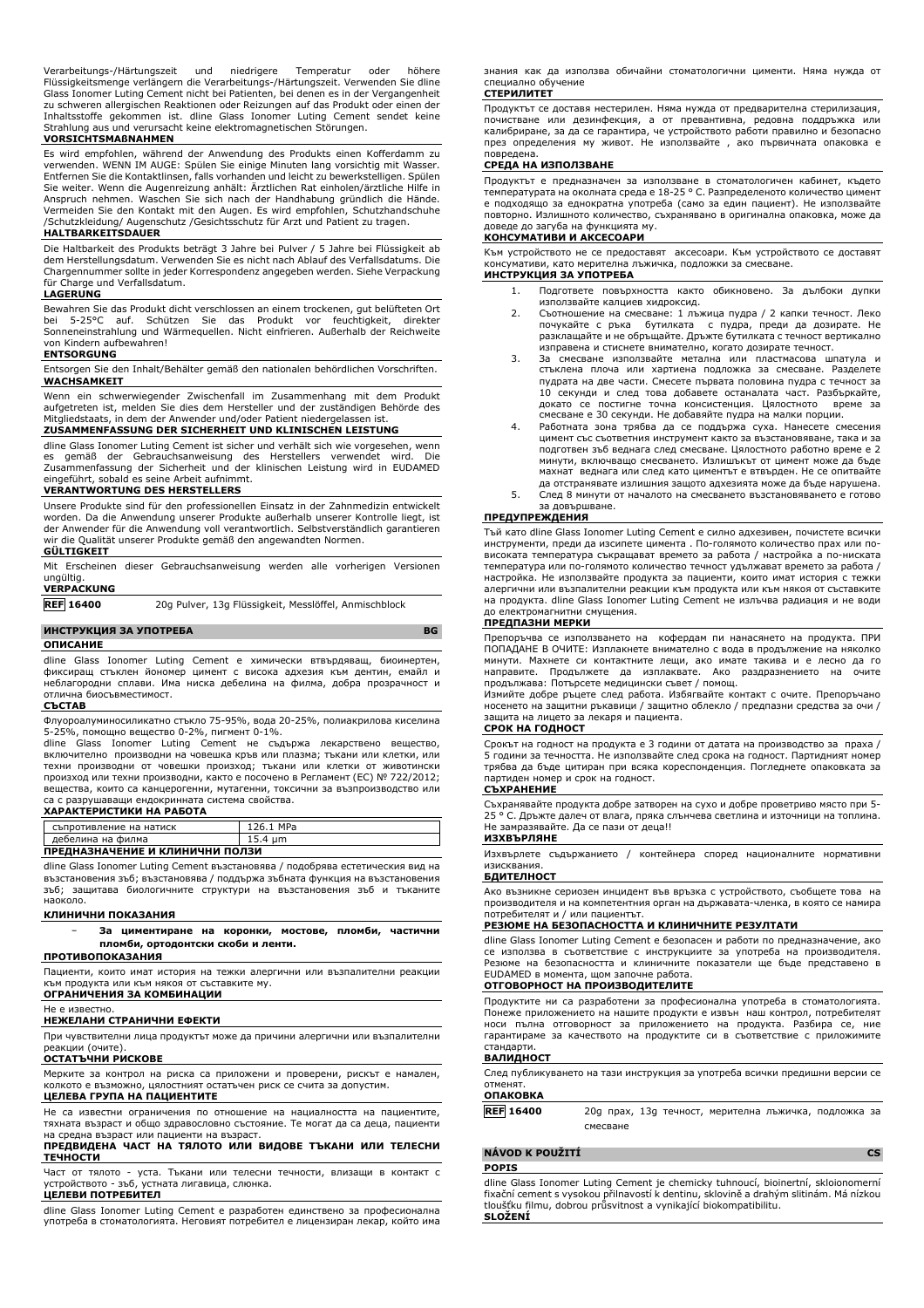Fluorohlinitokřemičité sklo 75-95 %, voda 20-25 %, kyselina polyakrylová 5-25 %,

pomocná látka 0-2 %, pigment 0-1 %.<br>dline Glass Ionomer Luting Cement neobsahuje léčivé látky, včetně derivátů lidské<br>krve nebo plazmy; tkáně nebo buňky nebo jejich deriváty lidského původu; tkáně nebo buňky živočišného původu nebo jejich deriváty podle Nařízení (EU) č. 722/2012; látky, které jsou karcinogenní, mutagenní, toxické pro reprodukci nebo mají vlastnosti narušující endokrinní systém. **VÝKONOVÉ CHARAKTERISTIKY**

| tlaku<br>pevnost<br>$\mathbf{v}$ | MD <sub>2</sub> |
|----------------------------------|-----------------|
| filmu<br>tlouštka                | ыш              |
| --<br>.                          |                 |

## **ZAMÝŠLENÝ ÚČEL A KLINICKÉ VÝHODY**

dline Glass Ionomer Luting Cement obnovuje/zlepšuje estetický vzhled obnovitelného zubu; obnovuje/udržuje zubní funkci obnovitelného zubu; chrání biologické struktury obnovitelného zubu a sousedních tkání.

#### **KLINICKÉ INDIKACE**

− **Pro tmelení korun, mostů, nepřímých zubních výplní, částečných korunek, ortodontických držáků a pásů.**

### **KONTRAINDIKACE**

Pacienti, kteří mají v anamnéze závažné alergické nebo podrážděné reakce na produkt nebo na kteroukoli složku přípravku. **Omezení kombinací**

### Nejsou známy.

## **NEŽÁDOUCÍ VEDLEJŠÍ ÚČINKY**

U citlivých jedinců může dline Glass Ionomer Luting Cement způsobit alergické nebo dráždivé reakce (oči).

### **ZBYTKOVÁ RIZIKA**

Byla implementována a ověřena opatření ke kontrole rizik, riziko je co nejvíce sníženo, celkové zbytkové riziko je považováno za přijatelné. **CÍLOVÁ SKUPINA PACIENTŮ**

Nejsou známa žádná omezení týkající se populace pacientů, jejich věku a celkového zdravotního stavu. Mohou to být i děti, pacienti středního věku nebo starší pacienti. **ZAMÝŠLENÁ ČÁST TĚLA NEBO TYPY TKÁNÍ TĚLESNÝCH TEKUTIN**

Část těla - ústa. Tkáně nebo tělesné tekutiny v kontaktu s přístrojem - zub, ústní

# sliznice, sliny. **ZAMÝŠLENÝ UŽIVATEL**

dline Glass Ionomer Luting Cement je vyvinut pouze pro profesionální použití ve stomatologii. Použít jej může pouze lékař s licencí, který má znalosti o používání běžných dentálních cementů. Není potřeba zvláštního školení.

## **STERILITA**

dline Glass Ionomer Luting Cement je dodáván nesterilní. Není třeba provádět žádnou přípravnou sterilizaci, čištění nebo dezinfekci, preventivní, pravidelnou údržbu nebo kalibraci, aby bylo zajištěno, že zařízení pracuje správně a bezpečně po celou dobu jeho životnosti. Nepoužívejte však, pokud je primární balíček poškozený.

## **PROSTŘEDÍ POUŽITÍ**

dline Glass Ionomer Luting Cement je určen k použití v zubní ordinaci, kde je okolní<br>teplota 18-25 °C. Vydané množství cementu je vhodné pro jednorázové použití<br>(pouze pro jednoho pacienta). Nepoužívejte znovu. Vydané množ

K zařízení není dodáváno žádné příslušenství. Spotřební materiál, jako je odměrka či míchací podložky, se dodává se zařízením.

## **INSTRUCTION FOR USE**

- 1. Připravte povrch jako vždy. Pro hluboké dutiny použijte hydroxid vápenatý.
- 2. Poměr míchání: 1 zarovnaná lžíce prášku/2 kapky tekutiny. Před výdejem lehce poklepejte lahvičkou na ruku. Lahvičkou netřepejte ani ji neobracejte. Držte lahvičku s kapalinou svisle a jemně stlačte, když dávkujete kapalinu.
- 3. Pro míchání použijte kovovou nebo plastovou špachtli a míchací podložku ze skleněné desky nebo papíru. Rozdělte prášek na dvě části. První polovinu prášku smíchejte s kapalinou po dobu 10 sekund a poté přidejte zbytek. Míchejte, dokud nedosáhnete přesné konzistence. Celková doba míchání je 30 sekund. Nepřidávejte prášek v malých dávkách.
- 4. Pracovní prostor musí být udržován v suchu. Ihned po promíchání naneste smíchaný cement vhodným nástrojem na obě části a na připravený zub. Celková pracovní doba je 2 minuty včetně míchání.<br>Přebytečný cement lze odstranit ihned nebo po ztuhnutí cementu. Ve fázi<br>tuhnutí (1,5-6 min od začátku míchání) se nepokoušejte odstranit
- přebytečný cement, protože by mohlo dojít ke zhoršení přilnavosti. 5. Po 8 minutách od začátku míchání je restaurování připraveno k dokončení.

#### **VAROVÁNÍ**

Vzhledem k tomu, že cement je vysoce lepivý, před usazením cementu očistěte<br>všechny nástroje. Vyšší množství prášku nebo vyšší teplota zkracují dobu<br>zpracování/tuhnutí a nižší teplota nebo vyšší množství kapaliny prodlužuj zpracování/tuhnutí. Nepoužívejte přípravek u pacientů, kteří v minulosti měli závažné alergické nebo podrážděné reakce na produkt nebo na kteroukoli ze složek. Produkt nevyzařuje záření a nezpůsobuje žádné elektromagnetické rušení.

### **OPATŘENÍ**

Během aplikace produktu se doporučuje používat kofferdam. PRI ZASAŽENI OČI:<br>Několik minut opatrně vyplachujte vodou. Vyjměte kontaktní čočky, jsou-li nasazeny<br>a je-li to snadné. Pokračujte ve vyplachování. Pokud podráždění

Vyhledejte lékařskou pomoc/ošetření. Po manipulaci si důkladně umyjte ruce. Vyhněte se kontaktu s okem. Pro lékaře a pacienta se doporučuje nosit ochranné rukavice/ochranný oděv/ochranu očí/ochranu obličeje.

## **SKLADOVATELNOST**

Doba použitelnosti produktu je 3 roky prášku/5 let kapaliny od data výroby. Nepoužívejte po uplynutí doby použitelnosti. Ve všech korespondencích by mělo být uvedeno číslo šarže. Šarže a datum spotřeby viz balení.

## **SKLADOVÁNÍ**

Uchovávejte produkt těsně uzavřený na suchém, dobře větraném místě při teplotě 5-25 °C. Chraňte před vlhkost, přímým slunečním zářením a zdroji tepla. Chraňte před mrazem. Udržujte mimo dosah dětí! **LIKVIDACE**

Obsah/obal zlikvidujte v souladu s požadavky národních předpisů.

#### **BDĚLOST**

Pokud se stane jakýkoli závažný incident, ke kterému došlo v souvislosti se zařízením, hlásí se to výrobci a příslušnému orgánu členského státu, ve kterém se uživatel nebo pacient nachází.

#### **SOUHRN BEZPEČNOSTI A KLINICKÉHO VÝKONU**

dline Glass Ionomer Luting Cement je bezpečný a funguje tak, jak bylo zamýšleno, pokud je používán v souladu s pokyny výrobce k použití. Souhrn bezpečnosti a klinického výkonu bude do EUDAMED zaveden, jakmile začne pracovat. **ODPOVĚDNOST VÝROBCŮ**

Naše výrobky byly vyvinuty pro profesionální použití ve stomatologii. Protože aplikace našich produktů je mimo naši kontrolu, je za aplikaci plně odpovědný uživatel. Samozřejmě garantujeme kvalitu našich produktů v souladu s platnými normami. **DOBA PLATNOSTI**

Po zveřejnění tohoto návodu k použití jsou nahrazeny všechny předchozí verze.

## **OBAL**

**REF 16400** 20 g prášku, 13 g kapaliny, odměrka, míchací podložka

#### **BRUGSANVISNING DA**

### **BESKRIVELSE**

dline Glass Ionomer Luting Cement er en kemisk hærdning, bioinert, glasionomer baseret cement med høj vedhæftning til dentin, emalje og ikke-ædle legeringer. Har lav filmtykkelse, god gennemsigtighed og fremragende biokompatibilitet. **SAMMENSÆTNING**

Fluoroaluminosilicatglas 75-95%, vand 20-25%, polyacrylsyre 5-25%, hjælpestoffer 0-2%, pigment 0-1%.

dline Glass Ionomer Luting Cement indeholder ikke medicinske stoffer, herunder blod eller plasmaafledning fra mennesker; væv eller celler eller deres afledning af<br>menneskelig oprindelse væv eller celler af animalsk oprindelse eller deres afledning<br>som omhandlet i forordning (EU) nr. kræftfremkaldende, mut **EGENSKABER FOR YDEEVNE**

| trvkstvrke                            | 126.1 MPa |  |  |
|---------------------------------------|-----------|--|--|
| filmtykkelse                          | 15.4 um   |  |  |
| TILSIGTEDE FORMÅL OG KLINISKE FORDELE |           |  |  |

dline Glass Ionomer Luting Cement genopretter/forbedrer det æstetiske udseende af genoprettelig tand; genopretter/opretholder tandfunktionen af genoprettelig tand beskytter biologiske strukturer af genoprettelige tænder og tilkommende væv.

## **KLINISKE INDIKATIONER**

− **Til cementering af kroner, broer, indlægninger, pålægninger, ortodontiske beslag og bånd.**

## **KONTRAINDIKATIONER**

Patienter, der tidligere har haft alvorlige allergiske eller irritationsreaktioner på produktet eller på nogen af ingredienserne. **BEGRÆNSNINGER FOR KOMBINATIONER**

#### Ingen kendte. **UØNSKEDE BIVIRKNINGER**

Hos modtagelige personer dline Glass Ionomer Luting Cement forårsage allergiske eller irritationsreaktioner (øje).

### **RESTERENDE RISICI**

Risikokontrolforanstaltninger er blevet gennemført og verificeret, risikoen er reduceret mest muligt, den samlede restrisiko anses for at være acceptabel.

## **MÅLGRUPPE FOR PATIENT**

Ingen begrænsninger kendt med hensyn til patientpopulation, deres alder og generelle sundhedsmæssige forhold. Der kan være børn, midaldrende eller ældre patienter

## **PÅTÆNKT DEL AF KROPPEN ELLER TYPER AF VÆV AF KROPSVÆSKER**

En del af kroppen – munden. Væv eller kropsvæsker kontaktet af enheden – tand, mundslimhinde, **TILSIGTET BRUGER**

dline Glass Ionomer Luting Cement er udviklet til professionel brug i tandplejen alene. Må kun bruges af licenseret læge, der har viden om, hvordan du bruger fælles dental cement. Der er ikke behov for specifik uddannelse. **STERILITET**

dline Glass Ionomer Luting Cement leveres ikke-sterilt. Der er ikke behov for nogen forberedende sterilisering, rengøring eller desinfektion, forebyggende, regelmæssig vedligeholdelse eller kalibrering for at sikre, at enheden fungerer korrekt og sikkert i løbet af den tilsigtede levetid. Brug dog ikke, hvis den primære pakke er beskadiget **BRUG MILJØ**

dline Glass Ionomer Luting Cement er designet til at blive brugt på tandklinik, hvor omgivelsestemperaturen er 18-25°C. Dispenseret mængde cement er egnet til<br>engangsbrug (kun til én patient). Må ikke genbruges. Udleveret beløb, der ikke<br>opbevares i den oprindelige pakke, kan føre til tab af funktion **FORBRUGSVARER KOMPONENTER OG TILBEHØR**

#### Der følger ikke tilbehør med enheden. Varer, såsom målingsske, blandingspuder, leveres med enheden.

## **BRUGSANVISNING**

1. Forbered overfladen som altid. Til dybe hulrum skal du bruge calciumhydroxidforing.

- 2. Blandingsforhold: 1 niveau ske af pulver / 2 dråber væske. Bank let på flasken med pulver mod hånden, før du dispenserer. Ryst eller vend ikke. Hold væskeflasken lodret oprejst, og klem forsigtigt, når der dispenseres væske.
- 3. Til blanding anvendes metal- eller plastspatel og glasplade eller papirblandingspude. Del pulveret i to dele. Bland den første halvdel af pulveret med væske i 10 sekunder, og tilsæt derefter resten. Bland indtil<br>nøjagtig konsistens er nået. Den samlede blandingstid er 30 sekunder.<br>Tilsæt ikke pulver i små portioner.<br>4. Arbejdsområdet skal holdes tørt. Påfør
- instrument til både restaurering og forbered tand umiddelbart efter blanding. Den samlede arbejdstid er 2 minutter inklusive blanding. Overskydende cement kan fjernes umiddelbart efter, at cementen er sat. Forsøg ikke at fjerne overskydende cement i indstillingsfasen (1,5-6 minutter fra mixets start), da vedhæftning kan blive forringet. 5. Efter 8 minutter fra starten af blandingen til restaurering klar til
- efterbehandling.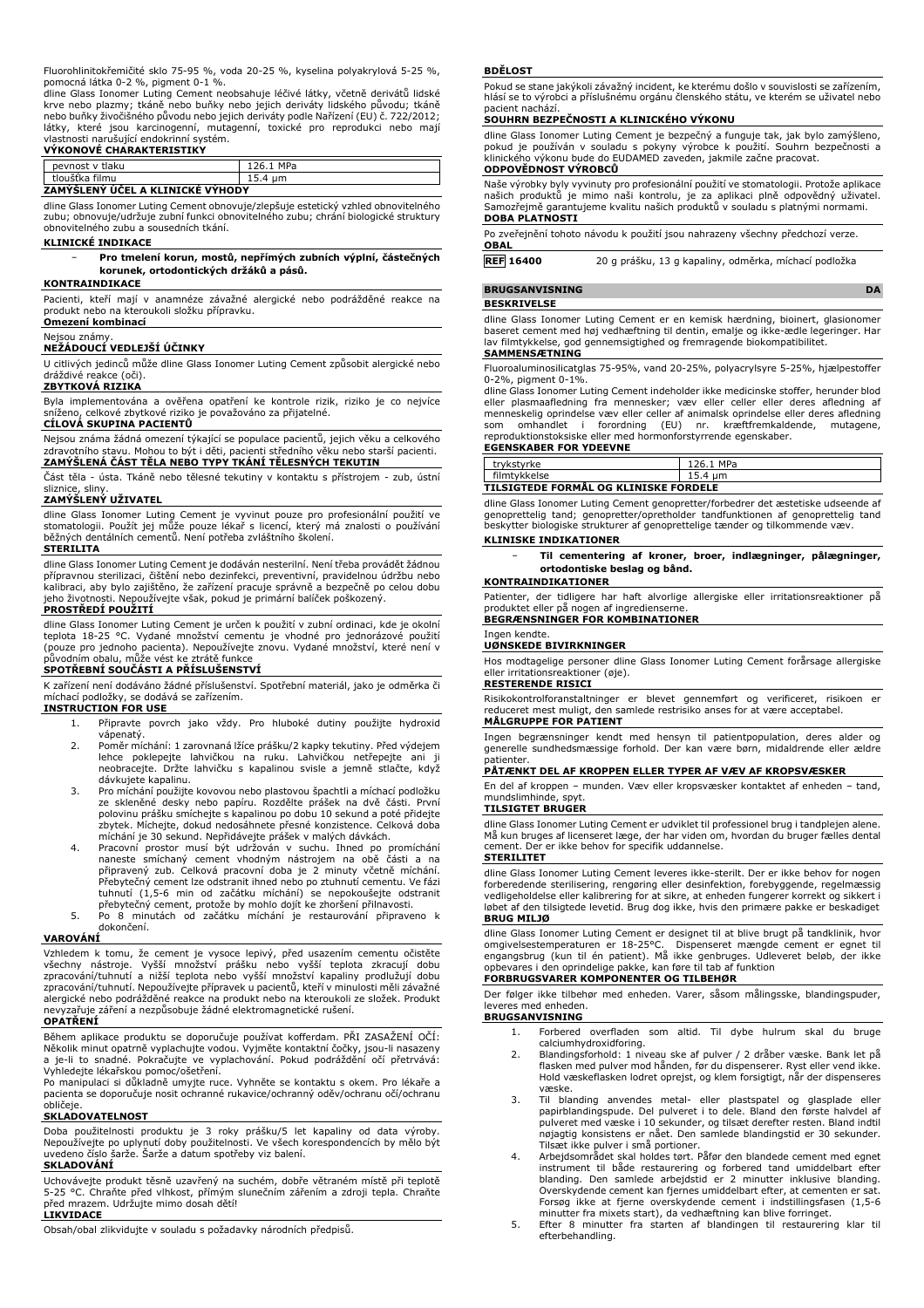#### **ADVARSLER**

Da dline Glass Ionomer Luting Cement er meget klæbende, skal du rengøre alle instrumenter, før cementen sættes på. Højere mængde pulver eller højere temperatur forkorter processen/indstillingstiden og lavere temperatur, eller større mængde væske forlænger processen/indstillingstiden. Brug ikke produktet til patienter, der tidligere har haft alvorlige allergiske eller irritationsreaktioner på produktet eller nogen af ingredienserne. dline Glass Ionomer Luting Cement udsender ikke stråling og forårsager ingen elektromagnetisk interferens.

## **FORHOLDSREGLER**

Det anbefales at bruge cofferdam under påføring af produktet. HVIS I ØJNENE: Skyl forsigtigt med vand i flere minutter. Fjern kontaktlinser, hvis de er til stede og nemme at tage af. Hvis øjenirritationen fortsætter: Få lægehjælp/tjek. Vask hænderne grundigt efter håndtering. Undgå kontakt med øjnene. Det anbefales at bære beskyttelseshandsker/beskyttelsesbeklædning/øjenværn/ansigtsbeskyttelse til læge

# og patient. **HOLDBARHED**

Holdbarhed af produktet er 3 års pulver / 5 års væske fra fremstillingsdatoen. Må ikke bruges efter udløbsdatoen. Batchnummeret skal anføres i al korrespondance. Se emballage for parti og udløbsdato.

#### **OPLAGRING**

Hold produktet tæt lukket på et tørt godt ventileret sted ved 5-25°C. Beskyt mod direkte sollys, fugtighed og varmekilder. Må ikke fryses. Hold uden for børns rækkevidde!

## **BORTSKAFFELSE**

Indhold/beholder skal bortskaffes på samme betingelser som krævet i de nationale lovkrav.

### **ÅRVÅGENHED**

Hvis der er indtruffet alvorlige hændelser i forbindelse med udstyrsrapporten til fabrikanten og den kompetente myndighed i den medlemsstat, hvor brugeren og/eller patienten er etableret.

## **RESUMÉ AF SIKKERHED OG KLINISKE PRÆSTATIONER**

dline Glass Ionomer Luting Cement er sikkert og fungerer efter hensigten, hvis det anvendes i overensstemmelse med producentens brugsanvisning. Resumé af sikkerhed og kliniske præstationer vil blive indført i EUDAMED, så snart det begynder at virke.

### **PRODUCENTERNES ANSVAR**

Vores produkter er udviklet til professionel brug i tandplejen. Da anvendelsen af vores produkter er uden for vores kontrol, er brugeren fuldt ansvarlig for applikationen. Vi garanterer naturligvis kvaliteten af vores produkter i overensstemmelse med de anvendte standarder.

## **VALIDITET**

Når denne brugsanvisning udgives, tilsidesættes alle tidligere versioner.

## **EMBALLAGE**

**REF 16400** 20g pulver, 13g væske, målingsske, blandingspude

#### **KASUTUSJUHEND ET**

#### **KIRJELDUS**

dline Glass Ionomer Luting Cement on keemiliselt kõvastuv, bioinertne, klaasionomeer kinnitustsement, millel on hea haarduvus dentiini, emaili ja mitteväärismetallide sulamitega. Õhukese kihipaksusega, poolläbipaistev suurepärase biosobivusega.

### **KOOSTIS**

Fluoro-alumiiniumsilikaat klaas 75-95%, vesi 20-25%, polüakrüülhape 5-25%, abiaine 0-2%, pigment 0-1%.

dline Glass Ionomer Luting Cement ei sisalda ravimainet, sealhulgas inimverd ega vereplasma derivaate; inimpäritolu kudesid, rakke ega nende derivaate; loomset päritolu kudesid, rakke ega nende derivaate, nagu viidatud määruses (EL) nr 722/2012; kantserogeenseid, mutageenseid, reproduktiivtoksilisi ega endokriinseid häireid põhjustavaid aineid.

## **TÖÖOMADUSED**

survetugevus 126.1 MPa<br>
kihi paksus 15.4 µm kihi paksus 15.4 μm **ETTENÄHTUD OTSTARVE JA KLIINILINE KASU**

dline Glass Ionomer Luting Cement taastab/parandab restaureeritava hamba esteetilist välimust; taastab/säilitab restaureeritava hamba funktsioone; kaitseb restaureeritava hamba ja külgnevate kudede bioloogilisi struktuure.

## **KLIINILISED NÄIDUSTUSED**

− **Kroonide, sildade, täidiste, ortodontiliste klambrite ja rõngaste tsementeerimiseks.**

## **VASTUNÄIDUSTUSED**

Patsiendid, kellel on varem olnud toote või selle mõne koostisosa suhtes tõsiseid allergilisi või ärritusreaktsioone

**KOMBINATSIOONIDE PIIRANGUD**

#### Ei ole teada. **SOOVIMATUD KÕRVALTOIMED**

Tundlikel inimestel võib dline Glass Ionomer Luting Cement põhjustada allergilisi või ärritusreaktsioone (silmad).

## **JÄÄKRISKID**

Riskikontrollimeetmed on rakendatud ja kontrollitud, riski vähendatakse nii palju kui võimalik, üldist jääkriski peetakse vastuvõetavaks.

## **PATSIENTIDE SIHTGRUPP**

Patsientide populatsiooni, nende vanuse ja üldise terviseseisundi osas pole teada mingeid piiranguid. Võib olla lapsi, keskealisi või eakaid patsiente. **ETTENÄHTUD KEHAOSA VÕI KEHAVEDELIKE KUDEDE TÜÜBID**

Kehaosa - suu. Koed või kehavedelikud, millega seade kokku puutub - hammas, suu limaskesta, sülg.

## **ETTENÄHTUD KASUTAJA**

Toode on välja töötatud ainult professionaalseks kasutamiseks hambaravis. Selle kasutajaks on ainult litsentseeritud arst, kes on teadlik, kuidas kasutatakse tavalisi tsemente. Spetsiaalne koolitus pole vajalik.

## **STERIILSUS**

dline Glass Ionomer Luting Cement tarnitakse mittesteriilselt. Seadme ettenähtud eluea jooksul nõuetekohase ja ohutu töö tagamiseks pole vaja ettevalmistavat steriliseerimist, puhastamist ega desinfitseerimist; ennetavat, regulaarset hooldust ega kalibreerimist. Ärge kasutage, kui seadme primaarne pakend on kahjustatud. **KASUTUSKESKKOND**

dline Glass Ionomer Luting Cement on mõeldud kasutamiseks hambaravikabinetis,<br>kus ümbritsev temperatuur on 18-25°C. Väljastatud tsement sobib ühekordseks<br>kasutamiseks (ainult ühele patsiendile). Ärge taaskasutage. Väljasta mida pole hoitud originaalpakendis, võib kaotada oma funktsionaalsuse.

## **KULUMATERJALID JA TARVIKUD**

Seadmega ei ole kaasas tarvikuid. Seadmega on kaasas kulumaterjalid, näiteks mõõtelusikas, segamisalused.

## **KASUTUSJUHEND**

- 1. Valmistage pind ette nagu alati. Sügavate kaviteetide jaoks kasutage kaltsiumhüdroksiid voodrit.
- 2. Segamissuhe: 1 triiki lusikatäis pulbrit / 2 tilka vedelikku. Enne kasutamist koputage pulbripudelit kergelt vastu kätt. Ärge raputage ega pöörake ümber. Vedeliku väljastamiseks hoidke pudelit vertikaalses
- asendis ja pigistage ettevaatlikult. 3. Segamiseks kasutage metallist või plastikust spaatlit ja klaasplaati või paberist segamisalust. Jagage pulber kaheks osaks. Lisage pool pulbrist vedelikule ja segage 10 sekundit, seejärel lisage ülejäänu. Segage, kuni saavutate õige konsistentsi. Kogu segamisaeg on 30 sekundit. Ärge lisage
- pulbrit väikeste portsjonitena. 4. Töötsoon tuleb hoida kuivana. Kandke segatud tsement sobiva instrumendiga nii restauratsioonile kui ka ettevalmistatud hambale kohe<br>pärast segamist. Tööaeg koos segamisega on 2 minutit. Liigse tsemendi<br>võib eemaldada kohe või pärast tsemendi kõvastumist. Kõvenemise faasis (1,5–6 minutit pärast segamise algust) ärge proovige liigset tsementi eemaldada, kuna nakkuvus võib olla nõrk. 5. Kaheksa minuti pärast segamise algust on restauratsioon valmis
- viimistlemiseks.

## **HOIATUSED**

Kuna tsement on väga adhesiivne, puhastage kõik instrumendid enne tsemendi<br>kõvastumist. Suurem pulbri kogus või kõrgem temperatuur lühendab töö- ja<br>kõvastusaega. Madalam temperatuur või suurem vedeliku kogus pikendab töö kõvastusaega. Mitte kasutada patsientidel, kellel on varem olnud dline Glass Ionomer Luting Cement või selle mõne koostisosa suhtes tõsiseid allergilisi või ärritusreaktsioone. dline Glass Ionomer Luting Cement ei eralda kiirgust ega põhjusta elektromagneetilisi häireid.

## **ETTEVAATUSABINÕUD**

Toote pealekandmise ajal on soovitatav kasutada kofferdami. SILMA SATTUMISE KORRAL: Loputage mitme minuti jooksul ettevaatlikult veega. Eemaldage kontaktläätsed, kui neid kasutatakse ja kui neid on kerge eemaldada. Jätkake loputamist. Kui silmade ärritus püsib, pöörduge arsti poole. Pärast kasutamist peske hoolikalt käsi. Vältige kokkupuudet silmadega. Arstil ja patsiendil soovitame kanda kaitsekindaid/kaitserõivastust/kaitseprille/kaitsemaski.

## **KÕLBLIKKUSAEG**

Toote kõlblikkusaeg on 3 aastat pulbril/5 aastat vedelikul alates valmistamiskuupäevast. Mitte kasutada pärast kõlblikkusaja lõppu. Partii numbrit tuleb tsiteerida kogu kirjavahetuses. Partii numbrit ja kõlblikkusaega vaadake

# pakendilt. **HOIUSTAMINE**

Hoidke toodet tihedalt suletuna kuivas, hästi ventileeritavas kohas temperatuuril 5- 25˚C. Kaitske otsese päikesevalguse, niiskus, ja soojusallikate eest. Mitte lasta külmuda. Hoida laste eest kättesaamatus kohas! **JÄÄTMEHOOLDUS**

Sisust/pakendist tuleb vabaneda vastavalt riiklikele õigusaktidele. **VALVSUS**

Kui seadmega seoses on toimunud mõni tõsine vahejuhtum, teatatakse sellest tootjale ja selle liikmesriigi pädevale asutusele, kus kasutaja ja/ või patsient asub. **KOKKUVÕTE OHUTUSEST JA KLIINILISEST TOIMIVUSEST**

dline Glass Ionomer Luting Cement on ohutu ja toimib ettenähtud viisil, kui seda kasutatakse vastavalt tootja kasutusjuhendile. Ohutuse ja kliinilise toimivuse kokkuvõte lisatakse EUDAMED-i kohe, kui see tööle hakkab. **TOOTJA VASTUTUS**

## Meie tooted on välja töötatud professionaalseks kasutamiseks hambaravis. Kuna toodete rakendus on väljaspool meie kontrolli, vastutab selle eest täielikult kasutaja. Loomulikult garanteerime oma toodete kvaliteedi vastavalt kohaldatavatele standarditele.

## **VALIIDSUS**

Käesoleva kasutusjuhendi avaldamine muudab kehtetuks kõik varasemad versioonid. **PAKEND**

## **INSTRUCTIONS D'UTILISATION FR**

## **DESCRIPTION**

dline Glass Ionomer Luting Cement est un ciment de fixation en verre ionomère, bioinerte, à durcissement chimique, qui présente une forte adhérence à la dentine, à l'émail et aux alliages non précieux. Il présente une faible épaisseur de film, une bonne translucidité et une excellente biocompatibilité. **COMPOSITION**

Verre fluoroaluminosilicate 75-95%, eau 20-25%, acide polyacrylique 5-25%, excipient 0-2%, pigment 0-1%.

dline Glass Ionomer Luting Cement ne contient pas de substance médicinale, y compris du sang humain ou un dérivé du plasma ; des tissus ou des cellules, ou leurs dérivés, d'origine humaine ; des tissus ou des cellules d'origine animale, ou leurs dérivés, tels que visés dans le règlement (UE) n° 722/2012 ; des substances cancérigènes, mutagènes, toxiques pour la reproduction ou ayant des propriétés de perturbation endocrinienne. **CARACTÉRISTIQUES DE PERFORMANCE**

| résistance à la compression            | 126.1 MPa |
|----------------------------------------|-----------|
| épaisseur du film                      | 15.4 um   |
| <b>OBJECTIF ET AVANTAGES CLINIOUES</b> |           |

dline Glass Ionomer Luting Cement restaure/améliore l'aspect esthétique de la dent restaurable ; restaure/maintient la fonction dentaire de la dent restaurable ; protège les structures biologiques de la dent restaurable et des tissus adjacents.

#### **INDICATIONS CLINIQUES**

**REF 16400** 20g pulbrit, 13g vedelikku, mõõtelusikas, segamisalus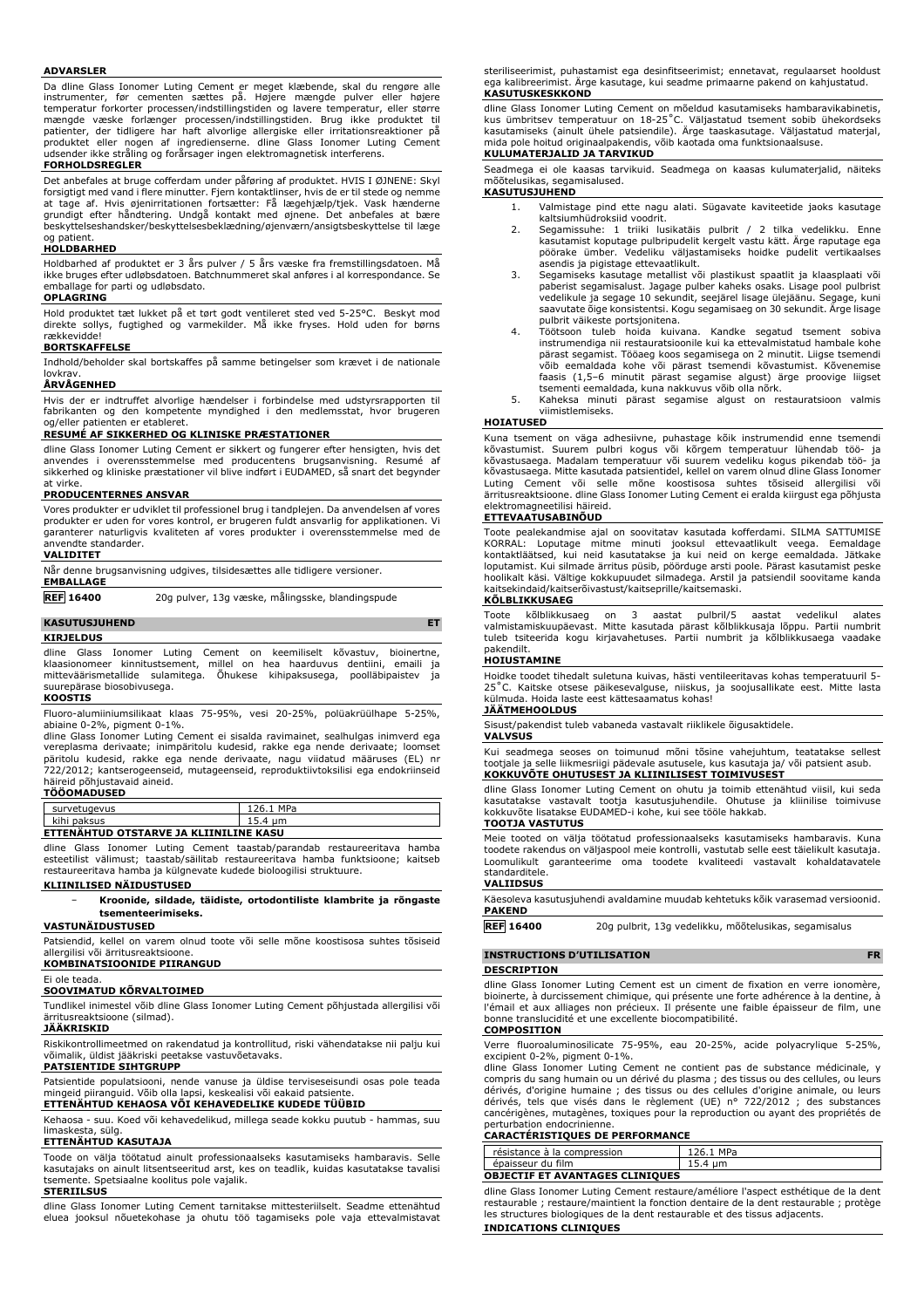#### − **Pour le scellement de couronnes, de ponts, d'inlays, d'onlays, de brackets et de bagues orthodontiques.**

### **CONTRE-INDICATIONS**

Patients ayant des antécédents de réactions allergiques ou d'irritation graves au produit ou à l'un de ses ingrédients.

## **RESTRICTIONS AUX COMBINAISONS**

## Aucun connu.

**EFFETS SECONDAIRES INDÉSIRABLES**

Chez les personnes sensibles, dline Glass Ionomer Luting Cement peut provoquer des réactions allergiques ou d'irritation (yeux).

## **RISQUES RÉSIDUELS**

Des mesures de contrôle du risque ont été mises en oeuvre et vérifiées, le risque est réduit autant que possible, le risque résiduel global est jugé acceptable.

#### **GROUPE CIBLE DE PATIENTS**

Aucune restriction connue concernant la population de patients, leur âge et leur état de santé général. Il peut convenir à des enfants, des patients d'âge moyen ou des personnes âgées.

### **PARTIE DU CORPS OU TYPES DE TISSUS OU DE FLUIDES CORPORELS VISÉS**

Partie du corps - bouche. Tissus ou fluides corporels en contact avec l'appareil: dent, muqueuses, salive.

#### **UTILISATEUR VISÉ**

dline Glass Ionomer Luting Cement est conçu pour un usage professionnel en dentisterie uniquement. Son utilisateur doit être un médecin agréé qui sait comment utiliser les ciments dentaires courants. Il n'est pas nécessaire de suivre une formation

# spécifique. **STÉRILITÉ**

dline Glass Ionomer Luting Cement est livré non stérile. Il n'est pas nécessaire de procéder à une stérilisation, un nettoyage ou une désinfection préparatoire, à une maintenance préventive et régulière ou à un étalonnage pour garantir que le dispositif fonctionne correctement et de façon sécurisée pendant sa durée de vie prévue. Toutefois, ne pas utiliser si l'emballage primaire est endommagé.

## **ENVIRONNEMENT D'UTILISATION**

Le produit est conçu pour être utilisé dans un cabinet dentaire où la température ambiante est de 18-25°C. La quantité de ciment distribuée est adaptée à un usage unique (pour un seul patient). Ne pas réutiliser. La quantité distribuée conservée en dehors de l'emballage d'origine peut entraîner une perte de fonction. **COMPOSANTS CONSOMMABLES ET ACCESSOIRES**

### Aucun accessoire n'est fourni avec l'appareil. Les consommables, tels que les cuillères de mesure, les tampons de mélange, sont fournis avec le dispositif.

#### **INSTRUCTIONS D'UTILISATION**

- 1. Préparer la surface comme d'habitude. Pour les cavités profondes, utiliser un revêtement d'hydroxyde de calcium.
- 2. Rapport de mélange : 1 cuillère rase de poudre / 2 gouttes de liquide. Tapoter légèrement le flacon de poudre contre la main avant de le<br>distribuer. Ne pas secouer ni renverser. Tenir le flacon de liquide<br>verticalement à la verticale et presser doucement en distribuant le liquide.
- 3. Pour mélanger, utiliser une spatule en métal ou en plastique et une plaque de verre ou un bloc de mélange en papier. Diviser la poudre en deux parties. Mélanger la première moitié de la poudre avec le liquide pendant 10 secondes, puis ajouter le reste. Mélanger jusqu'à obtenir la consistance exacte. La durée totale du mélange est de 30 secondes. Ne pas ajouter la poudre par petites portions.
- 4. La zone de travail doit être maintenue sèche. Appliquer le ciment mélangé à l'aide d'un instrument approprié sur la restauration et la dent préparée immédiatement après le mélange. La durée totale du travail est de 2<br>minutes, mélange compris. L'excès de ciment peut être retiré<br>immédiatement ou après la prise du ciment. Ne pas essayer d'enlever l'excès de ciment pendant la phase de prise (1,5-6 minutes à partir du début du mélange) car l'adhérence pourrait être compromise. 5. Après 8 minutes à partir du début du mélange, la restauration est prête
- pour la finition.

## **AVERTISSEMENTS**

Comme dline Glass Ionomer Luting Cement est très adhésif, nettoyez tous les instruments avant de le poser. Une quantité plus élevée de poudre ou une température plus élevée raccourcissent le temps de travail/de prise et une<br>température plus basse ou une quantité plus élevée de liquide prolongent le temps<br>de travail/de prise. Ne pas utiliser dline Glass Ionomer Luting C patients ayant des antécédents de réactions allergiques ou d'irritation graves au produit ou à l'un de ses ingrédients. dline Glass Ionomer Luting Cement n'émet pas de radiation et ne provoque pas d'interférences électromagnétiques.

# **PRÉCAUTIONS**

Il est recommandé d'utiliser une digue dentaire pendant l'application du produit. EN CAS DE CONTACT AVEC LES YEUX : Rincer avec précaution à l'eau pendant plusieurs minutes. Enlever les lentilles de contact, si elles sont présentes et faciles à faire. Continuer à rincer. Si l'irritation des yeux persiste : Obtenir des conseils/une attention médicale. Se laver soigneusement les mains après avoir manipulé le produit. Éviter tout contact avec les yeux. Il est recommandé de porter des gants de protection, des vêtements de protection, des lunettes de protection et un masque de protection pour le médecin et le patient.

### **DURÉE DE CONSERVATION**

La durée de conservation du produit est de 3 ans pour la poudre et de 5 ans pour le liquide à partir de la date de fabrication. Ne pas utiliser après la date de péremption. Le numéro de lot doit être mentionné dans toute correspondance. Voir l'emballage pour le lot et la date de péremption.

#### **STOCKAGE**

Conserver le produit hermétiquement fermé dans un endroit sec et bien ventilé, à une température de 5-25°C. Protéger de la lumière humidité, directe du soleil et des sources de chaleur. Ne pas congeler. Tenir hors de portée des enfants!

### **ÉLIMINATION**

Éliminer le contenu/récipient conformément aux exigences réglementaires nationales.

## **VIGILANCE**

Si un incident grave est survenu en rapport avec le dispositif, le signaler au fabricant et à l'autorité compétente de l'État membre dans lequel l'utilisateur et/ou le patient est établi

**RÉSUMÉ DE LA SÉCURITÉ ET DES PERFORMANCES CLINIQUES**

dline Glass Ionomer Luting Cement est sûr et fonctionne comme prévu s'il est utilisé conformément aux instructions d'utilisation du fabricant. Un résumé de la sécurité et des performances cliniques sera introduit dans EUDAMED dès qu'il commencera à fonctionner.

### **RESPONSABILITÉ DES FABRICANTS**

Nos produits sont destinés à une utilisation professionnelle en dentisterie. Comme l'application de nos produits échappe à notre contrôle, l'utilisateur en est entièrement responsable. Bien entendu, nous garantissons la qualité de nos produits conformément aux normes en vigueur.

## **VALIDITÉ**

Dès la publication de ces instructions d'utilisation, toutes les versions précédentes sont remplacées. **EMBALLAGE**

**REF 16400** 20 g de poudre, 13 g de liquide, une mesurette, un bloc de mélange

### **ΟΔΗΓΊΕΣ ΧΡΉΣΗΣ EL**

#### **ΠΕΡΙΓΡΑΦΉ**

Το dline Glass Ionomer Luting Cement μια υαλοϊονομερής κονία συγκόλλησης χημικού πολυμερισμού, αδρανής, με υψηλή ικανότητα συγκόλλησης σε οδοντίνη, σμάλτο, και μη πολύτιμα κράματα. Έχει μικρό πάχος στρώσης, καλή διαφάνεια, και εξαιρετική βιοσυμβατότητα.

## **ΣΎΣΤΑΣΗ**

Fluoroaluminosilicate glass 75-95%, water 20-25%, polyacrylic acid 5-25%, excipient 0-2%, pigment 0-1%.

dline Glass Ionomer Luting Cement δεν περιλαμβάνει ιατρικές ουσίες, συμπεριλαμβανομένων και ανθρώπινου αίματος ή παράγωγο πλάσματος· ιστούς ή κύτταρα, ή τα παράγωγά τους, ανθρώπινης προέλευσης· ιστούς ή κύτταρα ζωικής<br>προέλευσης, ή παράγωγά τους, όπως αυτά αναφέρονται στον Κανονισμό (EU) Aρ.<br>722/2012· ουσίες που είναι καρκινογόνες, μεταλλαξιογόνες, τοξικές στην

## **ΧΑΡΑΚΤΗΡΙΣΤΙΚΆ ΕΠΊΔΟΣΗΣ**

| συμπιεσμένη δύναμη                   | 126.1 MPa |
|--------------------------------------|-----------|
| πάχος στρώσης                        | 15.4 um   |
| ΠΡΟΟΡΙΖΌΜΕΝΗ ΧΡΉΣΗ ΚΑΙ ΚΛΙΝΙΚΆ ΟΦΈΛΗ |           |

dline Glass Ionomer Luting Cement αποκαθιστά/βελτιώνει την αισθητική εμφάνιση του δοντιού που αποκαθίσταται· αποκαθιστά/συντηρεί την οδοντική λειτουργία του δοντιού που αποκαθίσταται· προστατεύει βιολογικές δομές του δοντιού που αποκαθίσταται και τους γειτονικούς ιστούς.

## **ΚΛΙΝΙΚΈΣ ΕΝΔΕΊΞΕΙΣ**

− **Για συγκόλληση στεφάνων, γεφυρών, ενθέτων, επένθετων, ορθοδοντικών bracket και band.**

## **ΑΝΤΕΝΔΕΊΞΕΙΣ**

Οι ασθενείς που έχουν ιστορικό σοβαρής αλλεργίας ή αντιδράσεις ερεθισμού στο προϊόν ή σε οποιοδήποτε από τα συστατικά του.

## **ΠΕΡΙΟΡΙΣΜΟΊ ΣΥΝΔΥΑΣΜΏΝ**

Κανένα γνωστό. **ΑΝΕΠΙΘΎΜΗΤΕΣ ΠΑΡΕΝΈΡΓΕΙΕΣ**

Σε ευαίσθητα άτομα, το προϊόν μπορεί να προκαλέσει αλλεργικές ή ερεθιστικές αντιδράσεις (οφθαλμοί).

## **ΚΊΝΔΥΝΟΙ ΠΟΥ ΠΑΡΑΜΈΝΟΥΝ**

Έχουν υλοποιηθεί και επαληθευτεί μέτρα ελέγχου κινδύνου, έχει μειωθεί ο κίνδυνος όσο περισσότερο γίνεται, ο συνολικός κίνδυνος που απομένει έχει κριθεί αποδεκτός. **ΟΜΆΔΑ ΣΤΌΧΟΣ ΑΣΘΕΝΏΝ**

Δεν υπάρχουν γνωστοί περιορισμοί σχετικά με πληθυσμούς ασθενών, την ηλικία τους, και την γενική τους κατάσταση υγείας. Μπορεί να υπάρχουν παιδιά, ενήλικες, ή ηλικιωμένοι ασθενείς.

## **ΠΡΟΟΡΙΖΌΜΕΝΟ ΜΈΡΟΣ ΣΏΜΑΤΟΣ Ή ΤΎΠΟΣ ΙΣΤΟΎ ΚΑΙ ΥΓΡΏΝ ΣΏΜΑΤΟΣ**

Μέρος του σώματος—στόμα. Ιστοί ή σωματικά υγρά που έρχονται σε επαφή με την συσκευή—δόντια, στοματικό βλεννογόνο, σάλιο.

## **ΠΡΟΟΡΙΖΌΜΕΝΟΣ ΧΡΉΣΤΗΣ**

dline Glass Ionomer Luting Cement έχει δημιουργηθεί για επαγγελματική χρήση στην οδοντιατρική και μόνο. Χρήστης μπορεί να είναι μόνο αδειούχος γιατρός που έχει γνώσει πάνω στην χρήση κοινών οδοντικών υλικών έμφραξης. Δεν υπάρχει ανάγκη για συγκεκριμένη εκπαίδευση.

## **ΑΠΟΣΤΕΙΡΩΜΈΝΟ**

dline Glass Ionomer Luting Cement παραδίδεται μη αποστειρωμένο. Δεν υπάρχει ανάγκη για αποστείρωση προετοιμασίας, καθαρισμό, ή απολύμανση, προληπτική και τακτική συντήρηση ή βαθμονόμηση για την εξασφάλιση της ομαλής λειτουργίας της συσκευής και ασφάλειας κατά την διάρκεια της προβλεπόμενης διάρκειας ζωής της. Ωστόσο, μην χρησιμοποιήσετε αν η κύρια συσκευασία έχει πάθει ζημιά.

#### **ΠΕΡΙΒΆΛΛΟΝ ΧΡΉΣΗΣ**

dline Glass Ionomer Luting Cement είναι σχεδιασμένο για χρήση σε οδοντιατρείο όπου η θερμοκρασία του περιβάλλοντος είναι 18–25°C. Η ποσότητα που διανέμεται από την υλικό είναι κατάλληλη για μια χρήση (για έναν ασθενή μόνο). Μην χρησιμοποιείτε ξανά. Η ποσότητα που διανέμεται και δεν κρατιέται στην αρχική της συσκευασία μπορεί να χάσει την λειτουργία της.

## **ΑΝΑΛΏΣΙΜΑ ΜΈΡΗ ΚΑΙ ΑΞΕΣΟΥΆΡ**

Δεν παρέχονται αξεσουάρ με την συσκευή. Αναλώσιμα, όπως κοχλιάρια μέτρησης, μπλοκ ανάμιξης, παρέχονται με την συσκευή. **ΟΔΗΓΊΕΣ ΧΡΉΣΗΣ**

- 1. Προετοιμάστε την επιφάνεια όπως πάντα. Για βαθιές κοιλότητες,
- χρησιμοποιήστε ως πρώτο στρώμα κονία με υδροξείδιο του ασβεστίου.<br>2. Αναλογία ανάμιξη: 1 επίπεδη κουταλιά σκόνης / 2 σταγόνα υγρού.<br>Χτυπήστε ελάφρά το δοχείο της σκόνης στο χέρι σας πριν την αφαίρεση.<br>Μην αν κάθετα και όρθιο, και πιέστε απαλά όταν διανέμετε το υγρό.
- 3. Για την ανάμιξη, χρησιμοποιήστε μεταλλική ή πλαστική σπάτουλα και γυάλινο ή χάρτινο μπλοκ ανάμιξης. Χωρίστε την σκόνη σε δύο μέρη. Αναμίξτε το πρώτο μισό της σκόνης με το υγρό για 10 δευτερόλεπτα και<br>μετά προσθέστε όσο μένει. Αναμίξτε μέχρι να επιτευχθεί η επιθυμητή<br>συνοχή. Ο συνολικός χρόνος ανάμιξης είναι 30 δευτερόλεπτα. Μην<br>προσθέσετε την σκόνη σ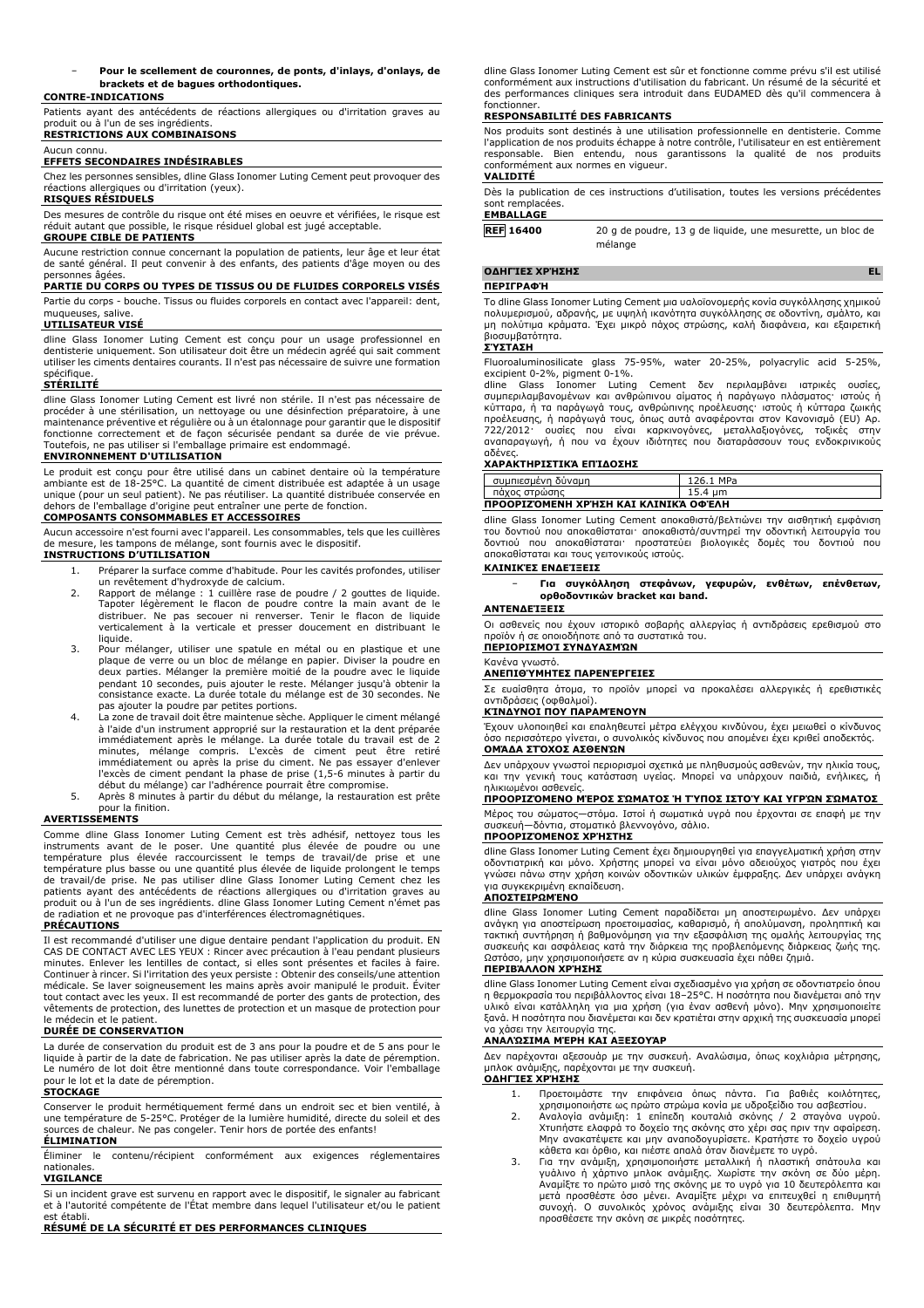- 4. Ο χώρος εργασίας πρέπει να διατηρείται στεγνός. Εφαρμόστε την κονία που έχετε αναμίξει με το κατάλληλο εργαλείο τόσο στην αποκατάσταση όσο και στο προετοιμασμένο δόντι αμέσως μετά την ανάμιξη. Ο συνολικός χρόνος εργασίας είναι 2 λεπτά, συμπεριλαμβανομένου και του χρόνου ανάμιξης. Η περισσευούμενη κονία πρέπει να αφαιρεθεί αμέσως ή αφού<br>έχει πήξει. Μην προσπαθήσετε να αφαιρέσετε την περισσευούμενη κονία<br>κατά την διάρκεια της πήξης της (1,5–6 λεπτά από την αρχή της ανάμιξης)<br>καθώς μπορεί ν
- έτοιμη για ολοκλήρωση..

## **ΠΡΟΕΙΔΟΠΟΙΉΣΕΙΣ**

Καθώς η κονία είναι πολύ συγκολλητική, καθαρίστε όλα τα εργαλεία πριν πήξει η κονία. Μεγαλύτερη ποσότητα σκόνης ή υψηλές θερμοκρασίες μειώνουν τον χρόνο<br>εργασίας/τον χρόνο που χρειάζεται το μείγμα για να πήξει, και χαμηλότερες.<br>θερμοκρασίες ή μεγαλύτερες ποσότητες υγρού αυξάνουν τον χρόνο εργασίας/ Luting Cement σε ασθενείς που έχουν ιστορικό σοβαρής αλλεργίας ή αντιδράσεις ερεθισμού στο προϊόν ή σε οποιοδήποτε από τα συστατικά του. dline Glass Ionomer Luting Cement δεν εκπέμπει ακτινοβολία, και δεν προκαλεί ηλεκτρομαγνητικές παρεμβολές.

### **ΠΡΟΦΥΛΆΞΕΙΣ**

Προτείνεται η χρήση απομονωτήρα κατά την διάρκεια της εφαρμογής του προϊόντος.<br>ΣΕ ΠΕΡΙΠΤΩΣΗ ΕΠΑΦΗΣ ΜΕ ΤΑ ΜΑΤΙΑ: Ξεπλύνετε προσεκτικά με νερό για αρκετά<br>λεπτά. Αν υπάρχουν φακοί επαφής, αφαιρέστε τους, αν είναι εύκολο. Συν ξεπλένετε. Πλύνετε τα χέρια σας διεξοδικά πριν τον χειρισμό. Αποφύγετε την επαφή με τα μάτια. Προτείνεται να χρησιμοποιείται γάντια προστασίας/ρουχισμό προστασίας/γυαλιά προστασίας/εξοπλισμό προστασίας προσώπου για τον γιατρό και τον ασθενή.

## **ΔΙΆΡΚΕΙΑ ΖΩΉΣ**

Διάρκεια ζωής προϊόντος είναι 3 χρόνια για την σκόνη / 5 χρόνια για το υγρό από την ημερομηνία κατασκευής. Μην χρησιμοποιείτε μετά την ημερομηνία λήξης. Ο αριθμός παρτίδας πρέπει να αναφέρεται σε κάθε δήλωση. Δείτε την συσκευασία για τον αριθμό παρτίδας και την ημερομηνία λήξης.

## **ΑΠΟΘΉΚΕΥΣΗ**

Κρατήστε το προϊόν ερμητικά κλειστό σε ξηρό και καλά αεριζόμενο χώρο, σε θερμοκρασία 5–25°C. Προστατέψτε από υγρασία, απευθείας έκθεση στο ηλιακό φως και πηγές θερμότητας. Μην παγώσετε. Κρατήστε μακριά από παιδιά!! **ΔΙΆΘΕΣΗ**

Η διάθεση των περιεχομένων και του περιέκτη να γίνεται σύμφωνα με τους εθνικούς κανονισμούς.

#### **ΠΡΟΣΟΧΉ**

Αν οποιοδήποτε σοβαρό περιστατικό λάβει χώρα σε σχέση με την συσκευή, να το αναφέρετε στον κατασκευαστή και την αρμόδια αρχή της χώρας ή της πολιτείας στην οποία ο χρήστης και/ή ο ασθενής βρίσκονται.

## **ΠΕΡΊΛΗΨΗ ΑΣΦΆΛΕΙΑΣ ΚΑΙ ΚΛΙΝΙΚΉΣ ΕΠΊΔΟΣΗΣ**

dline Glass Ionomer Luting Cement είναι ασφαλές και αποδίδει όπως προορίζεται αν χρησιμοποιείται σύμφωνα με τις οδηγίες χρήσης του κατασκευαστή. Η περίληψη της ασφάλειας και της κλινικής επίδοσης θα εισαχθεί στο σύστημα EUDAMED μόλις ξεκινήσει να λειτουργεί.

## **ΥΠΕΥΘΥΝΌΤΗΤΑ ΚΑΤΑΣΚΕΥΑΣΤΉ**

Τα προϊόντα μας έχουν αναπτυχθεί για επαγγελματική χρήση στην οδοντιατρική. Καθώς η εφαρμογή των προϊόντων μας είναι πέρα από τον έλεγχό μας, ο χρήστης<br>είναι πλήρως υπεύθυνος για την εφαρμογή τους. Προφανώς, εγγυόμαστε ότι η<br>ποιότητα των προϊόντων μας είναι σε συμφωνία με τα πρότυπα που εφαρμόζον **ΕΓΚΥΡΌΤΗΤΑ**

Κατά την έκδοση του παρόντος εγχειριδίου χρήσης, όλες οι προηγούμενες εκδόσεις αντικαθίστανται. **ΣΥΣΚΕΥΑΣΊΑ**

**REF 16400** 20g σκόνης, 13g υγρού, κοχλιάριο μέτρησης, μπλοκ ανάμιξης

# **HASZNÁLATI UTASÍTÁS HU**

## **LEÍRÁS**

Az dline Glass Ionomer Luting Cement egy kémiai úton kikeményedő, bioinert, üvegionomer rögzítő cement, amely nagyfokú tapadással rendelkezik a dentinhez, a zománchoz és a nem nemesfém ötvözetekhez. Alacsony filmvastagsággal, jó transzlucenciával és kiváló biokompatibilitással rendelkezik.

## **ÖSSZETÉTEL**

Fluoraluminoszilikát üveg 75-95%, víz 20-25%, poliakrilsav 5-25%, segédanyag 0- 2%, pigment 0-1%.

dline Glass Ionomer Luting Cement nem tartalmaz gyógyászati anyagot, beleértve az emberi vért vagy plazmaszármazékot; emberi eredetű szöveteket vagy sejteket vagy azok származékait; a 722/2012/EU rendeletben említett állati eredetű szöveteket vagy sejteket vagy azok származékait; rákkeltő, mutagén, reprodukciót károsító vagy endokrin károsító tulajdonságokkal rendelkező anyagokat.

# **TELJESÍTMÉNYJELLEMZŐK**

| nyomószilárdság                                | 126.1 MPa |
|------------------------------------------------|-----------|
| filmvastagság                                  | 15.4 um   |
| RENDELTETESSZERU HASZNALAT ES KLINIKAI ELONYOK |           |

dline Glass Ionomer Luting Cement helyreállítja/javítja a helyreállítható fog esztétikai megjelenését; helyreállítja/fenntartja a helyreállítható fog fogászati funkcióját; védi a helyreállítható fog és a szomszédos szövetek biológiai struktúráit.

## **KLINIKAI JAVALLATOK**

## − **Koronák, hidak, betétek, fogszabályozó brekettek és szalagok cementálásához.**

## **ELLENJAVALLATOK**

Azok a betegek, akiknek a kórtörténetében a termékre vagy bármely összetevőre súlyos allergiás vagy irritációs reakciót észleltek. **A KOMBINÁCIÓKRA VONATKOZÓ KORLÁTOZÁSOK**

# Nem isme

## **NEMKÍVÁNATOS MELLÉKHATÁSOK**

Az arra fogékony egyéneknél dline Glass Ionomer Luting Cement allergiás vagy irritációs reakciókat okozhat (szem). **MARADÉK KOCKÁZATOK**

A kockázatcsökkentő intézkedéseket végrehajtották és ellenőrizték, a kockázatot a lehető legnagyobb mértékben csökkentették, az általános maradék kockázatot elfogadhatónak ítélték.

#### **BETEGEK CÉLCSOPORTJA**

A betegpopulációra, életkorukra és általános egészségi állapotukra vonatkozóan nem ismertek korlátozások. Lehetnek gyermekek, középkorú vagy idős betegek.

**A TEST TERVEZETT RÉSZE VAGY A TESTFOLYADÉKOK SZÖVETTÍPUSAI**

Testrész - száj. Az eszközzel érintkező szövetek vagy testnedvek - fog,

# szájnyálkahártya, nyál. **RENDELTETÉSSZERŰ FELHASZNÁLÓ**

dline Glass Ionomer Luting Cement kizárólag professzionális fogorvosi használatra fejlesztették ki. Felhasználója csak engedéllyel rendelkező orvos, aki ismeri a szokásos fogászati cementek használatát. Nincs szükség speciális képzésre. **STERILITÁS**

dline Glass Ionomer Luting Cement nem steril módon szállítják. Nincs szükség<br>semmilyen előkészítő sterilizálásra, tisztításra vagy fertőtlenítésre, megelőző,<br>rendszeres karbantartásra vagy kalibrálásra annak érdekében, hog rendeltetésszerű élettartama alatt megfelelően és biztonságosan működjön. Ne használja azonban, ha az elsődleges csomagolás sérült.

## **FELHASZNÁLÁSI KÖRNYEZET**

dline Glass Ionomer Luting Cement fogorvosi rendelőben való használatra tervezték,<br>ahol a környezeti hőmérséklet 18-25ºC. Az adagolt cement egyszeri használatra<br>alkalmas (csak egy páciens számára). Ne használja fel újra. A **FOGYASZTHATÓ ÖSSZETEVŐK ÉS TARTOZÉKOK**

A készülékhez nem mellékelnek tartozékokat. A készülékhez kellékeket, mint például mérőkanalat, keverőpárnákat szállítunk.

## **HASZNÁLATI UTASÍTÁS**

- 1. Készítse elő a felületet a szokásos módon. Mély üregek esetén használjon kalcium-hidroxid bélést.
- 2. Keverési arány: 1 szintes kanál por / 2 csepp folyadék. Adagolás előtt enyhén kopogtassa a poros üveget a kézhez. Ne rázza fel vagy fordítsa meg. A folyadékos flakont függőlegesen függőlegesen tartsa függőlegesen, és a folyadék adagolásakor óvatosan nyomja össze.
- 3. A keveréshez használjon fém vagy műanyag spatulát és üveglapot vagy papír keverőpárnát. Ossza a port két részre. A por első felét 10 másodpercig keverje össze a folyadékkal, majd adja hozzá a maradékot. Addig keverje, amíg a pontos konzisztenciát el nem éri. A teljes keverési idő 30 másodperc. Ne adjon hozzá port kis adagokban.
- 4. A munkaterületet szárazon kell tartani. A kikevert cementet megfelelő eszközzel azonnal a keverés után vigye fel mind a restaurációra, mind a preparált fogra. A teljes munkaidő a keveréssel együtt 2 perc. A felesleges cementet azonnal vagy a cement megszilárdulása után lehet eltávolítani. Ne próbálja meg a cementfelesleget a megkötés fázisában (a keverés kezdetétől számított 1,5-6 perc) eltávolítani, mert a tapadás károsodhat.
- 5. A keverés kezdetétől számított 8 perc elteltével a restauráció készen áll a befejezésre. **FIGYELMEZTETÉSEK**

Mivel a cement erősen adhéziós, a cement megkötése előtt minden eszközt meg kell tisztítani. A nagyobb mennyiségű por vagy a magasabb hőmérséklet lerövidíti a bedolgozási/megkötési időt, az alacsonyabb hőmérséklet vagy a nagyobb<br>mennyiségű folyadék pedig meghosszabbítja a bedolgozási/megkötési időt. Ne<br>használja dline Glass Ionomer Luting Cement olyan betegeknél, akiknek a kórtörténetében súlyos allergiás vagy irritációs reakciót észleltek a termékre vagy bármely összetevőre. dline Glass Ionomer Luting Cement nem bocsát ki sugárzást és nem okoz elektromágneses zavarokat.

#### **ÓVINTÉZKEDÉSEK**

A termék alkalmazása során ajánlott a kofferdam használata. HA SZEMBEN:<br>Óvatosan öblítse ki vízzel néhány percig. Távolítsa el a kontaktlencsét, ha van és<br>könnyen elvégezhető. Folytassa az öblítést. Ha a szemirritáció tová Kerülje a szemmel való érintkezést. Az orvos és a beteg számára védőkesztyű/védő ruházat/szem- és arcvédő viselése ajánlott.

### **SZAVATOSSÁGI IDŐ**

A termék eltarthatósági ideje por esetén 3 év / folyadék esetén 5 év a gyártástól<br>számítva. A lejárati idő után ne használja fel. A tételszámot minden levelezésben fel<br>kell tüntetni. A tétel és a lejárati dátumot lásd a cs **TÁROLÁS**

A terméket szorosan lezárva, száraz, jól szellőző helyen, 5-25°C-on tartsa. Védje a nedvesség, közvetlen napfénytől és hőforrásoktól. Ne fagyassza le. Gyermekek elől elzárva tartandó!!

## **MEGSEMMISÍTÉS**

A tartalmat/tartályt a nemzeti jogszabályi előírásoknak megfelelően ártalmatlanítsa. **ÉBERSÉG**

Ha az eszközzel kapcsolatban bármilyen súlyos esemény történt, jelentse a gyártónak és a felhasználó és/vagy a beteg letelepedése szerinti tagállam illetékes hatóságának.

## **A BIZTONSÁGOSSÁG ÉS A KLINIKAI TELJESÍTMÉNY ÖSSZEFOGLALÁSA**

dline Glass Ionomer Luting Cement biztonságos és rendeltetésszerűen működik, ha a gyártó használati utasításának megfelelően használják. A biztonságosság és a klinikai teljesítmény összefoglalása az EUDAMED-ben kerül bevezetésre, amint az megkezdi működését.

# **A GYÁRTÓ FELELŐSSÉGE**

Termékeinket a fogászatban történő professzionális használatra fejlesztettük ki. Mivel termékeink alkalmazása nem áll a mi ellenőrzésünk alatt, a felhasználó teljes mértékben felelős az alkalmazásért. Természetesen garantáljuk termékeink minőségét az alkalmazott szabványoknak megfelelően. **ÉRVÉNYESSÉG**

#### A jelen használati utasítás megjelenésével minden korábbi változat hatályát veszti. **CSOMAGOLÁS**

**REF 16400** 20g por, 13g folyadék, mérőkanál, keverőpárna

| ISTRUZIONI PER L'USO |  |
|----------------------|--|
| <b>DESCRIZIONE</b>   |  |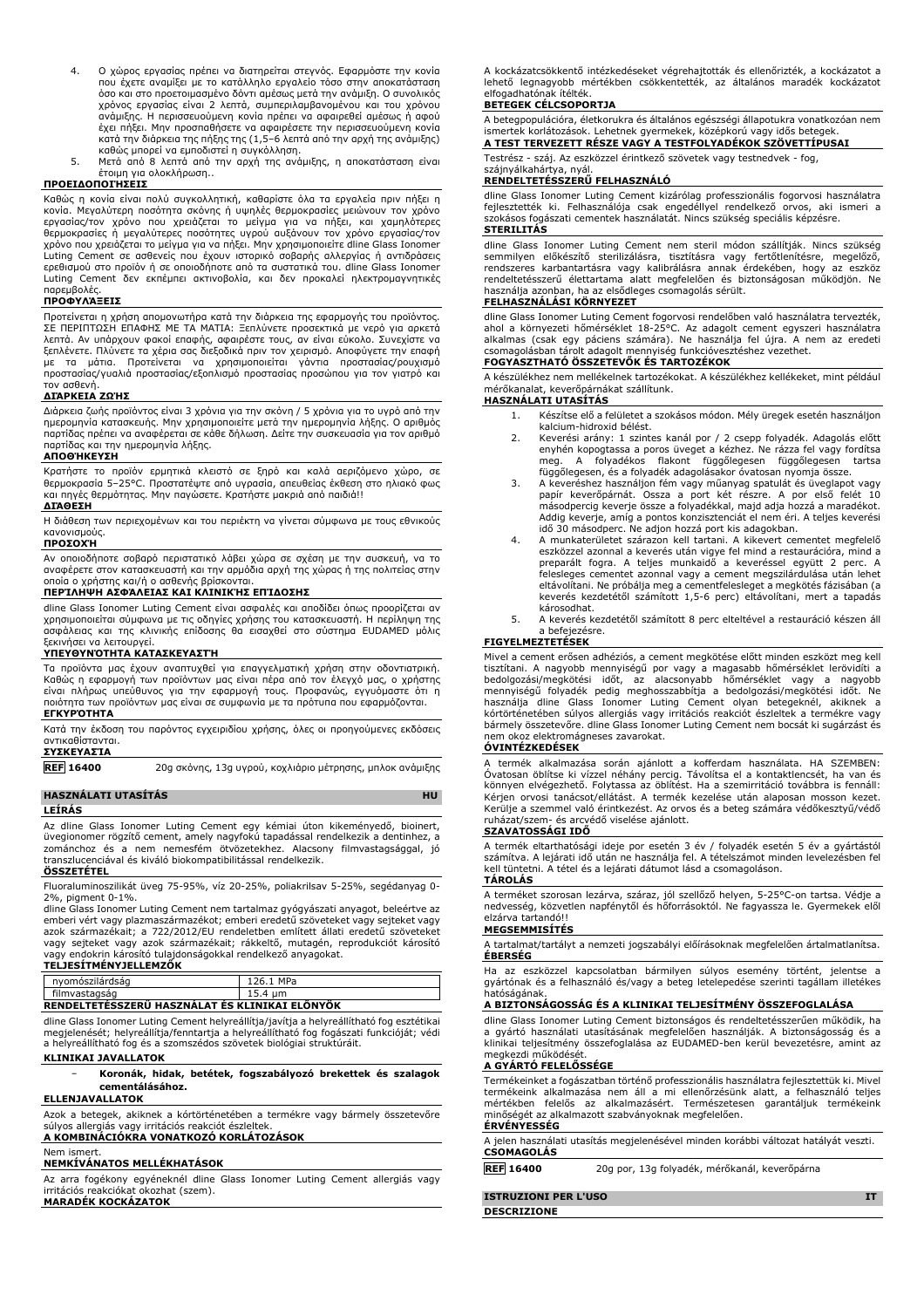dline Glass Ionomer Luting Cement è un cemento fissativo vetroionomerico a polimerizzazione chimica, bioinerte, con alta adesione alla dentina, allo smalto e alle leghe non preziose. Ha un basso spessore del film, buona traslucenza ed eccellente biocompatibilità.

### **COMPOSIZIONE**

Vetro fluoroalluminosilicato 75-95%, acqua 20-25%, acido poliacrilico 5-25%, eccipiente 0-2%, pigmento 0-1%.

dline Glass Ionomer Luting Cement non contiene sostanze medicinali, compresi sangue umano o derivati del plasma; tessuti o cellule, o loro derivati, di origine umana; tessuti o cellule di origine animale, o loro derivati, come indicato nel regolamento (UE) n. 722/2012; sostanze cancerogene, mutagene, tossiche per la

# riproduzione o con proprietà di alterazione del sistema endocrino. **CARATTERISTICHE DELLE PRESTAZIONI**

| ---------                         |     |  |  |  |
|-----------------------------------|-----|--|--|--|
|                                   |     |  |  |  |
| resistenza alla compressione      | MPa |  |  |  |
| spessore del film                 |     |  |  |  |
| COORD BREVERED E BENEETAT ALTHEAT |     |  |  |  |

## **SCOPO PREVISTO E BENEFICI CLINICI**

dline Glass Ionomer Luting Cement ripristina/migliora l'aspetto estetico del dente riparabile; ripristina/mantiene la funzione dentale del dente riparabile; protegge le strutture biologiche del dente riparabile e i tessuti adiacenti.

#### **INDICAZIONI CLINICHE**

− **Per la cementazione di corone, ponti, inlay, onlay, staffe e bande ortodontiche.**

## **CONTROINDICAZIONI**

Pazienti che hanno una storia di gravi reazioni allergiche o di irritazione al prodotto o a uno qualsiasi degli ingredienti.

**RESTRIZIONI ALLE COMBINAZIONI**

#### Nessuno noto. **EFFETTI COLLATERALI INDESIDERATI**

In individui suscettibili, dline Glass Ionomer Luting Cement può causare reazioni allergiche o di irritazione (occhi).

**RISCHI RESIDUI**

Le misure di controllo del rischio sono state implementate e verificate, il rischio è ridotto il più possibile, il rischio residuo complessivo è giudicato accettabile. **GRUPPO TARGET DEL PAZIENTE**

Non sono note restrizioni per quanto riguarda la popolazione dei pazienti, la loro età e le condizioni generali di salute. Possono essere bambini, pazienti di mezza età o

# anziani. **PARTE DEL CORPO PREVISTA O TIPI DI TESSUTI O FLUIDI CORPOREI**

Parte del corpo - bocca. Tessuti o fluidi corporei a contatto con il dispositivo - dente, mucosa orale, saliva.

#### **UTILIZZATORE PREVISTO**

dline Glass Ionomer Luting Cement è sviluppato solo per uso professionale in odontoiatria. Il suo utilizzatore è solo un medico autorizzato che ha la conoscenza di come usare i comuni cementi dentali. Non c'è bisogno di una formazione specifica.

## **STERILITÀ**

dline Glass Ionomer Luting Cement viene consegnato non sterile. Non c'è bisogno di alcuna sterilizzazione preparatoria, pulizia o disinfezione, manutenzione preventiva e regolare o calibrazione per garantire che il dispositivo funzioni correttamente e in sicurezza durante la sua vita prevista. Tuttavia, non utilizzare se la confezione primaria è danneggiata.

## **AMBIENTE DI UTILIZZO**

dline Glass Ionomer Luting Cement è progettato per essere usato in studi dentistici dove la temperatura ambiente è di 18-25°C. La quantità erogata di cemento è adatta all'uso singolo (solo per un paziente). Non riutilizzare. La quantità erogata conservata non nella confezione originale può portare alla perdita di funzionalità.

## **COMPONENTI DI CONSUMO E ACCESSORI**

Non vengono forniti accessori con il dispositivo. I materiali di consumo, come il misurino, i tamponi di miscelazione, sono forniti con il dispositivo.

## **ISTRUZIONI PER L'USO**

- 1. Preparare la superficie come solito fare. Per cavità profonde, usare un
	- liner di idrossido di calcio. 2. Rapporto di miscelazione: 1 cucchiaio raso di polvere / 2 gocce di liquido. Battere leggermente il flacone di polvere contro la mano prima di erogare. Non agitare o capovolgere. Tenere il flacone di liquido verticalmente in posizione verticale e spremere delicatamente quando si dispensa un
- liquido. 3. Per la miscelazione usare una spatola di metallo o di plastica e una lastra di vetro o un tampone di carta. Dividere la polvere in due parti. Mescolare la prima metà della polvere con il liquido per 10 secondi, e poi aggiungere il resto. Mescolare fino a raggiungere la consistenza esatta. Il tempo totale di miscelazione è di 30 secondi. Non aggiungere la polvere in piccole porzioni.
- 4. Mantenere asciutta l'area di lavoro. Applicare il cemento miscelato con uno strumento adatto sia sul restauro che sul dente preparato immediatamente dopo la miscelazione. Il tempo totale di lavoro è di 2 minuti inclusa la miscelazione. Il cemento in eccesso può essere rimosso immediatamente o dopo che il cemento ha fatto presa. Non tentare di rimuovere il cemento in eccesso nella fase di indurimento (1,5-6 minuti dall'inizio della miscelazione) poiché l'adesione potrebbe essere<br>compromessa.
- compromessa. 5. Dopo 8 minuti dall'inizio della miscelazione il restauro è pronto per la finitura..

## **AVVERTENZE**

Poiché dline Glass Ionomer Luting Cement è altamente adesivo, pulire tutti gli strumenti prima che il cemento sia pronto. Una maggiore quantità di polvere o una temperatura più alta accorciano il tempo di lavorazione/regolazione e una temperatura più bassa o una maggiore quantità di liquido prolungano il tempo di lavorazione/regolazione. Non utilizzare dline Glass Ionomer Luting Cement in pazienti che hanno precedenti di gravi reazioni allergiche o di irritazione al prodotto o a uno qualsiasi degli ingredienti. dline Glass Ionomer Luting Cement non emette radiazioni e non causa interferenze elettromagnetiche.

## **PRECAUZIONI**

Si raccomanda l'uso di un cofferdam durante l'applicazione del prodotto. IN CASO DI CONTATTO CON GLI OCCHI: sciacquare con cautela con acqua per diversi minuti. Rimuovere le lenti a contatto, se presenti e facili da fare. Continuare a risciacquare. Se l'irritazione oculare persiste: Richiedere l'intervento di un medico. Lavare accuratamente le mani dopo la manipolazione. Evitare il contatto con gli occhi. Si raccomanda di indossare guanti protettivi/abbigliamento protettivo/protezione per gli occhi/viso per il medico e il paziente.

## **DURATA DI CONSERVAZIONE**

La durata di conservazione del prodotto è di 3 anni per la polvere / 5 anni per il liquido dalla data di produzione. Non utilizzare dopo la data di scadenza. Il numero di lotto deve essere citato in tutta la corrispondenza. Vedere la confezione per il lotto e la data di scadenza.

#### **CONSERVAZIONE**

Tenere il prodotto ben chiuso in un luogo asciutto e ben ventilato a 5-25°C. Proteggere dalla umidità, luce diretta del sole e da fonti di calore. Non congelare. Tenere fuori dalla portata dei bambini!

## **SMALTIMENTO**

Smaltire il contenuto/contenitore come richiesto dai requisiti normativi nazionali. **VIGILANZA**

Se si è verificato un incidente grave in relazione al dispositivo, riferirlo al fabbricante e all'autorità competente dello Stato Membro in cui è stabilito l'utente e/o il paziente. **RIASSUNTO DELLA SICUREZZA E DELLE PRESTAZIONI CLINICHE**

dline Glass Ionomer Luting Cement è sicuro e funziona come previsto se utilizzato secondo le istruzioni d'uso del fabbricante. La sintesi della sicurezza e delle prestazioni cliniche sarà introdotta in EUDAMED non appena inizierà a funzionare. **RESPONSABILITÀ DEI PRODUTTORI**

I nostri prodotti sono stati sviluppati per l'uso professionale in odontoiatria. Poiché l'applicazione dei nostri prodotti è al di fuori del nostro controllo, l'utente è completamente responsabile dell'applicazione. Naturalmente, garantiamo la qualità dei nostri prodotti secondo le norme applicate.

### **VALIDITÀ**

Con la pubblicazione di queste istruzioni per l'uso, tutte le versioni precedenti vengono sostituite.

#### **IMBALLAGGIO**

**REF 16400** 20g di polvere, 13g di liquido, misurino, tampone di miscelazione

#### **LIETOŠANAS INSTRUKCIJA LV**

**APRAKSTS**

dline Glass Ionomer Luting Cement ir ķīmiski cietējošs, bioinerts stikla jonomēru fiksējošais, kas lieliski pielīp dentīnam, emaljai un sakausējumiem, kas nav no dārgmetāliem. Tam ir mazs plēves biezums, laba caurspīdība un lieliska biosaderība. **SASTĀVS**

Fluoraluminosilikāta stikls 75–95%, ūdens 20–25%, poliakrilskābe 5–25%, palīgviela 0–2 %, pigments 0–1 %.

Izstrādājums nesatur ārstnieciskas vielas, tostarp cilvēka asinis vai plazmas<br>atvasinājumus, cilvēka izcelsmes audus, šūnas vai to atvasinājumus, dzīvnieku<br>izcelsmes-audus,-šūnas-vai-to-atvasinājumus,-kā minēts-Regulā-(ES) vielas, kas ir kancerogēnas, mutagēnas, toksiskas attiecībā pret reproduktīvo sistēmu vai kurām piemīt endokrīno sistēmu graujošas īpašības.

# **SNIEGUMA RAKSTURLIELUMI**

| <b>PAREDZETAIS MERKIS UN KLINISKIE IEGUVUMI</b> |           |  |  |  |
|-------------------------------------------------|-----------|--|--|--|
| plēves biezums                                  | 15.4 um   |  |  |  |
| saspiešanas stiprība                            | 126.1 MPa |  |  |  |

dline Glass Ionomer Luting Cement atjauno/uzlabo atjaunojamā zoba estētisko izskatu, atjauno/uztur atjaunojamā zoba darbību, aizsargā atjaunojamā zoba un blakus esošo audu bioloģiskās struktūras.

## **KLĪNISKĀS INDIKĀCIJAS**

− **Kronīšu, tiltiņu, inleju, onleju, ortodontisko brekešu un joslu cementēšanai.**

#### **KONTRINDIKĀCIJAS**

Pacienti, kuriem anamnēzē ir bijušas smagas alerģiskas vai kairinošas reakcijas pret izstrādājumu vai kādu no sastāvdaļām. **IEROBEŽOJUMI KOMBINĀCIJĀM**

#### Nav zināmas.

### **NEVĒLAMĀS BLAKUSPARĀDĪBAS**

Jutīgiem cilvēkiem izstrādājums var izraisīt alerģiskas vai kairinājuma reakcijas (acs). **PĀRĒJIE RISKI**

Riska kontroles pasākumi ir ieviesti un pārbaudīti, risks ir samazināts, ciktāl iespējams, kopējais atlikušais risks tiek uzskatīts par pieņemamu. **PACIENTU MĒRĶGRUPA**

Nav zināmu ierobežojumu attiecībā uz pacientu populāciju, viņu vecumu un vispārējo veselības stāvokli. Var būt bērni, vidēja vecuma vai gados vecāki pacienti. **PAREDZĒTĀ ĶERMEŅA DAĻA VAI ĶERMEŅA ŠĶIDRUMU AUDU VEIDI**

## Ķermeņa daļa — mute. Audu vai ķermeņa šķidrumu saskare ar ierīci — zobs, mutes

gļotāda, siekalas. **PAREDZĒTAIS LIETOTĀJS**

Izstrādājums ir paredzēts profesionālai lietošanai tikai zobārstniecībā. Tā lietotājs ir tikai licencēts ārsts, kurš zina, kā lietot parastos zobu cementus. Nav nepieciešama specifiska apmācība..

### **STERILITĀTE**

Izstrādājums tiek piegādāts nesterils. Lai nodrošinātu ierīces pareizu un drošu darbību paredzētajā kalpošanas laikā, nav nepieciešama nekāda sagatavojoša sterilizācija, tīrīšana vai dezinfekcija, profilaktiska, regulāra apkope vai kalibrēšana. Tomēr nelietojiet, ja primārais iepakojums ir bojāts.

## **IZMANTOŠANAS VIDE**

Izstrādājums ir paredzēts lietošanai zobārstniecības kabinetā, kur vides temperatūra ir 18–25 °C. Dozētais cementa daudzums ir piemērots vienreizējai lietošanai (tikai vienam pacientam). Nelietojiet atkārtoti. Dozētais daudzums, kas netiek glabāts oriģinālajā iepakojumā, var izraisīt funkcijas zudumu.

## **PALĪGMATERIĀLI UN PIEDERUMI**

Ierīces piegādes komplektā nav iekļauti piederumi Ierīces komplektā ir iekļauti, palīgmateriāli, piemēram, mērkarote un maisīšanas paliktņi. **LIETOŠANAS INSTRUKCIJA**

- 1. Sagatavojiet virsmu kā parasti. Dziļiem dobumiem izmantojiet kalcija hidroksīda oderējumu.
- 2. Maisījuma attiecība: 1 karote pulvera (bez kaudzes) / 2 pilieni šķidruma. Pirms dozēšanas viegli uzsitiet ar pulvera pudeli pa roku. Nekratiet un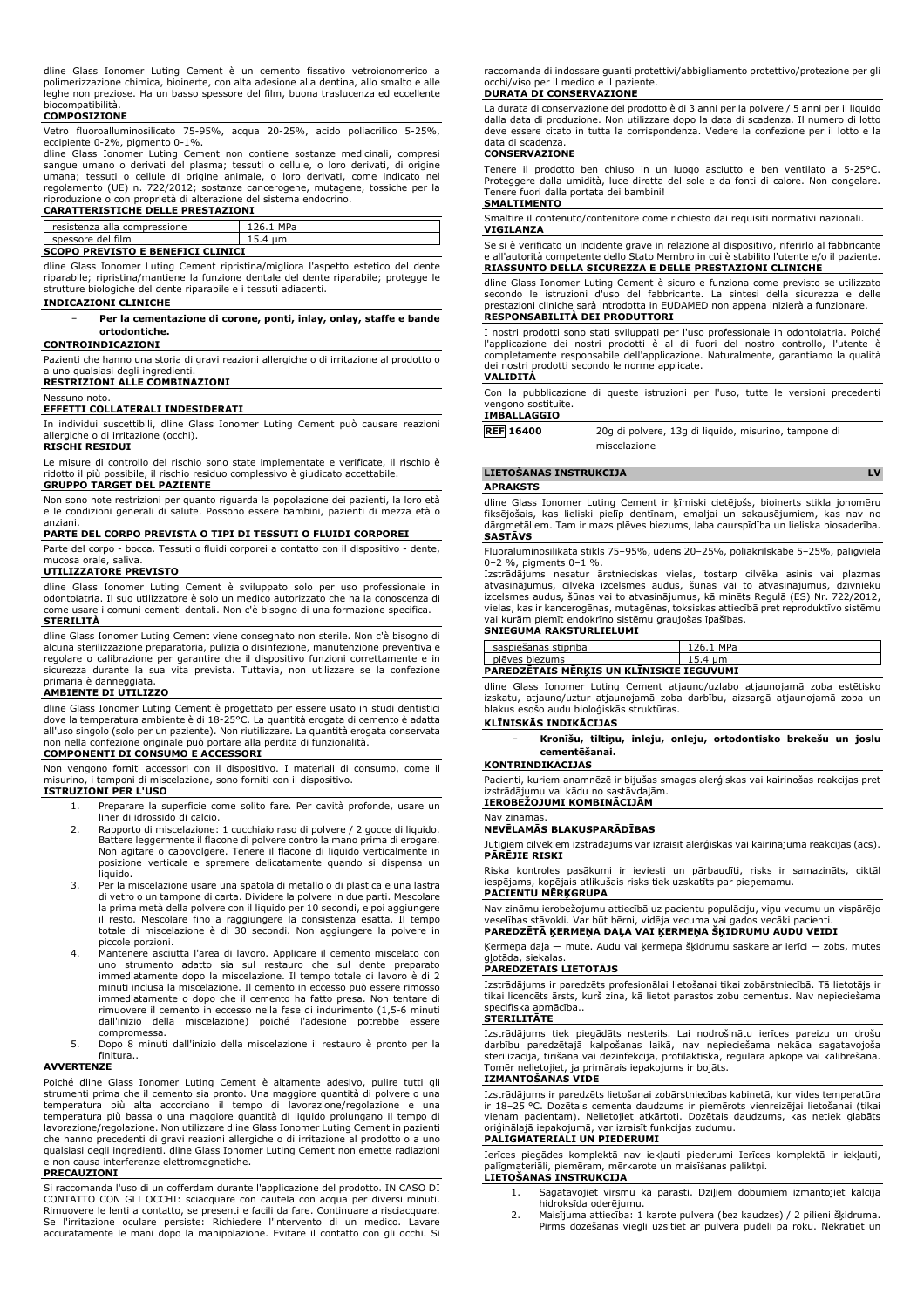neapgrieziet ačgārni. Turiet šķidruma pudeli vertikāli uz augšu un,

- dozējot šķidrumu, viegli saspiediet. 3. Maisīšanai izmantojiet metāla vai plastmasas lāpstiņu un stikla plāksni vai papīra maisīšanas paliktni. Sadaliet pulveri divās daļās. Pulvera pirmo pusi maisiet ar šķidrumu 10 sekundes, pēc tam pievienojiet atlikušo daļu. Maisiet, līdz ir sasniegta precīza konsistence. Kopējais maisīšanas laiks ir 30 sekundes. Nepievienojiet pulveri mazās porcijās.
- 4. Darba zona ir jāuztur sausa. Uzklājiet samaisīto cementu ar piemērotu instrumentu gan restaurācijai, gan sagatavotajam zobam tūlīt pēc samaisīšanas. Kopējais izstrādes laiks ir 2 minūtes, iekļaujot maisīšanu.<br>Cementa pārpalikumu var noņemt tūlīt vai pēc cementa uzstādīšanas.<br>Saistīšanas fāzē (1,5–6 minūtes pēc maisīšanas sākuma) nemēģiniet noņemt lieko cementu, jo var būt traucēta saķere. 5. Pēc 8 minūtēm kopš maisīšanas sākuma restaurācija ir gatava apstrādei.

## **BRĪDINĀJUMI**

Tā kā dline Glass Ionomer Luting Cement ir ļoti lipīgs, pirms cementa pielipšanas notīriet visus instrumentus. Lielāks pulvera daudzums vai augstāka temperatūra<br>saīsina izstrādes/saistīšanās laiku, bet zemāka temperatūra vai lielāks šķidruma<br>daudzums šo laiku pagarina. Nelietojiet šo dline Glass Ionomer pacientiem, kuriem anamnēzē ir bijušas smagas alerģiskas vai kairinājuma reakcijas pret izstrādājumu vai kādu tā sastāvdaļu. dline Glass Ionomer Luting Cement neizdala starojumu un nerada elektromagnētiskus traucējumus.

#### **PIESARDZĪBAS PASĀKUMI**

Izstrādājuma uzklāšanas laikā ieteicams lietot koferdamu. PĒC SASKARES AR ACĪM: Uzmanīgi skalojiet ar ūdeni vairākas minūtes. Ja ievietotas kontaktlēcas, izņemiet tās (ja tas nav sarežģīti). Turpiniet skalot. Ja acu kairinājums turpinās: konsultējieties ar ārstu / saņemiet medicīnisku palīdzību. Pēc lietošanas rūpīgi nomazgājiet rokas. Izvairieties no saskares ar acīm. Ārstam un pacientam ieteicams valkāt aizsargcimdus / aizsargapģērbu / acu aizsargus / sejas aizsargu.

### **GLABĀŠANAS ILGUMS**

Produkta derīguma termiņš ir 3 gadi pulverim / 5 gadi šķidrumam kopš izgatavošanas datuma. Nelietojiet pēc derīguma termiņa beigām. Partijas numurs ir jānorāda visā sarakstē. Partiju un derīguma termiņu skatīt uz iepakojuma.

## **GLABĀŠANA**

Glabāt izstrādājumu cieši noslēgtu sausā, labi vēdināmā vietā 5-25°C temperatūrā. Sargāt no mitrums, tiešiem saules stariem un siltuma avotiem. Nesasaldēt. Glabāt bērniem nepieejamā vietā!!

## **ATBRĪVOŠANĀS NO IZSTRĀDĀJUMA**

Atbrīvojieties no satura/konteinera atbilstoši valsts normatīvajām prasībām.

**MODRĪBA**

Par jebkuru nopietnu incidentu, kas noticis saistībā ar ierīci, jāziņo ražotājam un tās dalībvalsts kompetentajai iestādei, kurā ir reģistrēts lietotājs un/vai pacients. **DROŠĪBAS UN KLĪNISKĀ SNIEGUMA KOPSAVILKUMS**

dline Glass Ionomer Luting Cement ir drošs un darbojas kā paredzēts, ja to lieto<br>saskaņā ar ražotāja lietošanas instrukciju. Drošības un klīniskā snieguma<br>kopsavilkums tiks ievadīts EUDAMED, tiklīdz tas sāks darbu.

### **RAŽOTĀJA PIENĀKUMI**

Mūsu izstrādājumi ir izstrādāti profesionālai lietošanai zobārstniecībā. Tā kā mūsu<br>izstrādājumu lietošana nav mūsu kontrolē, lietotājs ir pilnībā atbildīgs par<br>izmantošanu. Protams, mēs garantējam savu izstr piemērotajiem standartiem. **DERĪGUMS**

Pēc šīs lietošanas instrukcijas publicēšanas visas iepriekšējās versijas tiek aizstātas. **IEPAKOJUMS**

**REF 16400** 20 g pulvera, 13 g šķidruma, mērkarote, maisīšanas paliktnis

## **BRUKSANVISNING**

**BESKRIVELSE**

dline Glass Ionomer Luting Cement er en kjemisk herding, bioinert, glassionomer feste sement med høy vedheft til dentin, emalje og ikke-dyrebare legeringer. Har lav filmtykkelse, god gjennomskinnelighet og utmerket biokompatibilitet.

# **SAMMENSETNING**

Fluoroaluminosilikatglass 75-95%, vann 20-25%, polyakrylsyre 5-25%, hjelpestoff 0-2%, pigment 0-1%.

dline Glass Ionomer Luting Cement inneholder ikke medisinsk stoff, inkludert blod<br>eller plasmaavledning; vev eller celler, eller deres derivater, av menneskelig<br>opprinnelse; vev eller celler av animalsk opprinnelse, eller for reproduksjon eller har endokrine forstyrrende egenskaper. **YTELSESEGENSKAPER**

| kompressiv styrke                     | 126.1 MPa |  |
|---------------------------------------|-----------|--|
| filmtykkelse                          | 15.4 um   |  |
| TILTENKTE FORMÅL OG KLINISKE FORDELER |           |  |

dline Glass Ionomer Luting Cement gjenoppretter/forbedrer estetisk utseende av gjenopprettelig tann; gjenoppretter/opprettholder tannfunksjonen til gjenopprettelig tann; beskytter biologiske strukturer av gjenopprettelig tann og tilstøtende vev.

### **KLINISKE INDIKASJONER**

− **For sementering av kroner, broer, innlegg, innlegg, kjeveortopediske braketter og bånd.**

## **KONTRAINDIKASJONER**

Pasienter som tidligere har hatt alvorlige allergiske reaksjoner eller irritasjonsreaksjoner på produktet eller noen av innholdsstoffene.

## **BEGRENSNINGER FOR KOMBINASJONER**

Ingen kjente.

## **UØNSKEDE BIVIRKNINGER**

Hos utsatte personer kan dline Glass Ionomer Luting Cement forårsake allergiske reaksjoner eller irritasjonsreaksjoner (øye).

## **RESTRISIKOER**

Risikokontrolltiltak ble implementert og verifisert, risikoen reduseres mest mulig, den samlede restrisikoen anses å være akseptabel.

#### **PASIENTMÅLGRUPPE**

Ingen restriksjoner kjent om pasientpopulasjon, alder og generelle helsetilstander. Det kan være barn, middelaldrende eller eldre pasienter. **TILTENKT DEL AV KROPPEN ELLER TYPER VEV AV KROPPSVÆSKER**

En del av kroppen – munn. Vev eller kroppsvæsker kontaktet av enheten – tann, munnslimhinne, spytt.

## **TILTENKT BRUKER**

dline Glass Ionomer Luting Cement er kun utviklet til profesjonell bruk innen tannpleie. Brukeren kan kun være lisensiert lege som har kunnskap om hvordan man bruker vanlige sementer. Det er ikke behov for spesifikk utdannelse. **STERILITET**

## dline Glass Ionomer Luting Cement leveres ikke-sterilt. Det er ikke behov for forberedende sterilisering, rengjøring eller desinfeksjon, forebyggende, regelmessig vedlikehold eller kalibrering for å sikre at enheten fungerer riktig og trygt i løpet av den tiltenkte levetiden. Bruk imidlertid ikke hvis primærpakken er skadet. **BRUK MILJØ**

dline Glass Ionomer Luting Cement er designet for å brukes på tannlegekontor der<br>omgivelsestemperaturen er 18-25°C.<br>engangsbruk (kun for én pasient). Skal ikke brukes på nytt. Dispensert mengde som ikke oppbevars i originalpakningen kan føre til tap av funksjon.

## **FORBRUKSKOMPONENTER OG TILBEHØR**

Det følger ikke med tilbehør med apparatet. Forbruksvarer, for eksempel måleskje, blandeputer, leveres med enheten.

## **BRUKSANVISNING**

- 1. Forbered overflaten som alltid. For dype hulrom bruk kalsiumhydroksidforing.
- 2. Blandingsforhold: 1 nivå skje pulver / 2 dråper væske. Trykk lett flasken med pulver mot hånden før du dispenserer. Ikke rist eller snu. Hold væskeflasken vertikalt oppreist og klem forsiktig når du dispenserer en væske.
- 3. For blanding bruk metall- eller plastspatel og glassplate eller papirblandingspute. Del pulveret i to deler. Bland den første halvdelen av pulveret med væske i 10 sekunder, og tilsett deretter resten. Bland til nøyaktig konsistens er nådd. Total blandingstid er 30 sekunder. Ikke
- tilsett pulver i små porsjoner. 4. Arbeidsområdet må holdes tørt. Påfør den blandede sementen med egnet instrument på både restaurering og tilberedt tann umiddelbart etter blanding. Total arbeidstid er 2 minutter inkludert blanding. Overflødig sement kan fjernes umiddelbart eller etter at sementen er satt. Ikke forsøk å fjerne overflødig sement i innstillingsfasen (1,5-6 minutter fra blandingsstart) da vedheft kan bli svekket.
- 5. Etter 8 minutter fra starten av blandingsrestaurering er klar til etterbehandling.

#### **ADVARSLER**

Siden dline Glass Ionomer Luting Cement er svært klebende, rengjør alle instrumenter før sement settes på. Høyere mengde pulver eller høyere temperatur forkorter arbeidstiden/innstillingstiden og lavere temperatur, eller høyere mengde<br>væske forlenger arbeidstiden/innstillingstiden. Ikke bruk produktet til pasienter som<br>tidligere har hatt alvorlige allergiske eller irritas noen av innholdsstoffene. dline Glass Ionomer Luting Cement avgir ikke stråling og forårsaker ingen elektromagnetiske forstyrrelser.

## **FORHOLDSREGLER**

Det anbefales å bruke cofferdam under påføring av produktet. VED KONTAKT MED ØYNE: Skyll forsiktig med vann i flere minutter. Fjern kontaktlinser, hvis de er til stede og enkle å ta ut. Fortsett skyllingen. Hvis øyeirritasjonen vedvarer: Fä<br>medisinsk rådgivning/oppmerksomhet. Vask hendene grundig etter håndtering.<br>Unngå kontakt med øynene. Det anbefales å bruke vernehansker/verneklær/vernebriller/ansiktsbeskyttelse for lege og pasient.<br>
vernehansker/verneklær/vernebriller/ansiktsbeskyttelse for lege og pasient. **HOLDBARHET**

Holdbarhet for produktet er 3 år med pulver / 5 års væske fra produksjonsdatoen. Skal ikke brukes etter utløpsdatoen. Partinummeret skal oppgis i all korrespondanse. Se emballasje for batch- og utløpsdato. **OPPBEVARING**

Hold produktet tett lukket på et tørt, godt ventilert sted ved 5-25 °C. Beskyttes mot fuktighet, direkte sollys og varmekilder. Skal ikke fryses. Oppbevars utilgjengelig for barn!

### **BORTSKAFFELSE**

Kast innhold/beholder slik beskrevet i nasjonale forskriftskrav.

**ÅRVÅKENHET**

Hvis det har skjedd en alvorlig hendelse i forbindelse med enhetsrapporten til produsenten og den kompetente myndigheten i medlemsstaten der brukeren og/eller presenten er etablert.

## **OPPSUMMERING AV SIKKERHET OG KLINISK YTELSE**

dline Glass Ionomer Luting Cement er trygt og fungerer som det skal hvis det brukes i henhold til produsentens bruksanvisning. Oppsummering av sikkerhet og klinisk ytelse vil bli introdusert i EUDAMED så snart det vil starte arbeidet. **PRODUSENTENS ANSVAR**

Våre produkter er kun utviklet til profesjonell bruk innen tannpleie. Siden bruken av våre produkter er utenfor vår kontroll, er brukeren fullt ut ansvarlig for applikasjonen. Selvfølgelig garanterer vi kvaliteten på våre produkter i samsvar med de anvendte standardene.

## **GYLDIGHET**

Ved publisering av denne bruksanvisningen er alle tidligere versjoner erstattet.

# **EMBALLASJE**

**REF 16400** 20g pulver, 13g væske, måleskje, blandepute

## **INSTRUKCJA UŻYTKOWANIA PL**

**OPIS**

dline Glass Ionomer Luting Cement to utwardzany chemicznie, biopasywny cement glasjonomerowy mocujący o wysokiej przyczepności do zębiny, szkliwa i stopów nieszlachetnych. Ma małą grubość powłoki, dobrą przezierność i doskonałą biokompatybilność.

## **KOMPOZYCJA**

Szkło fluoroglinokrzemianowe 75-95%, woda 20-25%, kwas poliakrylowy 5-25%, substancja pomocnicza 0-2%, pigment 0-1%. dline Glass Ionomer Luting Cement nie zawiera substancji leczniczych, w tym

pochodnych ludzkiej krwi lub osocza; tkanek lub komórek pochodzenia ludzkiego lub ich pochodnych; tkanek lub komórek pochodzenia zwierzęcego lub ich pochodnych, o których mowa w rozporządzeniu (UE) nr 722/2012; substancji rakotwórczych, mutagenów, działających szkodliwie na rozrodczość lub mających właściwości zaburzające funkcjonowanie układu hormonalnego.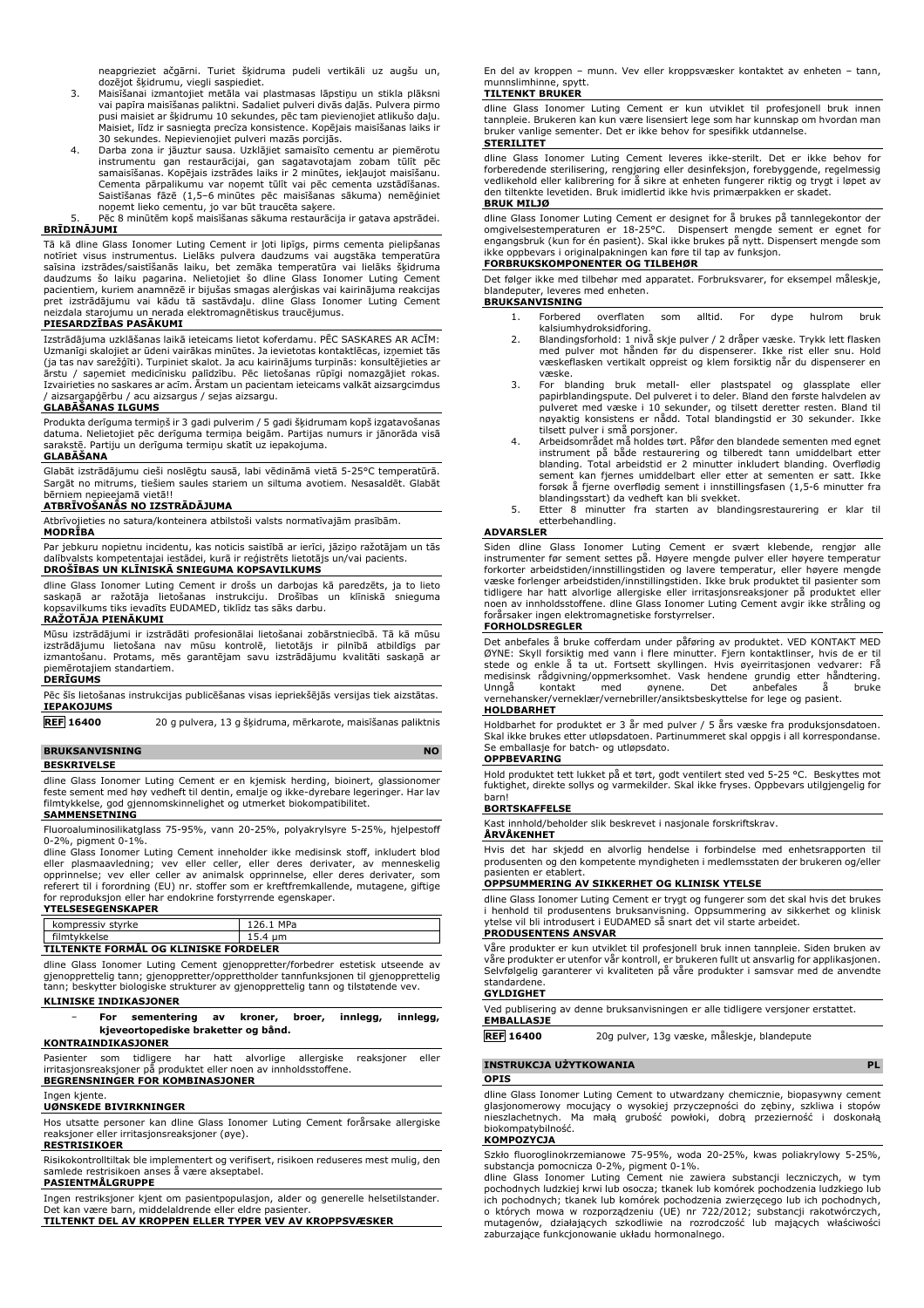#### **CHARAKTERYSTYKA WYDAJNOŚCI**

| wytrzymałość na ściskanie<br>arubość folii | <b>MPa</b> |  |  |
|--------------------------------------------|------------|--|--|
| <b>DD7E7NAC7ENTE T KOD7VCCT KI TNTC7NE</b> |            |  |  |

**PRZEZNACZENIE I KORZYŚCI KLINICZNE**

dline Glass Ionomer Luting Cement przywraca/poprawia estetyczny wygląd odbudowywanego zęba; przywraca/utrzymuje funkcje zębowe odbudowywanego zęba; chroni struktury biologiczne odbudowywanego zęba i przyległych tkanek. **WSKAZANIA KLINICZNE**

− **Do cementowania koron, mostów, wkładów, nakładów, zamków ortodontycznych i opasek.**

## **PRZECIWWSKAZANIA**

Pacjenci, u których w przeszłości występowały ciężkie reakcje alergiczne lub<br>podrażnienia na produkt lub którykolwiek ze składników.<br><mark>OGRANICZENIA DOTYCZĄCE ŁĄCZENIA</mark>

### Nieznane.

#### **NIEPOŻĄDANE SKUTKI UBOCZNE**

U osób podatnych dline Glass Ionomer Luting Cement może wywoływać reakcje alergiczne lub podrażnienia (oczy).

### **RYZYKO RESZTKOWE**

Wdrożono i zweryfikowano środki kontroli ryzyka, ryzyko jest ograniczone w jak największym stopniu, całkowite ryzyko szczątkowe ocenia się jako akceptowalne. **GRUPA DOCELOWA PACJENTÓW**

Brak znanych ograniczeń dotyczących populacji pacjentów, ich wieku i ogólnego<br>stanu zdrowia. Mogąło być dzieci, pacjent w średnim lub podeszłym wieku.<br>**PRZEZNACZONA - CZĘŚĆ - CIAŁA - LUB - RODZAJE - TKANEK - PŁYNÓW USTROJOWYCH**

Część ciała - usta. Tkanki lub płyny ustrojowe, z którymi styka się urządzenie - ząb, śluzówka jamy ustnej, ślina.

#### **DOCELOWY UŻYTKOWNIK**

dline Glass Ionomer Luting Cement przeznaczony wyłącznie do użytku profesjonalnego w stomatologii. Licencjonowany tylko dla lekarza, który ma wiedzę, jak używać popularnych cementów. Nie ma potrzeby specjalnego szkolenia. **STERYLNOŚĆ**

dline Glass Ionomer Luting Cement dostarczany jest w stanie niesterylnym. Nie ma potrzeby jakiejkolwiek wstępnej sterylizacji, czyszczenia lub dezynfekcji,<br>profilaktycznej, regularnej konserwacji lub kalibracji, aby zapewnić prawidłowe i<br>bezpieczne-działanie-urządzenia-w-całym-przewidzianym-okresie-uży używaj jednak urządzenia, jeśli opakowanie bezpośrednie jest uszkodzone.

## **MIEJSCE UŻYCIA**

dline Glass Ionomer Luting Cement przeznaczony do użytku w gabinecie stomatologicznym, w którym panuje temperatura otoczenia 18-25°C. Dozowana ilość cementu nadaje się do jednorazowego użytku (tylko dla jednego pacjenta). Nie używać ponownie. Dozowana ilość przechowywana nie w oryginalnym opakowaniu może prowadzić do utraty funkcjonalności.

## **MATERIAŁY EKSPLOATACYJNE I AKCESORIA**

Z urządzeniem nie są dostarczane żadne akcesoria. Wraz z urządzeniem dostarczane są materiały eksploatacyjne, takie jak miarka, bloczki do mieszania.

## **INSTRUKCJA UŻYTKOWANIA**

- 1. Przygotować powierzchnię jak zawsze. W przypadku głębokich ubytków należy użyć podkładu z wodorotlenku wapnia.
- 2. Proporcje mieszania: 1 płaska łyżka proszku / 2 krople płynu. Przed podaniem lekko postukać butelką proszku w dłoń. Nie potrząsać ani nie odwracać. Trzymać butelkę z płynem pionowo w górę i delikatnie ścisnąć
- podczas dozowania płynu. 3. Do mieszania użyć metalowej lub plastikowej szpatułki i szklanej płyty lub papierowej podkładki do mieszania. Podzielić proszek na dwie części. Wymieszać pierwszą połowę proszku z płynem przez 10 sekund, a następnie dodać pozostałą część. Mieszać do uzyskania dokładnej konsystencji. Całkowity czas mieszania to 30 sekund. Nie dodawać proszku w małych porcjach.
- 4. Miejsce pracy musi być suche. Wymieszany cement nanieść odpowiednim instrumentem na odbudowę i przygotowany ząb natychmiast po<br>wymieszaniu. Całkowity czas pracy łącznie z mieszaniem wynosi 2<br>minuty. Nadmiar cementu można usunąć natychmiast lub po związaniu<br>cementu. Nie próbować usuwać nadm 6 minut od rozpoczęcia mieszania), gdyż może to pogorszyć przyczepność.
- 5. Po 8 minutach od rozpoczęcia mieszania uzupełnienie jest gotowe do wykończenia.

## **OSTRZEŻENIA**

Ponieważ dline Glass Ionomer Luting Cement jest silnie przyczepny, przed nałożeniem cementu należy oczyścić wszystkie narzędzia. Większa ilość proszku lub wyższa temperatura skracają czas pracy/wiązania a niższa temperatura lub większa ilość płynu wydłużają czas pracy/wiązania. Nie należy stosować produktu u pacjentów, u których w przeszłości występowały ciężkie reakcje alergiczne lub podrażnienia na produkt lub którykolwiek ze składników. dline Glass Ionomer Luting Cement nie emituje promieniowania i nie powoduje żadnych zakłóceń elektromagnetycznych.

## **ŚRODKI OSTROŻNOŚCI**

Podczas aplikacji produktu zaleca się stosowanie koferdamu. W PRZYPADKU<br>DOSTANIA SIĘPRODUKTUDO OCZU: Ostrożnie płukać wodąprzez kilka minut. Zdjąć<br>soczewki kontaktowe, jeślisą obecne. Kontynuować płukanie. Jeślipodrażnieni utrzymuje się: Zasięgnąć porady/zgłosić się pod opiekę lekarza. Dokładnie umyć ręce po użyciu. Unikać kontaktu z oczami. Zaleca się noszenie rękawic ochronnych/odzieży ochronnej/ochrony oczu/ochrony twarzy dla lekarza i pacjenta.

#### **OKRES TRWAŁOŚCI**

Okres trwałości produktu wynosi 3 lata dla proszku/5 lat dla płynu od daty produkcji. Nie używać po upływie terminu ważności. W całej korespondencji należy podawać numer partii. Data serii i data ważności znajduje się na opakowaniu.

## **PRZECHOWYWANIE**

Przechowywać produkt szczelnie zamknięty w suchym, dobrze wentylowanym miejscu w temperaturze 5-25°C. Chronić przed wilgoć, bezpośrednim działaniem promieni słonecznych i źródeł ciepła. Nie zamrażać. Trzymać z dala od dzieci! **UTYLIZACJA**

Zawartość/pojemnik usuwać do zgodnie z krajowymi wymogami prawnymi. **CZUJNOŚĆ**

Jeżeli jakikolwiek poważny incydent, który miał miejsce w związku z urządzeniem, zgłaszany jest producentowi i właściwemu organowi państwa członkowskiego, w którym użytkownik i/lub pacjent ma siedzibę.

#### **PODSUMOWANIE BEZPIECZEŃSTWA I WYNIKÓW KLINICZNYCH**

dline Glass Ionomer Luting Cement jest bezpieczny i działa zgodnie z przeznaczeniem, jeśli jest używany zgodnie z instrukcją użytkowania producenta. Podsumowanie bezpieczeństwa i wyników klinicznych zostanie wprowadzone do EUDAMED, gdy tylko zacznie działać.

## **ODPOWIEDZIALNOŚĆ PRODUCENTA**

Nasze produkty zostały stworzone z myślą o profesjonalnym zastosowaniu w stomatologii. Ponieważ zastosowanie naszych produktów jest poza naszą kontrolą, użytkownik jest w pełni odpowiedzialny za aplikację. Oczywiście gwarantujemy jakość naszych produktów zgodną z obowiązującymi normami. **WAŻNOŚĆ**

Wraz z opublikowaniem niniejszej instrukcji użytkowania wszystkie poprzednie wersje tracą ważność.

## **OPAKOWANIE**

**REF 16400** 20 g proszku, 13 g płynu, miarka, bloczek do mieszania

# **INSTRUÇÕES DE USO PT**

#### **DESCRIÇÃO**

dline Glass Ionomer Luting Cement é um cimento de cura química, bioinerte, fixador de ionómero de vidro com alta adesão à dentina, esmalte e ligas não preciosas. Possui baixa espessura de filme, boa translucidez e excelente biocompatibilidade. **COMPOSIÇÃO**

Fluoroaluminossilicato de vidro 75-95%, água 20-25%, ácido poliacrílico 5-25%,

excipiente 0-2%, pigmento 0-1%. dline Glass Ionomer Luting Cement não contém substâncias médicas, incluindo sangue humano ou derivados de plasma; tecidos ou células, ou seus derivados, de origem humana; tecidos ou células de origem animal, ou seus derivados, conforme referido no Regulamento (UE) n.º 722/2012; substâncias cancerígenas, mutagénicas, tóxicas para a reprodução ou com propriedades de desregulação endócrina. **CARACTERÍSTICAS DE PERFORMANCE**

| CARACTERISTICAS DE FERTORMANCE                     |           |  |  |
|----------------------------------------------------|-----------|--|--|
| forca compressiva                                  | 126.1 MPa |  |  |
| espessura do filme                                 | 15.4 um   |  |  |
| <b>FINALIDADE PRETENDIDA E BENEFICIOS CLINICOS</b> |           |  |  |

dline Glass Ionomer Luting Cement restaura/melhora a aparência estética do dente restaurável; restaura/mantém a função dentária do dente restaurável; protege as estruturas biológicas do dente restaurável e dos tecidos adjacentes.

## **INDICAÇÕES CLÍNICAS**

− **Para cimentação de coroas, pontes, inlays, onlays, braquetes ortodônticos e bandas.**

### **CONTRA-INDICAÇÕES**

Pacientes com histórico de reações alérgicas graves ou irritação ao produto ou a qualquer um dos ingredientes **RESTRIÇÕES A COMBINAÇÕES**

## Nenhum conhecido.

#### **EFEITOS COLATERAIS INDESEJÁVEIS**

Em indivíduos que sejam suscetíveis, dline Glass Ionomer Luting Cement pode causar reações alérgicas ou de irritação (olhos).

#### **RISCOS RESIDUAIS**

Foram implementadas e verificadas medidas de controlo de risco, o risco foi reduzido tanto quanto possível, o risco residual geral é considerado aceitável. **GRUPO-ALVO DE PACIENTES**

Não há restrições conhecidas em relação à população de pacientes, a sua idade e condições gerais de saúde. Pode destinar-se a crianças, pacientes de meia-idade ou

## idosos. **PARTE PRETENDIDA DO CORPO OU TIPOS DE TECIDOS DE FLUIDOS CORPORAIS**

Parte do corpo - boca. Tecidos ou fluidos corporais em contacto com o dispositivo dente, mucosa bucal, saliva.

## **UTILIZADOR PRETENDIDO**

Produto desenvolvido exclusivamente para o uso profissional em odontologia. O seu utilizador deve ser um médico licenciado que tenha conhecimentos sobre como usar cimentos odontológicas comuns. Não há necessidade de formação específica **ESTERILIDADE**

dline Glass Ionomer Luting Cement é entregue não esterilizado. Não há necessidade de qualquer esterilização preparatória, limpeza ou desinfecção, manutenção preventiva regular ou calibração para garantir que o dispositivo opere de forma adequada e segura durante a sua vida útil prevista. No entanto, não use se a embalagem principal estiver danificada.

## **AMBIENTE DE USO**

dline Glass Ionomer Luting Cement foi desenvolvido para ser usado em consultório<br>odontológico onde a temperatura ambiente é de 18-25 °C. A quantidade dispensada<br>de cimento é adequada para uso único (apenas para um paciente Quantidade dispensada mantida fora da embalagem original pode levar à perda de função.

## **COMPONENTES CONSUMÍVEIS E ACESSÓRIOS**

Não é fornecido nenhum acessório com o dispositivo. Consumíveis, como colher de medição, almofadas de mistura, são fornecidos com o dispositivo. **INSTRUÇÕES DE USO**

- 1. Prepare a superfície normalmente. Para cavidades profundas, use liner
- de hidróxido de cálcio. 2. Proporção da mistura: 1 colher rasa de pó/2 gotas de líquido. Bata levemente o frasco de pó contra a mão antes de dispensar. Não agite nem inverta. Segure o frasco de líquido na vertical e aperte suavemente ao dispensar o líquido.
- 3. Para misturar, use uma espátula de metal ou plástico e uma placa de vidro ou almofada de mistura de papel. Divida o pó em duas partes. Misture a primeira metade do pó com o líquido durante 10 segundos e adicione o restante. Misture até que a consistência exata seja alcançada. O tempo total de mistura é de 30 segundos. Não adicione pó em pequenas porções.
- 4. A área de trabalho deve ser mantida seca. Aplique o cimento misturado com o instrumento adequado à restauração e ao dente preparado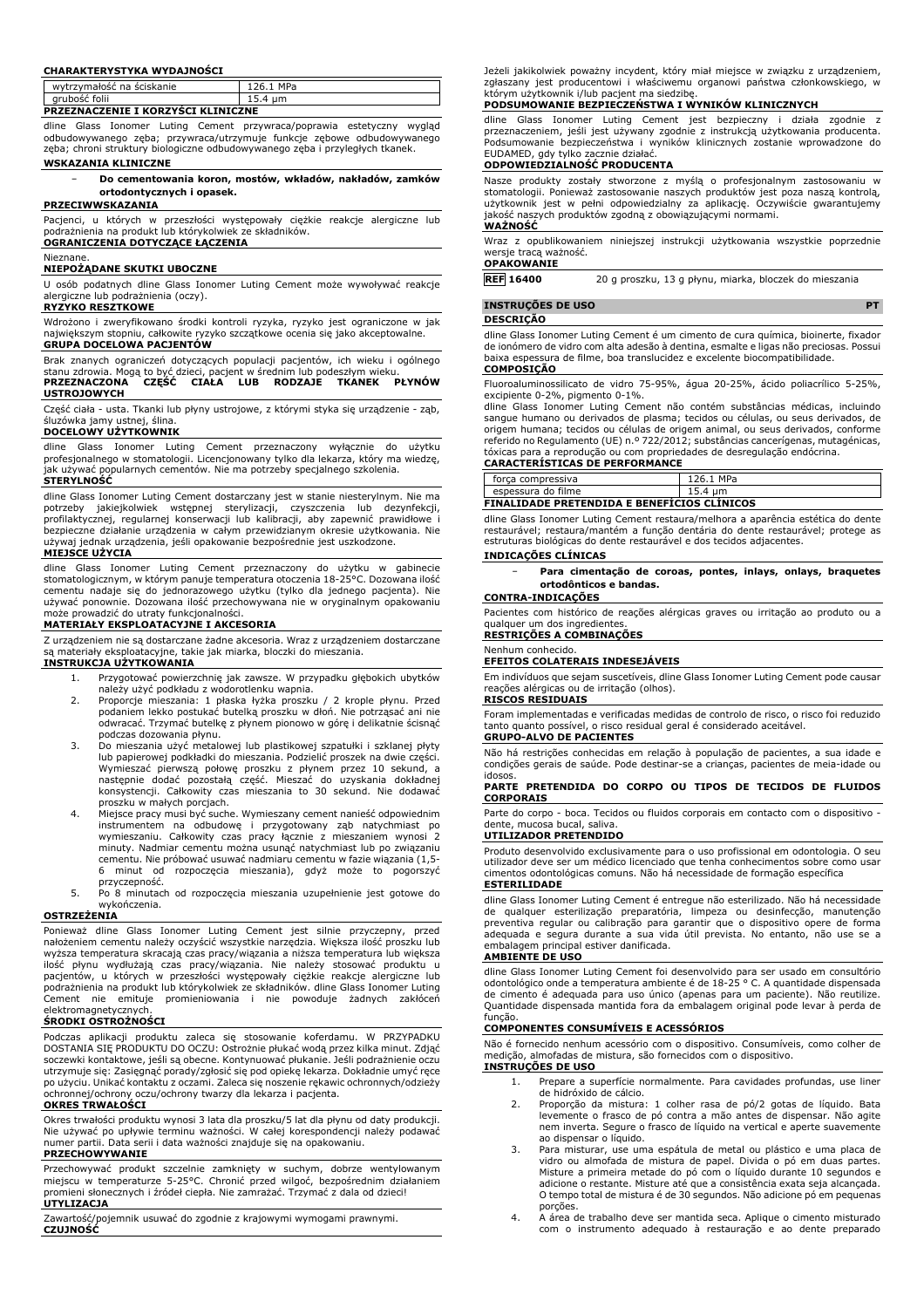imediatamente após a mistura. O tempo total de trabalho é de 2 minutos, incluindo a mistura. O excesso de cimento pode ser removido imediatamente ou após a cura do cimento. Não tente remover o excesso de cimento na fase de adesão (1,5-6 minutos a partir do início da mistura), já que a adesão pode ser prejudicada.

5. Após 8 minutos do início da mistura, a restauração está pronta para o acabamento.

#### **AVISOS**

Como o cimento é altamente adesivo, limpe todos os instrumentos antes de o cimento assentar. Maior quantidade de pó ou temperatura mais alta encurta o tempo de trabalho/endurecimento e menor temperatura, ou maior quantidade de líquido prolonga o tempo de trabalho/endurecimento. Não use o produto com pacientes com histórico de reações alérgicas graves ou irritação ao produto ou a qualquer um dos ingredientes. dline Glass Ionomer Luting Cement não emite radiação e não causa interferências eletromagnéticas.

## **PRECAUÇÕES**

Recomenda-se o uso de uma ensecadeira durante a aplicação do produto. SE ENTRAR EM CONTACTO COM OS OLHOS: enxague cuidadosamente com água durante vários minutos. Remova as lentes de contacto, se presentes e fáceis de retirar. Continue a enxaguar. Se a irritação nos olhos persistir: Procure orientação/atenção médica. Lave bem as mãos após manusear. Evite contacto com os olhos. Recomenda-se o uso de luvas de proteção/roupas de proteção/proteção ocular/proteção facial para médico e

# paciente. **VALIDADE**

O prazo de validade do produto é de 3 anos para o pó/5 anos para o líquido a partir da data de fabrico. Não use após a data de validade. O número do lote deve ser citado em toda a correspondência. Verifique a embalagem para ver o lote e data de validade.

## **ARMAZENAMENTO**

Manter o produto bem fechado em local seco e bem ventilado a 5-25°C. Proteja da humidade, luz solar direta e de fontes de calor. Não congele. Mantenha fora do alcance das crianças!

### **ELIMINAÇÃO**

Descarte o conteúdo/recipiente conforme exigido pelos requisitos regulamentares nacionais.

### **VIGILÂNCIA**

Se qualquer incidente grave ocorrer em relação ao dispositivo, informe o fabricante e a autoridade competente do Estado-Membro em que o utilizador e/ou paciente está estabelecido.

## **RESUMO DE SEGURANÇA E DESEMPENHO CLÍNICO**

dline Glass Ionomer Luting Cement é seguro e tem o desempenho esperado se for usado de acordo com as instruções de uso do fabricante. O resumo de segurança e desempenho clínico será introduzido no EUDAMED assim que começar a funcionar. **RESPONSABILIDADE DO FABRICANTE**

Os nossos produtos foram desenvolvidos para uso profissional em odontologia. Como<br>a aplicação dos nossos produtos está além do nosso controlo, o utilizador é<br>totalmente responsável pela aplicação. Garantimo nossos produtos de acordo com as normas aplicadas.

#### **VALIDADE**

Após a publicação destas instruções de uso, todas as versões anteriores são substituídas. **EMBALAGEM**

**REF 16400** 20g de pó, 13g de líquido, colher de medição, almofada de mistura

## **INSTRUCȚIUNI DE UTILIZARE RO**

#### **DESCRIERE**

dline Glass Ionomer Luting Cement este un ciment de fixare glasionomer polimerizabil, activat chimic, bioinert, cu adeziune ridicată la dentină, smalț și aliaje ne-prețioase. Are o grosime a filmului redusă, transluciditate bună și biocompatibilitate excelentă.

## **COMPOZIȚIE**

Sticlă de fluoroaluminosilicat 75-95%, apă 20-25%, acid poliacrilic 5-25%, excipient 0-2%, pigment 0-1%.

dline Glass Ionomer Luting Cement nu conține substanțe medicinale, inclusiv sânge uman sau derivate din plasmă; țesuturi sau celule de origine umană sau derivatele lor; țesuturi sau celule de origine animală sau derivatele lor, conform Reglementării (UE) Nr. 722/2012; substanțe cancerigene, mutagene, toxice pentru reproducere sau cu proprietăți destructive pentru sistemul endocrin.

## **CARACTERISTICI DE PERFORMANȚĂ**

| 126.1 MPa                                |  |  |
|------------------------------------------|--|--|
| 15.4 um                                  |  |  |
| UTILIZARE DESTINATĂ SI BENEFICII CLINICE |  |  |
|                                          |  |  |

dline Glass Ionomer Luting Cement reface/îmbunătățește aspectul estetic al dintelui recuperabil; reface/menține funcția dentară a dintelui recuperabil; protejează structurile biologice ale dintelui recuperabil și ale țesuturilor adiacente.

## **INDICAȚII CLINICE**

## − **Pentru cimentarea coroanelor, punților, plombelor, aparatelor și benzilor ortodontice.**

## **CONTRAINDICAȚII**

Pacienți cu un istoric de alergii severe sau reacții de iritație la produs sau la unul din ingredientele sale. **REACȚII LA COMBINAȚII**

Nu se cunosc.

## **EFECTE ADVERSE NEPLĂCUTE**

I Produsul ar putea cauza reacții alergice sau de iritație (ochi) indivizilor susceptibili. **RISCURI REZIDUALE**

Au fost implementate și verificate măsuri de control al riscului pentru a-l reduce cât mai mult posibil; riscul rezidual general este considerat ca fiind unul acceptabil. **GRUPUL DE PACIENȚI-ȚINTĂ**

|                        |  | Nu există restrictii cu privire la populatia de pacienti, vârstă și stare de sănătate |  |
|------------------------|--|---------------------------------------------------------------------------------------|--|
|                        |  | generală. Acestia pot fi copii, adulti de vârstă mijlocie sau persoane în vârstă.     |  |
|                        |  |                                                                                       |  |
| <b>PARTEA CORPULUI</b> |  | SAU TIPURI DE TESUTURI SI FLUIDE                                                      |  |
| <b>CORESPUNZĂTOARE</b> |  |                                                                                       |  |

Părți ale corpului – cavitatea bucală. Țesuturi sau fluide care intră în contact cu dispozitivul – dinte, mucoasa bucală, salivă.

## **UTILIZATOR DESTINAT**

Produsul este destinat exclusiv utilizării stomatologice profesionale. Utilizatorii săi pot fi medici care au dobândit cunoștința necesară utilizării cimenturilor dentare. Nu este nevoie de un instructaj specific.

### **STERILITATE**

dline Glass Ionomer Luting Cement este livrat nesteril. Nu este nevoie de nicio sterilizare preparatoare, curățare sau dezinfecție, mentenanță preventivă, regulată sau calibrare pentru ca acest dispozitiv să fie utilizat în siguranță pe parcursul duratei sale de viață. Cu toate acestea, a nu se utiliza dacă pachetul este deteriorat. **MEDIU DE UTILIZARE**

dline Glass Ionomer Luting Cement este destinat folosirii în cabinetele dentare unde<br>temperatura ambientală este cuprinsă între 18 și 25 °C. Cantitatea eliberată de<br>ciment este suficientă pentru o singură utiliz acestea. Cantitatea eliberată păstrată altundeva decât în pachetul original își poate

# pierde proprietățile de funcționare. **COMPONENTE ȘI ACCESORII CONSUMABILE**

Nu sunt furnizate accesorii cu dispozitivul. Consumabilele, cum ar fi lingura de dozare, plăcuțele de amestecare, sunt furnizate cu dispozitivul. **INSTRUCȚIUNI DE UTILIZARE**

- 1. Pregătiți suprafața, ca de obicei. Pentru cariile profunde, folosiți un liner
- cu hidroxid de calciu. 2. Raport de amestec: 1 lingură rasă of pulbere / 2 stropi de lichid. Atingeți ușor sticluța de pulbere înainte de dozare. Nu agitați și nu învârtiți. Țineți sticla de lichid vertical și strângeți ușor pentru a extrage lichidul.
- 3. Pentru amestecare, folosiți o spatulă de metal sau de plastic și o plăcuță de sticlă sau de hârtie. Separați pulberea în două părți. Amestecați prima jumătate de pulbere cu lichid timp de 10 secunde, apoi adăugați restul.<br>Amestecați până când se atinge consistența exactă. Timpul total de<br>amestecare este de 30 de secunde. Nu adăugați pulorera în cantități mici.<br>4. Zona d
- pregătit și restaurării imediat după amestecare. Timpul de lucru este de 2 minute, incluzând amestecarea. Cimentul în exces poate fi înlăturat imediat sau după așezarea lui. Nu încercați înlăturarea cimentului în exces în faza de așezare (1.5-6 minute de la începerea amestecării),
- deoarece adeziunea poate suferi. 5. După 8 minute de la începerea amestecării, restaurarea este gata de finisare.

### **AVERTISMENTE**

Pentru că cimentul este foarte adeziv, curățați toate instrumentele înainte ca cimentul să se așeze. Cantitatea mai mare de pulbere și temperatura ridicată scurtează timpul de lucru și de așezare, pe când cantitatea mai mare de lichid, respectiv temperatura scăzută prelungesc timpul de lucru și de așezare. A nu se utiliza la pacienții cu un istoric de alergii severe sau reacții cu iritație la produs sau la orice din ingredientele sale. Produsul nu emite radiații și nu cauzează interferențe electromagnetice. **PRECAUȚII**

Este recomandată folosirea digii dentare în timpul aplicării produsului. LA CONTACTUL CU OCHII: Clătiți atent cu apă timp de câteva minute. Înlăturați lentilele de contact dacă sunt prezente. Continuați clătirea. Dacă iritația ochilor persistă, consultați medicul. Spălați-vă bine mâinile după folosire. Evitați contactul cu ochii. Este recomandată folosirea echipamentului de protecție pentru mâini, corp, ochi și față, atât pentru medic cât și pentru pacient.

#### **DURATĂ DE VIAȚĂ**

Durata de viață a produsului este de 3 ani pentru pulbere și de 5 ani pentru lichid, începând cu data fabricării. A nu se folosi după data expirării. Numărul lotului trebuie menționat în orice corespondență. Vedeți pe ambalaj lotul și data expirării. **DEPOZITARE**

Țineți produsul etanș într-un loc uscat, bine aerisit, la 5-25 °C. A se proteja de umiditate, lumina directă a soarelui și de surse de căldură. A nu se lăsa la îndemâna copiilor!

## **DEBARASARE**

Aruncați conținutul/recipientul conform reglementărilor naționale.

## **VIGILENȚĂ**

Dacă a avut loc orice incident serios legat de dispozitiv, raportați-l la autoritatea competentă din Statul Membru în care este stabilit utilizatorul și/sau brevetul. **REZUMAT SIGURANȚĂ ȘI PERFORMANȚĂ CLINICĂ**

dline Glass Ionomer Luting Cement este sigur și se comportă conform utilizării destinate atunci când se folosește conform instrucțiunilor producătorului. Sumarul siguranței și al performanței clinice vor fi introduse în EUDAMED imediat după începerea utilizării.

## **RESPONSABILITATEA PRODUCĂTORULUI**

Produsele noastre au fost dezvoltate exclusiv în scopul utilizării stomatologice profesionale. Având în vedere că nu putem controla modul de aplicare a produselor noastre, utilizatorul este pe deplin responsabil de acesta. Desigur, garantăm calitatea produselor noastre, raportată la standardele în vigoare. **VALABILITATE**

Odată cu publicarea acestor instrucțiuni de utilizare, toate versiunile anterioare sunt anulate.

## **AMBALAJ**

| <b>REF</b> 16400 | 20g pudră, 13g lichid, lingură de dozare, plăcuță pentru |  |  |
|------------------|----------------------------------------------------------|--|--|
|                  | amestecare                                               |  |  |

## **NÁVOD NA POUŽITIE SK**

**POPIS**

dline Glass Ionomer Luting Cement je chemicky tuhnúci, bioinertný, skloionomérny fixačný cement s vysokou priľnavosťou k dentínu, sklovine a drahým zliatinám. Má nízku hrúbku filmu, dobrú priesvitnosť a vynikajúcu biokompatibilitu. **ZLOŽENIE**

Fluoroaluminosilikátové sklo 75-95 %, voda 20-25 %, kyselina polyakrylová 5-25 %, pomocná látka 0-2 %, pigment 0-1 %.

dline Glass Ionomer Luting Cement neobsahuje liečiva, vrátane derivátov ľudskej krvi alebo plazmy; tkanivá alebo bunky alebo ich deriváty ľudského pôvodu; tkanivá alebo bunky živočíšneho pôvodu alebo ich deriváty podľa Nariadenia (EÚ) č. 722/2012; látky, ktoré sú karcinogénne, mutagénne, toxické pre reprodukciu alebo majú<br>vlastnosti narušujúce endokrinný systém.<br>**VÝKONOVÉ CHARAKTERISTIKY**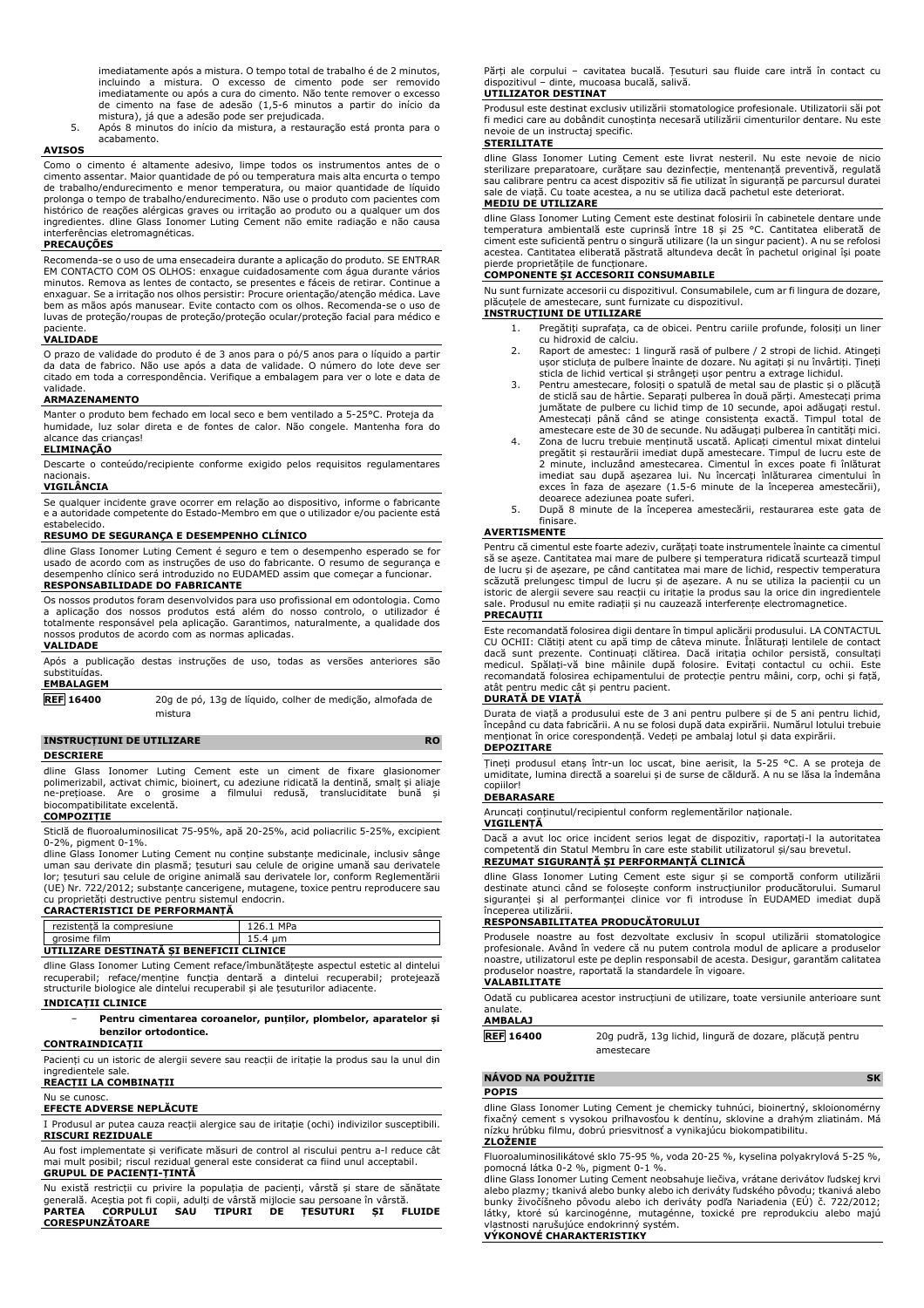| pevnosť v tlaku                  | 126.1 MPa |  |  |
|----------------------------------|-----------|--|--|
| hrúbka filmu                     | 15.4 um   |  |  |
| ZAMÝŠĽANÝ ÚČEL A KLINICKÉ VÝHODY |           |  |  |

dline Glass Ionomer Luting Cement obnovuje/zlepšuje estetický vzhľad obnoviteľného zuba; obnovuje/udržuje zubnú funkciu obnoviteľného zuba; chráni biologické štruktúry obnoviteľného zuba a susedných tkanív.

### **KLINICKÉ INDIKÁCIE**

− **Na tmelenie korún, mostov, nepriamych zubných výplní, čiastočných koruniek, ortodontických držiakov a pásov.**

## **KONTRAINDIKÁCIE**

Pacienti, ktorí majú v anamnéze závažné alergické alebo podráždené reakcie na produkt alebo na ktorúkoľvek zložku prípravku. **OBMEDZENIE KOMBINÁCIÍ**

### Nie sú známe.

## **NEŽIADUCE VEDĽAJŠIE ÚČINKY**

U citlivých jedincov môže dline Glass Ionomer Luting Cement spôsobiť alergické alebo dráždivé reakcie (oči).

## **ZVYŠKOVÉ RIZIKÁ**

Bola implementovaná a overená opatrení na kontrolu rizík, riziko je čo najviac znížilo, celkové zvyškové riziko je považované za prijateľné.

## **CIEĽOVÁ SKUPINA PACIENTOV**

Nie sú známe žiadne obmedzenia týkajúce sa populácie pacientov, ich veku a celkového zdravotného stavu. Môžu to byť aj deti, pacienti stredného veku alebo starší pacienti.

## **ZAMÝŠĽANÁ ČASŤ TELA ALEBO TYPY TKANÍV TELESNÝCH TEKUTÍN**

Časť tela - ústa. Tkanivá alebo telesné tekutiny v kontakte s prístrojom - zub, sliznica ústnej dutiny, sliny.

## **URČENÝ POUŽÍVATEĽ**

dline Glass Ionomer Luting Cement je vyvinutý len pre profesionálne použitie v<br>stomatológii. Použiť ho môže iba lekár s licenciou, ktorý má znalosti o používaní<br>bežných dentálnych cementov. Nie je potreba zvláštneho školen **STERILITA**

dline Glass Ionomer Luting Cement je dodávaný nesterilný. Nie je potrebné vykonávať žiadnu prípravnú sterilizáciu, čistenie alebo dezinfekciu, preventívnu, pravidelnú údržbu alebo kalibráciu, aby bolo zaistené, že zariadenie pracuje správne a bezpečne po celú dobu jeho životnosti. Nepoužívajte však, ak je primárny balíček poškodený.

### **PROSTREDIE POUŽITIA**

Výrobok je určený na použitie v zubnej ordinácii, kde je teplota okolia 18-25 °C. Vydané množstvo cementu je vhodné pre jednorazové použitie (iba pre jedného pacienta). Nepoužívajte znova. Vydané množstvo, ktoré nie je v pôvodnom obale, môže viesť k strate funkcie.

## **SPOTREBNÉ SÚČASTI A PRÍSLUŠENSTVO**

K zariadeniu nie je dodávané žiadne príslušenstvo. Spotrebný materiál, ako je odmerka či miešacie podložky, sa dodáva so zariadením. **NÁVOD NA POUŽITIE**

- 1. Pripravte povrch ako vždy. Pre hlboké dutiny použite hydroxid vápenatý.<br>2. Pomer miešania: 1 zarovnaná lyžica prášku/2 kvapky tekutiny. Pred 2. Pomer miešania: 1 zarovnaná lyžica prášku/2 kvapky tekutiny. Pred výdajom zľahka poklepte fľaštičkou na ruku. Fľaštičkou netrepte ani ju neobracajte. Držte fľaštičku s kvapalinou zvisle a jemne stlačte, keď dávkujete kvapalinu.
- 3. Na miešanie použite kovovú alebo plastovú špachtľu a miešaciu podložku zo sklenenej dosky alebo papiera. Rozdeľte prášok na dve časti. Prvú<br>polovicu prášku zmiešajte s kvapalinou po dobu 10 sekúnd a potom<br>pridajte zvyšok. Miešajte, kým nedosiahnete presnej konzistencie. Celková doba miešania je 30 sekúnd. Nepridávajte prášok v malých dávkach.
- 4. Pracovný priestor musí byť udržiavaný v suchu. Ihneď po premiešaní naneste zmiešaný cement vhodným nástrojom na obe časti a na pripravený zub. Celková pracovná doba je 2 minúty vrátane miešania. Prebytočný cement možno odstrániť ihneď alebo po stuhnutí cementu. Vo fáze tuhnutia (1,5-6 min od začiatku miešania) sa nepokúšajte odstrániť prebytočný cement, pretože by mohlo dôjsť k zhoršeniu priľnavosti.
- 5. Po 8 minútach od začiatku miešania je reštaurovanie pripravené na dokončenie.

#### **VAROVANIE**

Vzhľadom k tomu, že cement je vysoko lepivý, pred usadením cementu očistite všetky nástroje. Vyššie množstvo prášku alebo vyššia teplota skracujú dobu spracovania/tuhnutia a nižšia teplota alebo vyššie množstvo kvapaliny predlžujú dobu spracovania/tuhnutia. Nepoužívajte prípravok u pacientov, ktorí v minulosti mali závažné alergické alebo podráždené reakcie na produkt alebo na niektorú zo zložiek. dline Glass Ionomer Luting Cement nevyžaruje žiarenie a nespôsobuje žiadne elektromagnetické rušenie.

#### **OPATRENIE**

Počas aplikácie produktu sa odporúča používať kofferdam. PO ZASIAHNUTÍ OČÍ: Niekoľko minút ich opatrne vyplachujte vodou. Vyberte kontaktné šošovky, ak sú nasadené a ak je to ľahké. Pokračujte vo vyplachovaní. Pokiaľ podráždenie očí pretrváva: Vyhľadajte lekársku pomoc/starostlivosť. Po manipulácii si dôkladne umyte ruky. Vyhnite sa kontaktu s okom. Pre lekára a pacienta sa odporúča nosiť ochranné rukavice/ochranný odev/ochranu očí/ochranu tváre.

## **SKLADOVATEĽNOSŤ**

Doba použiteľnosti produktu je 3 roky prášku/5 rokov kvapaliny od dátumu výroby. Nepoužívajte po dátume exspirácie. Vo všetkých korešpondencia by malo byť uvedené číslo šarže. Šarže a dátum spotreby pozri balenia.

## **SKLADOVANIE**

Uchovávajte produkt tesne uzavretú na suchom, dobre vetranom mieste pri teplote 5-25 °C. Chráňte pred vlhkosť, priamym slnečným žiarením a zdrojmi tepla. Chráňte pred mrazom. Udržujte mimo dosahu detí!

**LIKVIDÁCIA** Obsah/obal zlikvidujte v súlade s požiadavkami národných predpisov.

#### **BDELOSŤ**

Ak sa stane akýkoľvek závažný incident, ku ktorému došlo v súvislosti so zariadením, hlási sa to výrobcovi a príslušnému orgánu členského štátu, v ktorom sa používateľ alebo pacient nachádza.

## **SÚHRN BEZPEČNOSTI A KLINICKÉHO VÝKONU**

dline Glass Ionomer Luting Cement je bezpečný a funguje tak, ako bolo zamýšľané, ak je používaný v súlade s pokynmi výrobcu na použitie. Súhrn bezpečnosti a klinického výkonu bude do EUDAMED zavedený, akonáhle začne pracovať.

## **ZODPOVEDNOSŤ VÝROBCOV**

Naše výrobky boli vyvinuté pre profesionálne použitie v stomatológii. Pretože<br>aplikácia našich produktov je mimo našu kontrolu, je za aplikáciu plne zodpovedný<br>užívateľ. Samozrejme garantujeme kvalitu našich produktov v sú normami.

## **DOBA PLATNOSTI**

Po uverejnení tohto návodu na použitie sú nahradené všetky predchádzajúce verzie. **OBAL**

**REF 16400** 20 g prášku, 13 g kvapaliny, odmerka, miešacia podložka

#### **NAVODILA ZA UPORABO** SL

**OPIS**

dline Glass Ionomer Luting Cement je bioinertni, steklasto ionomerni cement, ki se utrjuje kemijsko. Na dentin, sklenino in neplemenite zlitine se veže z dobro oprijemljivostjo. Debelina filma je majhna, ima dobro prosojnost in odlično biološko združljivost.

#### **SESTAVA**

Fluoroaluminosilikatno steklo 75-95%, voda 20-25%, poliakrilna kislina 5-25%, pomožna snov 0-2%, pigment 0-1%.

dline Glass Ionomer Luting Cement ne vsebuje zdravilnih snovi, vključno s človeško krvjo ali predelano plazmo; tkiv, celic ali derivatov človeškega izvora; tkiv ali celic<br>živalskega izvora ali njihovih derivatov po Uredbi (EU) Št. 722/2012; snovi, ki so<br>rakotvorne, mutagene, strupene za reprodukcijo lastnosti.

### **ZNAČILNOSTI DELOVANJA**

| tlačna trdnost                          | 126.1 MPa |  |  |
|-----------------------------------------|-----------|--|--|
| debelina filma                          | 15.4 um   |  |  |
| PREDVIDENI NAMEN ZDRAVLJENJA IN KORISTI |           |  |  |

dline Glass Ionomer Luting Cement popravi/izboljša estetski videz obnovljenega zoba; obnovi/vzdržuje funkcijo obnovljenega zoba; ščiti biološke strukture obnovljenega zoba in sosednjih tkiv.

## **KLINIČNE INDIKACIJE**

− **Za cementiranje kron, mostičkov, inlayev, onlayev, ortodontskih nosilcev in trakov.**

## **KONTRAINDIKACIJE**

Bolniki, ki so imeli hude alergične reakcije ali reakcijo draženja na izdelek ali katero ,<br>egovo sestavino **OMEJITVE ZA KOMBINACIJE**

## Niso poznani.

## **NEŽELENI STRANSKI UČINKI**

Pri posameznikih, ki so podvrženi alergijam, lahko dline Glass Ionomer Luting Cement povzroči alergijske ali dražilne reakcije (oko). **PREOSTALA TVEGANJA**

Ukrepi za nadzor tveganja so bili izvedeni in preverjeni. Tveganje je bilo minimalizirano, skupno preostalo tveganje je bilo ocenjeno kot sprejemljivo.

## **CILJNA SKUPINA PACIENTA**

Omejitev glede populacije pacientov, njihove starosti in splošnih zdravstvenih razmer ni. Zdravi se lahko tako otroke kot vse druge starostne skupine, tudi starejše paciente.

## **PREDVIDENI DEL TELESA ALI VRSTE TKIV V TELESNIH TEKOČINAH**

Del telesa - usta. Tkiva ali telesne tekočine, s katerimi pripomoček pride v stik - zob, ustna sluznica, slina.

## **PREDVIDENI UPORABNIK**

dline Glass Ionomer Luting Cement je bil razvit samo za profesionalno uporabo v zobozdravstvu. Uporablja ga lahko samo licenciran zobozdravnik ki ima znanje o uporabi zobnih cementov.

## **STERILNOST**

Dobavljen dline Glass Ionomer Luting Cement je ne-sterilen. Za zagotovitev<br>pravilnega in varnega delovanja pripomočka v predvidenem življenjskem obdobju<br>sterilizacija, čiščenje ali razkuževanje, preventivno ali redno vzdrž uporabljajte.

#### **OKOLJE UPORABE**

dline Glass Ionomer Luting Cement je namenjen za uporabo v zobozdravstveni ordinaciji, kjer je standardna temperatura prostora med 18 in 25°C. Posamezni odmerek cementa je primeren za enkratno uporabo (samo za enega pacienta). Ni za ponovno uporabo. Odmerek, ki ni več shranjen v originalni embalaži, lahko izgubi svojo funkcijo.

## **POTROŠNI MATERIAL IN DODATKI**

Pripomočku ni priložena nobena dodatna oprema. Potrošni material, ki je pripomočku priložen, so merilna zajemalka, mešalne ploščice.

## **NAVODILA ZA UPORABO**

- 1. Površino pripravite kot običajno. Za globoke luknje uporabite podlago iz kalcijevega hidroksida.
- 2. Razmerje mešanja: 1 izravnana žlica praška / 2 kapljici tekočine. Pred doziranjem stekleničko s praškom na rahlo udarite ob roko. Ne stresajte in ne obračajte. Stekleničko s tekočino držite pokonci v navpični legi. Ko nanašate tekočino, nežno stisnite.
- 3. Za mešanje uporabite kovinsko ali plastično lopatico in stekleno ploščico ali papirno mešalno podlago. Prašek razdelite na dva dela. Prvo polovico praška mešajte s tekočino 10 sekund in nato dodajte preostanek praška. Mešajte, dokler ne dosežete natančne konsistence. Skupni čas mešanja je 30 sekund. Praška ne dodajajte v majhnih količinah.
- 4. Delovna površina mora biti suha. Pripravljeni cement takoj po mešanju z ustreznim instrumentom nanesite v luknjo in na trajno restavracijo. Vključno z mešanjem je skupni delovni čas 2 minuti. Odvečni cement lahko odstranite takoj ali kasneje, ko se cement že strdi. Ne poskušajte odstraniti odvečnega cementa v fazi strjevanja (1,5-6 minut od pričetka mešanja), saj lahko oslabite adhezijo.
- 5. Po 8 minutah od začetka mešanja je restavracija pripravljena za zaključevanje.

**OPOZORILA**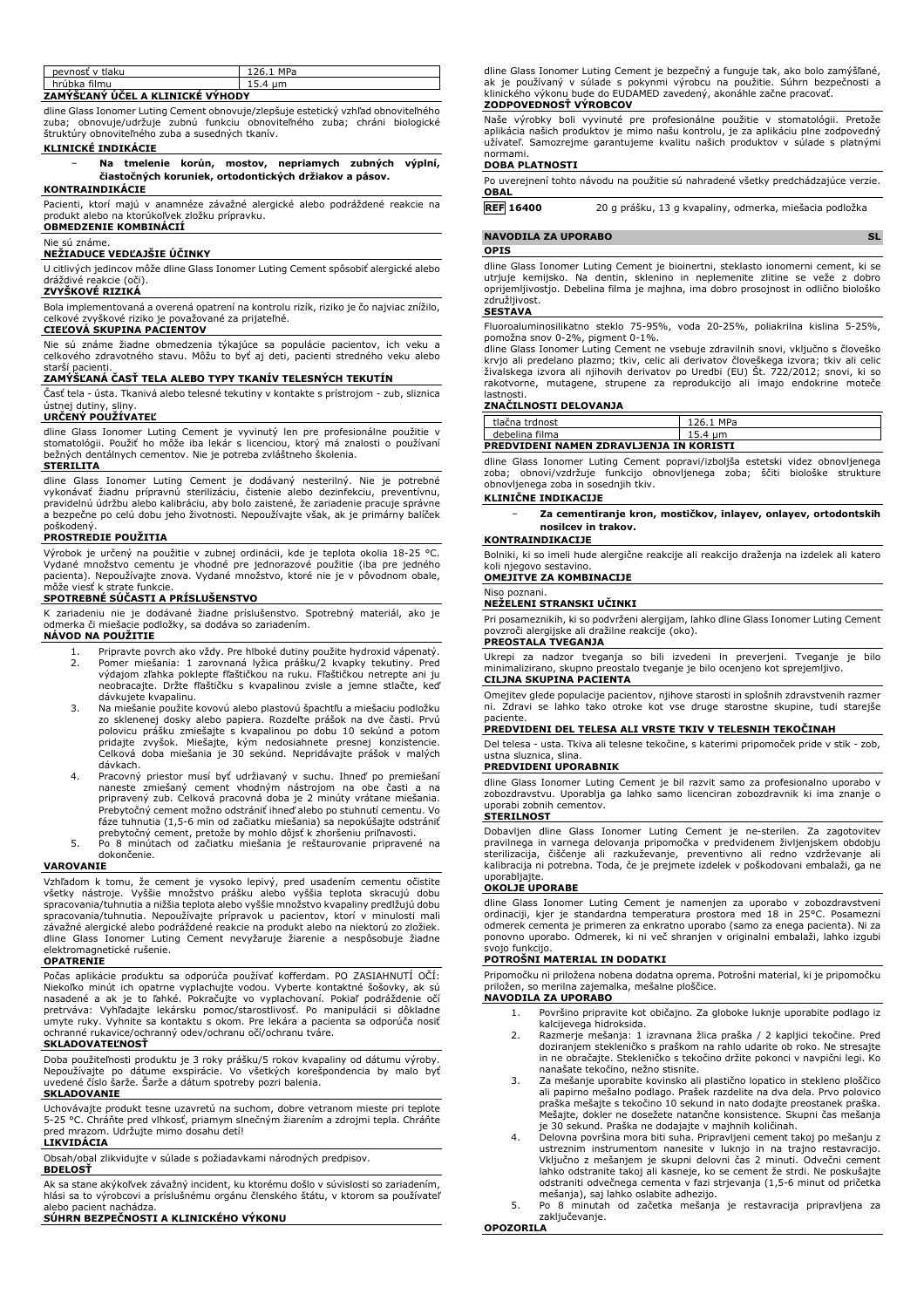Ker je cement zelo lepljiv, očistite vse instrumente, preden se cement zasuši. Večja<br>količina praška v mešanici ali višja temperatura skrajšata čas dela/utrjevanja,<br>medtem ko nižja temperatura ali večja količ dela/utrjevanja. dline Glass Ionomer Luting Cement ne uporabljajte pri pacientih, ki so že kdaj imeli hude alergijske reakcije ali draženje na ta izdelek ali katero koli njegovo sestavino. dline Glass Ionomer Luting Cementne oddaja sevanja in ne <sub>.</sub><br>zroča elektromagnetnih motenj.

#### **PREVIDNOSTNI UKREPI**

Med nanašanjem izdelka je priporočljivo uporabljati cofferdam. ČE PRIDE V OČI: Nekaj minut previdno izpirajte z vodo. Ce je možno in enostavno izvedljivo, odstranite<br>kontaktne leče. Nadaljujte z izpiranjem. Če draženje oči ne pojenja, poiščite<br>zdravniško pomoč. Po postopku si temeljito umij z očmi. Priporočljivo je, da zobozdravnik in pacient nosita zaščitne rokavice/zaščitno obleko/zaščito za oči/zaščito za obraz.

#### **ROK UPORABE**

Rok uporabe izdelka je 3 leta od datuma izdelave za prašek / 5 let za tekočinoe. Ne uporabljajte po pretečenem datumu. V vseh dopisih morate navesti številko serije. Za številko serije in rok uporabe glejte embalažo.

#### **SKLADIŠČENJE**

Izdelek hranite v tesno zaprti embalaži in v suhem ter dobro prezračevanem prostoru pri temperaturi med 5-25°C. Ne izpostavljajte vlago, direktni sončni svetlobi in virom toplote. Ne zamrzujte. Hranite izven dosega otrok!

## **ODLAGANJE ODPADKOV**

Vsebino/embalažo zavrzite v skladu z nacionalnimi predpisi.

## **PAZLJIVOST**

Če pride do kakršnega koli resnega incidenta, ki se v zvezi s pripomočkom zgodi pacientu, to takoj sporočite proizvajalcu in pristojnemu organu države članice, v kateri uporabnik in/ali pacient prebiva.

#### **POVZETEK VARNOSTNIH OPOZORIL IN KLINIČNIH UČINKOVITOSTI**

dline Glass Ionomer Luting Cement je varen in deluje, kot je predvideno, če se uporablja v skladu s proizvajalčevimi navodili za uporabo. Povzetek varnostnih opozoril in klinične učinkovitosti bo predstavljen v EUDAMED takoj, ko bo predstavljen trgu.

### **ODGOVORNOST PROIZVAJALCA**

Naši izdelki so bili razviti za profesionalno uporabo v zobozdravstvu. Ker uporaba naših izdelkov ni več pod našim nadzorom, je uporabnik v celoti odgovoren za njihovo aplikacijo. Seveda pa zagotavljamo kakovost naših izdelkov v skladu z veljavnimi standardi.

| <b>VELJAVNOST</b> |  |  |  |
|-------------------|--|--|--|
|                   |  |  |  |

| Z objavo teh navodil za uporabo vse prejšnje različice postanejo brezpredmetne.<br><b>PAKIRANJE</b> |                                                                  |  |
|-----------------------------------------------------------------------------------------------------|------------------------------------------------------------------|--|
| <b>REF 16400</b>                                                                                    | 20g praška, 13g tekočine, merilna zajemalka, mešalna<br>ploščica |  |

#### **INSTRUCCIONES DE USO ES**

**DESCRIPCIÓN**

dline Glass Ionomer Luting Cement es un cemento fijador de ionómero de vidrio bioinerte de curado químico con alta adherencia a dentina, esmalte y aleaciones no preciosas. Tiene un espesor de película bajo, buena translucidez y excelente biocompatibilidad.

## **COMPOSICIÓN**

Vidrio de fluoroaluminosilicato 75-95%, agua 20-25%, ácido poliacrílico 5-25%, excipiente 0-2%, pigmento 0-1%.

dline Glass Ionomer Luting Cement no contiene sustancias medicinales, sangre humana o derivados de plasma; tejidos o células, o sus derivados, de origen humano; tejidos o células de origen animal, o sus derivados, según se indica en el Reglamento (UE) No. 722/2012; Sustancias cancerígenas, mutágenos, tóxicas para la reproducción o que tengan propiedades de alteración endocrina.

## **CARACTERÍSTICAS DE DESEMPEÑO**

fuerza de compresión 126.1 MPa<br>
espesor de la película 15.4 µm sor de la película **PROPÓSITO PREVISTO Y BENEFICIOS CLÍNICOS**

dline Glass Ionomer Luting Cement restaura/mejora la apariencia estética del diente restaurable; restaura/mantiene la función del diente restaurable; protege las estructuras biológicas de los dientes restaurables y los tejidos adyacentes. **INDICACIONES CLÍNICAS**

## − **Para la cementación de coronas, puentes, incrustaciones inlay y onlay, brackets y bandas de ortodoncia.**

**CONTRAINDICACIONES**

Pacientes con antecedentes de reacciones alérgicas o de irritaciones graves al producto o a cualquiera de los ingredientes.

# **RESTRICCIONES A LAS COMBINACIONES**

Ninguno conocido.

## **EFECTOS SECUNDARIOS INDESEABLES**

En personas susceptibles, dline Glass Ionomer Luting Cement puede causar reacciones alérgicas o irritación (ojos).

## **RIESGOS RESIDUALES**

Se han implementado y comprobado medidas de control de riesgos, reduciéndolos en la medida de lo posible, el riesgo residual general se considera aceptable.

## **GRUPO DE PACIENTES OBJETIVO**

No se conocen restricciones con respecto a la población de pacientes, edad y condiciones generales de salud. Pudiendo haber niños, pacientes de mediana edad o ancianos.

## **PARTE PREVISTA DEL CUERPO O TIPOS DE TEJIDOS DE FLUIDOS CORPORALES**

Parte del cuerpo - boca. Tejidos o fluidos corporales en contacto con el dispositivo: dientes, mucosa, saliva. **USUARIO PREVISTO**

dline Glass Ionomer Luting Cement está desarrollado únicamente para uso profesional odontológico. Dirigido a médicos con licencia que tengan conocimientos sobre cómo usar cementos dentales comunes. No hay necesidad de tener una formación específica. **ESTERILIDAD**

dline Glass Ionomer Luting Cement se entrega sin esterilizar. No necesita esterilización, limpieza o desinfección preparatoria, mantenimiento preventivo, regular o calibración para garantizar que el dispositivo funcione de manera adecuada y segura durante su vida útil prevista. Sin embargo, no lo use si el envoltorio principal está dañado.

## **MEDIO AMBIENTE DE USO**

El producto está diseñado para ser usado en consultorios odontológicos donde la temperatura ambiente va de 18 a 25 °C. La cantidad dispensada de cemento es adecuada para un solo uso (un paciente). No reutilizar. La cantidad dispensada que no se mantenga en el paquete original puede perder su función.

## **COMPONENTES CONSUMIBLES Y ACCESORIOS**

No se suministran accesorios con el dispositivo. Se suministran artículos no consumibles con el dispositivo, como cucharas medidoras o placas para mezclar. **INSTRUCCIONES DE USO**

- 1. Prepare la superficie como siempre. Para cavidades profundas, use un revestimiento de hidróxido de calcio.
- 2. Proporción de la mezcla: 1 cucharada rasa de polvo / 2 gotas de líquido. Golpee ligeramente la botella de polvo contra la mano antes de dispensar. No agite ni invierta. Sostenga la botella de líquido en posición vertical y apriétela suavemente cuando dispense un líquido.
- 3. Para mezclar, use una espátula de metal o plástico y una lámina de vidrio o una lámina para mezclar de papel. Divida el polvo en dos partes. Mezcle la primera mitad del polvo con el líquido durante 10 segundos y luego agregue el resto. Mezclar hasta obtener la consistencia exacta. El tiempo total de mezcla es de 30 segundos. No agregue polvo en pequeñas porciones.
- 4. El área de trabajo debe mantenerse seca. Aplique el cemento mezclado con el instrumento adecuado tanto a la restauración como al diente preparado inmediatamente después de mezclar. El tiempo total de trabajo es de 2 minutos, incluida la mezcla. El exceso de cemento puede eliminarse inmediatamente o después de que el cemento haya fraguado. No intente eliminar el exceso de cemento en la fase de fraguado (1,5 a 6 minutos desde el inicio de la mezcla) ya que la adhesión puede verse afectada.
- 5. Después de 8 minutos desde el inicio de la mezcla, la restauración está .<br>i para el acabado.

## **ADVERTENCIAS**

Debido a que el cemento es muy adhesivo, asegúrese de limpiar todos los instrumentos antes de que el cemento se fije en ellos. Una mayor cantidad de polvo o temperaturas más altas acortan el tiempo de trabajo/fraguado y una temperatura más baja, o una mayor cantidad de líquido prolonga el tiempo de trabajo/fraguado. No utilice dline Glass Ionomer Luting Cement en pacientes que tengan antecedentes de reacciones alérgicas o de irritación graves producidas por el producto o cualquiera de sus componentes. dline Glass Ionomer Luting Cement no emite radiación y tampoco causa interferencias electromagnéticas.

#### **PRECAUCIONES**

Se recomienda utilizar barrera durante la aplicación del producto. EN CASO DE CONTACTO CON LOS OJOS: Enjuague cuidadosamente con agua durante varios minutos. Quítese las lentes de contacto, si los lleva y es fácil hacerlo. Continúe enjuagando. Si la irritación ocular persiste: consulte con su médico. Lávese bien las manos después de manipular el producto. Evite el contacto visual. Se recomienda utilizar guantes protectores/ropa protectora/protección ocular/protección facial para<br>médico y paciente paciente.

#### **VIDA ÚTIL**

La vida útil del producto son 3 años para el polvo / 5 años para el líquido contando a partir de la fecha de fabricación. No lo use después de la fecha de vencimiento. El número de lote debe indicarse en todo el prospecto. Consulte el empaque para ver el lote y la fecha de vencimiento.

#### **ALMACENAMIENTO**

Mantenga el producto bien cerrado en un lugar seco y bien ventilado de 5 a 25 °C. Proteger de la humedad, la luz solar directa y las fuentes de calor. No congele. ¡Mantenga fuera del alcance de los niños!

## **DISPOSICIÓN**

Elimine el contenido/recipiente según lo requieran los requisitos reglamentarios nacionales.

## **VIGILANCIA**

Si se ha producido algún incidente grave en relación con el dispositivo, informe al fabricante y a la autoridad competente del Estado miembro en el que esté establecido el usuario y/o el paciente.

#### **RESUMEN DE SEGURIDAD Y DESEMPEÑO CLÍNICO**

dline Glass Ionomer Luting Cement es seguro y funciona según lo previsto si es usado según las instrucciones de uso del fabricante. El resumen de seguridad y desempeño clínico se presentará en EUDAMED tan pronto como comience a funcionar.

## **RESPONSABILIDAD DE LOS FABRICANTES**

Nuestros productos han sido desarrollados para uso profesional odontológico. Dado que la aplicación de nuestros productos está fuera de nuestro control, el usuario es totalmente responsable de ella. Por supuesto, garantizamos la calidad de nuestros productos de acuerdo con los estándares aplicados. **VALIDEZ**

Tras la publicación de estas instrucciones de uso, quedan reemplazadas todas las versiones previas.

## **EMBALAJE**

**REF 16400** 20g de polvo, 13g de líquido, cuchara dosificadora, lámina para mezclar

**ANVÄNDARINSTUKTIONER SV BESKRIVNING**

dline Glass Ionomer Luting Cement är ett kemiskt härdande, bioinert, glasjonomerscement med hög vidhäftning till dentin, emalj och legeringar. Det har låg filmtjocklek, god genomskinlighet och utmärkt biokompatibilitet.

#### **SAMMANSÄTTNING**

Fluoroaluminosilikatglas 75-95%, vatten 20-25%, polyakrylsyra 5-25%, hjälpämne 0-2%, pigment 0-1%.

dline Glass Ionomer Luting Cement innehåller inte läkemedelssubstanser, inklusive mänskligt blod eller plasmaderivat; vävnader eller celler, eller deras derivat, av mänskligt ursprung; vävnader eller celler av animaliskt ursprung, eller deras derivat,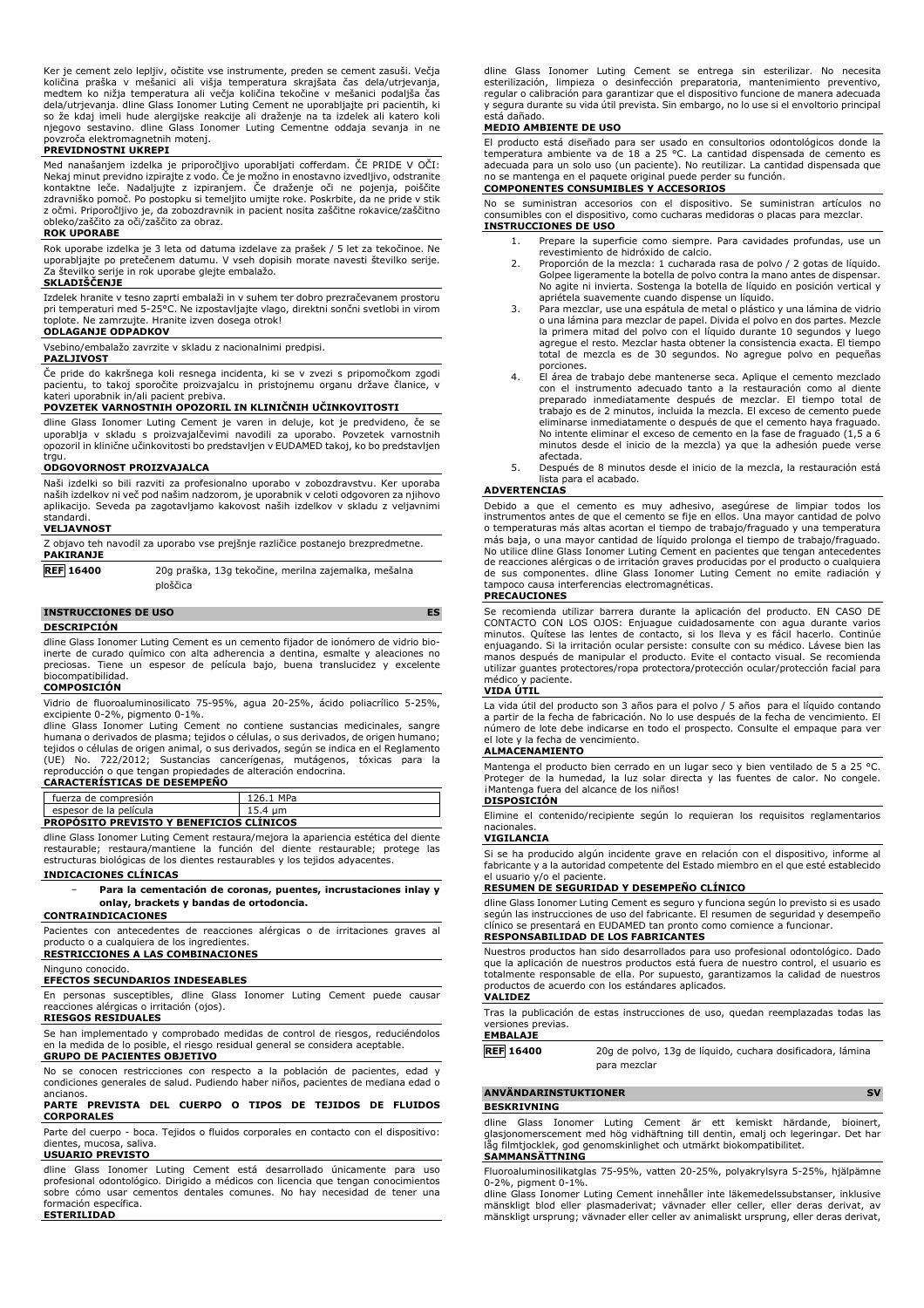#### som avses i förordning (EU) nr 722/2012; ämnen som är cancerframkallande, mutagena, reproduktionsgiftiga eller som har hormonstörande egenskaper. **PRESTANDAEGENSKAPER**

| $\blacksquare$                                                 |           |  |
|----------------------------------------------------------------|-----------|--|
| tryckhăllfasthet                                               | 126.1 MPa |  |
| Filmtiocklek                                                   | 15.4 um   |  |
| $\overline{\phantom{a}}$<br>AVSETT SYFTE OCH KLINISKA FÖRDELAR |           |  |

dline Glass Ionomer Luting Cement återställer/förbättrar det estetiska utseendet hos en restaurerbar tand; återställer/upprätthåller tandfunktionen hos en restaurerbar tand; skyddar biologiska strukturer i restaurerbara tänder och intilliggande vävnader.

#### **KLINISKA INDIKATIONER**

− **För cementering av kronor, broar, inlägg, onlays, ortodontiska fästen och band.**

## **KONTRAINDIKATIONER**

Patienter som tidigare har upplevt allvarliga allergiska reaktioner eller irritationsreaktioner av produkten eller någon av ingredienserna. **BEGRÄNSNINGAR AV KOMBINATIONER**

### Inga kända.

## **OÖNSKADE BIVERKNINGAR**

Hos känsliga individer kan dline Glass Ionomer Luting Cement orsaka allergiska reaktioner eller irritationsreaktioner (ögon).

## **ÅTERSTÅENDE RISKER**

Åtgärder för riskkontroll har genomförts och verifierats, risken minskas så långt som möjligt, den totala restrisken bedöms vara acceptabel. **PATIENTENS MÅLGRUPP**

Inga kända restriktioner angående patientpopulation, ålder eller allmänna hälsotillstånd. Det kan finnas barn, medelålders eller äldre patienter.

**AVSEDD DEL AV KROPPEN ELLER TYPER AV VÄVNADER AV KROPPSVÄTSKOR** En del av kroppen – munnen. Vävnader eller kroppsvätskor i kontakt med enheten – tand, munslemhinna, saliv.

## **AVSEDD ANVÄNDARE**

dline Glass Ionomer Luting Cement är utvecklad endast för professionellt bruk inom tandvården. Dess användare är endast licensierad läkare som har kunskap om hur man använder vanliga cement. Det finns dock inget behov av specifik utbildning. **STERILITET**

dline Glass Ionomer Luting Cement levereras icke-steril. Det finns inget behov av förberedande sterilisering, rengöring eller desinfektion, förebyggande eller regelbundet underhåll eller kalibrering, för att säkerställa att enheten fungerar korrekt och säkert under dess avsedda livstid. Använd dock inte om förpackningen är skadad.

#### **ANVÄNDNINGSMILJÖ**

Produkten är designad för att användas på tandvårdskliniker där omgivningstemperaturen är 18-25°C. Den fördelade mängden cement är lämplig för engångsbruk (endast för en patient). Återanvänd inte. Administrerad mängd som inte hålls kvar i originalförpackningen kan leda till funktionsförlust.

#### **FÖRBRUKNINGSDELAR OCH TILLBEHÖR**

Inga tillbehör medföljer enheten. Förbrukningsvaror, som mätskopa och mixerplattor, levereras med enheten.

#### **ANVÄNDARINSTUKTIONER**

- 1. Förbered ytan som vanligt. För djupa håligheter använd kalciumhydroxidfoder.
- 2. Blandningsförhållande: 1 sked pulver / 2 droppar vätska. Knacka lätt på flaskan med pulver mot handen innan du dispenserar. Skaka eller vänd inte på flaskan. Håll vätskeflaskan vertikalt upprätt och tryck försiktigt
- när du avger vätska. 3. För blandning använd metall- eller plastspatel och glasplatta eller pappersblandningsplatta. Dela pulvret i två delar. Blanda den första halvan av pulvret med vätska i 10 sekunder och tillsätt sedan resten. Blanda tills exakt konsistens uppnås. Total blandningstid är 30 sekunder. Tillsätt inte pulver i små portioner.
- 4. Arbetsområdet måste hållas torrt. Applicera det blandade cementet med lämpligt instrument på både restaurering och förberedd tand omedelbart efter blandning. Total arbetstid är 2 minuter inklusive blandning. Överskott av cement kan avlägsnas omedelbart eller efter att cement har härdat. Försök inte ta bort överflödigt cement i härdningsfasen (1,5- 6 minuter från blandningens början) eftersom vidhäftningen då kan försämras.
- 5. Efter 8 minuter från blandningens början är restaureringen klar för efterbehandling.

## **VARNINGAR**

Eftersom cement är mycket vidhäftande, rengör alla instrument innan cementet appliceras. En högre mängd pulver eller högre temperatur förkortar arbets- /torkningstiden med lägre temperatur eller en högre mängd vätska förlänger arbets- /torkningstiden. Använd inte dline Glass Ionomer Luting Cement på patienter som tidigare har upplevt allvarliga allergiska reaktioner eller irritationsreaktioner av produkten eller någon av ingredienserna i den. dline Glass Ionomer Luting Cement avger inte strålning och orsakar inga elektromagnetiska störningar. **FÖRSIKTIGHETSÅTGÄRDER**

Det rekommenderas att använda cofferdam under appliceringen av produkten. VID KONTAKT MED OGONEN: Skölj försiktigt med vatten i flera minuter. Ta bort<br>kontaktlinser om de finns och det är lätt att göra så. Fortsätt skölja. Om irritationen<br>i ögonen kvarstår: Kontakta läkare. Tvätta händerna noggrant skyddshandskar/skyddskläder/ögonskydd/ansiktsskydd. **HÅLLBARHETSTID**

Produktens hållbarhet är 3 år för pulver / 5 år för vätska från tillverkningsdatumet. Använd inte efter utgångsdatum. Partinummer bör anges i all korrespondens. Se förpackning för partinummer och utgångsdatum.

### **FÖRVARING**

Förvara produkten tätt sluten på en torr, väl ventilerad plats vid 5-25°C. Skydda den fukt, mot direkt solljus och värmekällor. Frys inte. Förvaras oåtkomlig för barn! **AVLÄGNING**

Kassera innehållet/behållaren i enlighet med nationella föreskrifter.

**VAKSAMHET**

Om en allvarlig händelse har inträffat i samband med enheten rapporteras detta till tillverkaren och den behöriga myndigheten i den medlemsstat där användaren och/eller patienten är etablerad.

#### **SAMMANFATTNING AV SÄKERHET OCH KLINISK PRESTANDA**

dline Glass Ionomer Luting Cement är säker och fungerar som avsett om den används i enlighet med tillverkarens bruksanvisningar. Sammanfattning av säkerhet och klinisk prestanda kommer att presenteras i EUDAMED så snart det böjar fungera. **TILLVERKARENS ANSVAR**

Våra produkter har utvecklats för professionellt bruk inom tandvården. Eftersom tillämpningen av våra produkter ligger utanför vår kontroll är användaren själv fullt ansvarig för applikationen. Naturligtvis garanterar vi kvaliteten på våra produkter i med rådande standarder. **GILTIGHET**

## I och med publiceringen av denna bruksanvisning ersätts alla tidigare versioner. **FÖRPACKNING REF 16400** 20g pulver, 13g vätska, mätskopa, blandningsplatta

#### **KULLANIM KILAVUZU TR**

#### **AÇIKLAMA**

dline Glass Ionomer Luting Cement, dentin, mine ve değerli olmayan alaşımlara yüksek yapışma özelliğine sahip kimyasal kürlenen, biyoetkisiz, cam iyonomer fiksaj simanıdır. Düşük film kalınlığına, iyi derecede yarı saydamlığa ve mükemmel biyouyumluluğa sahiptir.

#### **BILEŞIM**

Floroalüminosilikat cam %75-95, su %20-25, poliakrilik asit %5-25, yardımcı madde %0-2, pigment %0-1.

Bu ürün insan kanı veya plazma türevi, insan dokuları veya hücreleri veya bunların<br>türevlerini, 722/2012 Sayılı Tüzük (AB)'de bahsedildiği üzere hayvanlara ait dokular<br>veya hücreler veya bunların türevleri; kanserojen, mut endokrin bozucu özelliklere sahip maddeler dahil tıbbi madde içermez. **PERFORMANS ÖZELLIKLERI**

| r eni vin'iano veelleneen l               |           |  |
|-------------------------------------------|-----------|--|
| basınc davanımı                           | 126.1 MPa |  |
| film kalınlığı                            | 15.4 um   |  |
| <b>HEDEFLENEN AMAC VE KLINIK FAYDALAR</b> |           |  |

dline Glass Ionomer Luting Cement, restore edilebilir dişin estetik görünümünü geri kazanmasını/daha estetik görünmesini sağlar, restore edilebilir dişin fonksiyonunu geri kazanmasını/korumasını sağlar; restore edilebilir diş ve bitişik dokuların biyolojik yapılarını korur.

| $\overline{\phantom{a}}$ | Kronların,            | köprülerin,                                    | inleylerin, | onleylerin, | ortodontik |
|--------------------------|-----------------------|------------------------------------------------|-------------|-------------|------------|
|                          |                       | braketlerin ve bantların simantasyonu içindir. |             |             |            |
|                          | --------------------- |                                                |             |             |            |

## **KOMBINASYONLARLA ILGILI KISITLAMALAR** Bilinmiyor.

## **İSTENMEYEN YAN ETKILER**

dline Glass Ionomer Luting Cement, hassas kişilerde alerjik veya tahriş reaksiyonlarına (göz) neden olabilir.

## **REZIDÜEL RISKLER**

Risk kontrol önlemleri uygulandı ve doğrulandı, risk mümkün olduğu kadar azaltıldı, tüm artık riskin kabul edilebilir olduğuna karar verildi. **HASTA HEDEF GRUBU**

Hasta kütle, yaş ve genel sağlık durumuyla ilgili herhangi bilinen bir kısıtlama mevcut

# değildir. Çocuklar, orta yaşlı veya yaşlı hastalar olabilir. **HEDEFLENEN VÜCUT BÖLÜMÜ VEYA VÜCUT SIVILARININ DOKU TÜRLERI**

Vücudun bir bölümü - ağız. Cihazın temas ettiği doku veya vücut sıvıları - diş, oral mukoza, tükürük.

## **HEDEFLENEN KULLANICI**

dline Glass Ionomer Luting Cement yalnızca diş hekimleri tarafından profesyonel kullanım için geliştirilmiştir. Yalnızca basit dental simanların nasıl kullanılacağı bilgisine sahip lisanslı doktor er tarafından kullanılabilir. Özel eğitime gerek yoktur. **STERILITE**

dline Glass Ionomer Luting Cement sterilize edilmemiş şekilde teslim edilmektedir. Cihazın amaçlanan ömrü boyunca düzgün ve güvenli bir şekilde çalışmasını sağlamak için herhangi bir hazırlama niteliğinde sterilizasyona, temizliğe veya dezenfeksiyona, önleyici, düzenli bakıma veya kalibrasyona gerek yoktur. Ancak birincil ambalaj zarar görmüşse kullanmayın.

## **KULLANIM ORTAMI**

dline Glass Ionomer Luting Cement, ortam sıcaklığının 18-25°C olduğu diş muayenehanelerinde kullanılmak üzere geliştirilmiştir. Dağıtılmış siman miktarı tek kullanım için uygundur (sadece bir hasta için). Tek kullanımlıktır Hazırlanan miktarın orijinal ambalajında saklanmaması işlev kaybına neden olabilir.

## **SARF MALZEMELERI VE YARDIMCI MALZEMELER**

Cihazla birlikte herhangi bir aksesuar verilmemektedir. Ölçü kepçesi, karıştırma pedleri gibi sarf malzemeleri cihazla birlikte verilmektedir. **KULLANIM KILAVUZU**

- 1. Yüzeyi her zamanki gibi hazırlayın. Derin kaviteler için kalsiyum hidroksit kaplama kullanın.
- 2. Karışım oranı: 1 ölçek toz / 2 damla sıvı. Hazırlamadan önce toz şişesine elinizle hafifçe vurun. Çalkalamayın veya ters çevirmeyin. Sıvı şişesini dik tutun ve bir sıvıyı dökerken hafifçe sıkın.
- 3. Karıştırmak için metal veya plastik spatula, cam levha veya kağıt<br>karıştırma pedi kullanın. Tozu ikiye ayırın. Tozun ilk kısmını 10 saniye<br>boyunca sıvıyla karıştırın ve sonra kalan kısmı ekleyin. Tam kıvamı elde edinceye kadar karıştırın. Toplam karıştırma süresi 30 saniyedir. Küçük porsiyonlarda toz eklemeyin.
- 4. Çalışma alanı kuru tutulmalıdır. Karıştırılmış simanı uygun bir aletle hem restorasyona hem de hazırlanan dişe karıştırdıktan hemen sonra uygulayın. Toplam çalışma süresi karıştırma dahil olmak üzere 2 dakikadır. Fazla siman hemen veya siman sertleştikten sonra çıkarılabilir. Yerleştirme aşamasında (karışımın başlangıcından 1.5-6 dakika sonra) yapışma bozulabileceğinden fazla simanı çıkarmaya çalışmayın.
- 5. Restorasyon, karıştırmaya başladıktan 8 dakika sonra tamamlama için hazır olacaktır.

#### **UYARILAR**

Siman son derece yapışkan olduğundan, yerleştirilmeden önce tüm aletler temizlenmelidir. Daha fazla miktarda toz veya daha yüksek sıcaklık,

## **KLINIK ENDIKASYONLAR**

| $\overline{\phantom{a}}$     | Kronların, |                                                |  | köprülerin, inleylerin, onleylerin, | ortodontik |
|------------------------------|------------|------------------------------------------------|--|-------------------------------------|------------|
|                              |            | braketlerin ve bantların simantasyonu içindir. |  |                                     |            |
| <b>ONTRAFNIDTI/ACVONILAD</b> |            |                                                |  |                                     |            |

## **KONTRAENDIKASYON**

Ürüne veya bileşenlerden herhangi birine karşı şiddetli alerjik reaksiyon veya tahriş olma geçmişi olan hastalar.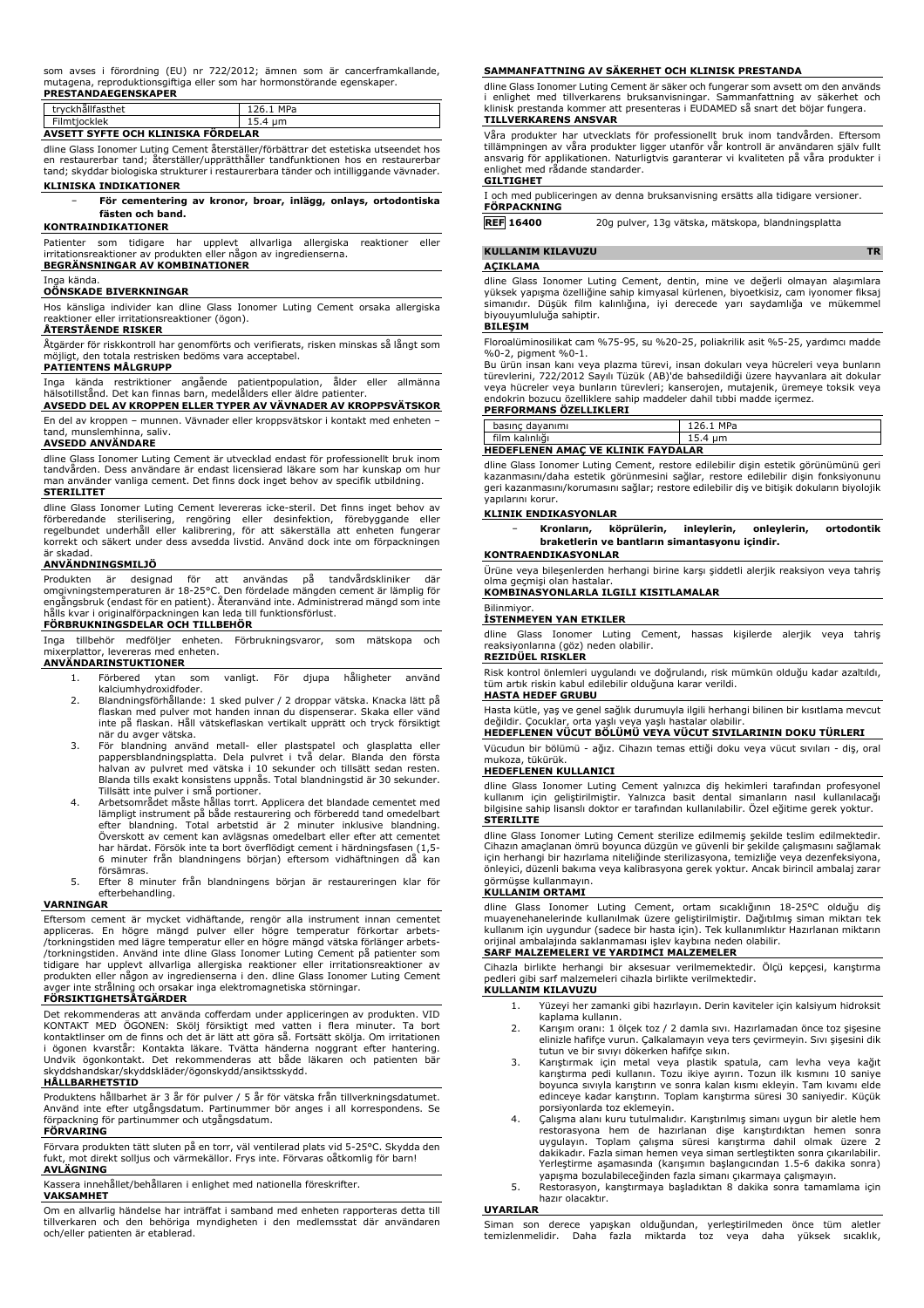çalışma/sertleşme süresini kısaltacaktır, daha düşük sıcaklık veya daha yüksek sıvı<br>miktarı ise çalışma/sertleşme süresini uzatacaktır. Bu ürünü, ürüne veya<br>bileşenlerden herhangi birine karşı şiddetli alerjik reak olan hastalar için kullanmayın. dline Glass Ionomer Luting Cement radyasyon yaymaz ve herhangi bir elektromanyetik enterferans ortaya çıkarmaz.

### **ÖNLEMLER**

Ürün uygulanırken bent kullanılması tavsiye edilir. GÖZE TEMASI HALİNDE: Birkaç dakika suyla dikkatlice durulayın. Varsa ve çıkarması kolaysa kontakt lenslerinizi çıkarın. Durulamaya devam edin. Göz tahrişi devam ederse: Tıbbi tavsiye/yardım alın. Kullandıktan sonra ellerinizi iyice yıkayın. Gözle temasından kaçının. Doktor ve hasta için koruyucu eldiven/koruyucu kıyafet/koruyucu gözlük/yüz için koruyucu kullanılması tavsiye edilir.

## **RAF ÖMRÜ**

dline Glass Ionomer Luting Cement raf ömrü, üretim tarihinden itibaren toz için 3 yıl/sıvı için 5 yıldır. Belirlenen son kullanma tarihinden sonra kullanmayın. Parti numarası tüm bilgilendirmelerde belirtilmelidir. Parti numarası ve son kullanma tarihi için ambalaja bakınız. **DEPOLAMA**

dline Glass Ionomer Luting Cement 5-25°C'de kuru ve iyi havalandırılan bir yerde sıkıca kapalı halde saklayın. Doğrudan güneş ışığından, nem ve ısı kaynaklarından koruyun. Dondurmayın. Çocukların erişemeyeceği yerlerde muhafaza edin!

### **BERTARAF ETME**

İçeriği/kabını ulusal yasal gerekliliklere göre bertaraf edin.

### **VIJILANS**

Cihazla ilgili olarak meydana gelen herhangi bir ciddi kazayı, üreticiye ve kullanıcının ve/veya hastanın kabul edildiği Üye Devletin yetkili otoritesine bildirin. **GÜVENLILIK VE KLINIK PERFORMANS ÖZETI**

dline Glass Ionomer Luting Cement güvenlidir ve üretici tarafından kullanım talimatlarına uygun olarak kullanılması durumunda amaçlandığı gibi çalışır. Güvenlik ve klinik performans özeti, işe başlar başlamaz EUDAMED'de lanse edilecektir.

## **ÜRETICININ SORUMLULUĞU**

Ürünlerimiz diş hekimleri tarafından profesyonel kullanım için geliştirilmiştir. Ürünlerimiz kontrolümüz dışında kullanıldığından, uygulamadan tamamen kullanıcı sorumludur. Ürünlerimizin kalitesini uygulanan standartlara uygun olarak garanti ediyoruz.

## **GEÇERLILIK SÜRESI**

İşbu kullanım talimatının yayınlanması üzerine, önceki tüm versiyonların yerini alacaktır. **AMBALAJ**

**REF 16400** 20 gr toz, 13 gr sıvı, ölçü kepçesi, karıştırma pedi

# **ИНСТРУКЦИЯ ПО ПРИМЕНЕНИЮ RU**

## **ОПИСАНИЕ**

dline Glass Ionomer Luting Cement - это химически отверждаемый биоинертный стеклоиономерный фиксирующий цемент с высокой адгезией к дентину, эмали и неблагородным сплавам. Имеет небольшую толщину пленки, хорошую прозрачность и отличную биосовместимость.

## **СОСТАВ**

Стекло фторалюмосиликатное 75-95%, вода 20-25%, полиакриловая кислота 5-

25%, наполнитель 0-2%, пигмент 0-1%. dline Glass Ionomer Luting Cement не содержит лекарственных веществ, в том числе производных человеческой крови или плазмы; тканей или клеток, или их производных, человеческого происхождения; тканей или клеткок, или их производных, животного происхождения, как указано в Регламенте (ЕС) № 722/2012; веществ, которые являются канцерогенными, мутагенными, токсичными для репродукции или обладают эндокринными разрушающими свойствами.

### **ФУНКЦИОНАЛЬНЫЕ ХАРАКТЕРИСТИКИ**

| прочность на сжатие<br>толшина пленки               | 15.4 um |  |
|-----------------------------------------------------|---------|--|
| ПРЕДУСМОТРЕННОЕ ПРИМЕНЕНИЕ И КЛИНИЧЕСКИЕ РЕЗУЛЬТАТЫ |         |  |

Средство восстанавливает/улучшает эстетический вид восстанавливаемого зуба; восстанавливает/поддерживает зубную функцию восстанавливаемого зуба; защищает биологические структуры восстанавливаемого зуба и прилегающих тканей.

## **КЛИНИЧЕСКИЕ ПОКАЗАНИЯ**

− **Для фиксации коронок, мостов, вкладок, накладок, ортодонтических скоб и лент. ПРОТИВОПОКАЗАНИЯ**

Пациенты, у которых в анамнезе были тяжелые аллергические или<br>раздражающие реакциина продуктилилюбойизингрелиентов. ,<br>ие реакции на продукт или любой из ингредиентов. **ОГРАНИЧЕНИЯ НА КОМБИНАЦИИ**

# Нет данных. **НЕЖЕЛАТЕЛЬНЫЕ ПОБОЧНЫЕ ЭФФЕКТЫ**

У восприимчивых людей dline Glass Ionomer Luting Cement может вызывать аллергические или раздражающие реакции (глаза).

## **ОСТАТОЧНЫЕ РИСКИ**

Меры по управлению рисками внедрены и проверены, риск снижен, насколько это возможно, общий остаточный риск признан приемлемым.

## **ЦЕЛЕВАЯ ГРУППА ПАЦИЕНТОВ**

Никаких ограничений относительно категории пациентов, их возраста и общего состояния здоровья не известно. Продукт можно применять на детях, пациентах среднего и пожилого возраста. **ПРЕДПОЛАГАЕМАЯ ЧАСТЬ ТЕЛА ИЛИ ТИПЫ ТКАНЕЙ ЖИДКОСТЕЙ**

# **ОРГАНИЗМА**

Часть тела - рот. Ткани или биологические жидкости, контактирующие с изделием - зуб, слизистая оболочка рта, слюна.

## **ПРЕДПОЛАГАЕМЫЙ ПОЛЬЗОВАТЕЛЬ**

dline Glass Ionomer Luting Cement разработан только для профессионального использования в стоматологии. Пользователь - только лицензированный врач, который знает, как использовать обычные стоматологические цементы. Нет необходимости в специальной подготовке.

Товар поставляется нестерильным. Нет необходимости в какой-либо предварительной стерилизации, очистке или дезинфекции, профилактическом, регулярном обслуживании или калибровке, чтобы гарантировать правильную и безопасную работу изделия в течение его предполагаемого срока службы. Однако не используйте, если первичная упаковка повреждена.

## **УСЛОВИЯ ПРИМЕНЕНИЯ**

Изделие предназначено для использования в стоматологическом кабинете с температурой окружающей среды 18-25°C. Распределенное количество цемента подходит для одноразового использования (только для одного пациента). Не использовать повторно. Выданное количество, хранящееся не в оригинальной упаковке, может привести к потере функциональности.

## **РАСХОДНЫЕ МАТЕРИАЛЫ И ПРИНАДЛЕЖНОСТИ**

В комплект поставки изделия не входят принадлежности. Расходные материалы, такие как мерная ложка, бумага для замешивания, входят в комплект поставки изделия.

## **ИНСТРУКЦИЯ ПО ПРИМЕНЕНИЮ**

- 1. Подготовьте поверхность как обычно. Для глубоких полостей используйте лайнер из гидроксида кальция.
- 2. Пропорции при смешивании: 1 ложка порошка без горки/2 капли жидкости. Перед дозировкой слегка постучите флаконом с порошком о руку. Не трясите и не переворачивайте. Держите флакон с жидкостью вертикально и осторожно сжимайте при дозировке жидкости.
- 3. Для смешивания используйте металлический или пластиковый шпатель и стеклянную пластину или бумагу для замешивания. Разделите порошок на две части. Смешайте первую половину порошка с жидкостью в течение 10 секунд, а затем добавьте остаток. Перемешивайте до получения нужной консистенции. Общее время перемешивания 30 секунд. Не добавляйте порошок маленькими порциями.
- Рабочая зона должна быть сухой. Нанесите смешанный цемент подходящим инструментом как на реставрацию, так и на препарированный зуб сразу после перемешивания. Общее время работы составляет 2 минуты, включая перемешивание. Излишки цемента можно удалить сразу или после его схватывания. Не пытайтесь удалить излишки цемента на этапе схватывания (1,5-6 минут с начала замешивания), поскольку это может ухудшить адгезию.
- 5. Через 8 минут после начала перемешивания реставрация готова к полировке.

#### **ПРЕДУПРЕЖДЕНИЯ**

Поскольку цемент обладает высокой адгезией, очистите все инструменты перед нанесением цемента. Более высокое количество порошка или более высокая температура сокращают время обработки/схватывания, а более низкая температура или большее количество жидкости продлевают время обработки/схватывания. Не используйте продукт для пациентов, у которых в анамнезе есть серьезные аллергические или раздражающие реакции на продукт или любой из ингредиентов. Изделие не генерирует излучение и не вызывает электромагнитные помехи.

#### **МЕРЫ ПРЕДОСТОРОЖНОСТИ**

При применении продукта рекомендуется использовать коффердам. ПРИ ПОПАДАНИИ В ГЛАЗА: осторожно промыть глаза водой в течение нескольких минут. Снимите контактные линзы, если они есть, и это легко сделать. Продолжайте полоскание. Если раздражение глаз не проходит: обратиться к врачу. После работы тщательно вымойте руки. Избегайте попадания в глаза. Врачу и пациенту рекомендуется носить защитные перчатки/защитную одежду/средства защиты глаз/лица.

## **СРОК ГОДНОСТИ**

Срок годности продукта - 3 года для порошка /5 лет для жидкости со дня изготовления. Не использовать по истечении срока годности. Номер партии должен быт указан во всей корреспонденции. См. упаковку для получения информации о партии и сроке годности.

## **ХРАНЕНИЕ**

Хранить продукт плотно закрытым в сухом, хорошо проветриваемом месте при температуре 5-25°C. Беречь от прямых солнечных лучей и источников тепла. Не замораживать. Хранить в недоступном для детей месте!

## **УТИЛИЗАЦИЯ**

Утилизируйте содержимое/контейнер в соответствии с национальными нормативными требованиями.

## **АКТИВНЫЙ МОНИТОРИНГ**

Если в отношении изделия произошел какой-либо серьезный инцидент, сообщите производителю и компетентному органу государства-члена, в котором зарегистрирован пользователь и/или пациент.

## **РЕЗЮМЕ БЕЗОПАСНОСТИ И КЛИНИЧЕСКОЙ ЭФФЕКТИВНОСТИ**

dline Glass Ionomer Luting Cement безопасен и работает по назначению, если он используется в соответствии с инструкцией по применению производителя. Сводная информация о безопасности и клинической эффективности будет представлена в Европейской базе данных по медицинским изделиям, как только она начнет работать.

#### **ОТВЕТСТВЕННОСТЬ ПРОИЗВОДИТЕЛЯ**

Наши продукты разработаны для профессионального использования в стоматологии. Поскольку применение наших продуктов находится вне нашего контроля, пользователь несет полную ответственность за применение. Разумеется, мы гарантируем качество нашей продукции в соответствии с применяемыми стандартами.

## **СРОК ДЕЙСТВИЯ**

После публикации данной инструкции по применению все предыдущие версии отменяются.

## **УПАКОВКА**

**REF 16400** 20 г порошка, 13 г жидкости, мерная ложка, бумага для замешивания

## **ІНСТРУКЦІЯ ІЗ ЗАСТОСУВАННЯ UA**

## **ОПИС**

dline Glass Ionomer Luting Cement - це хімічно отверждувальний біоінертний склоіономерний фіксувальний цемент з високою адгезією до дентину, емалі і неблагородним сплавам. Має невелику товщину плівки, гарну прозорість і відмінну біосумісність.

**СТЕРИЛЬНОСТЬ**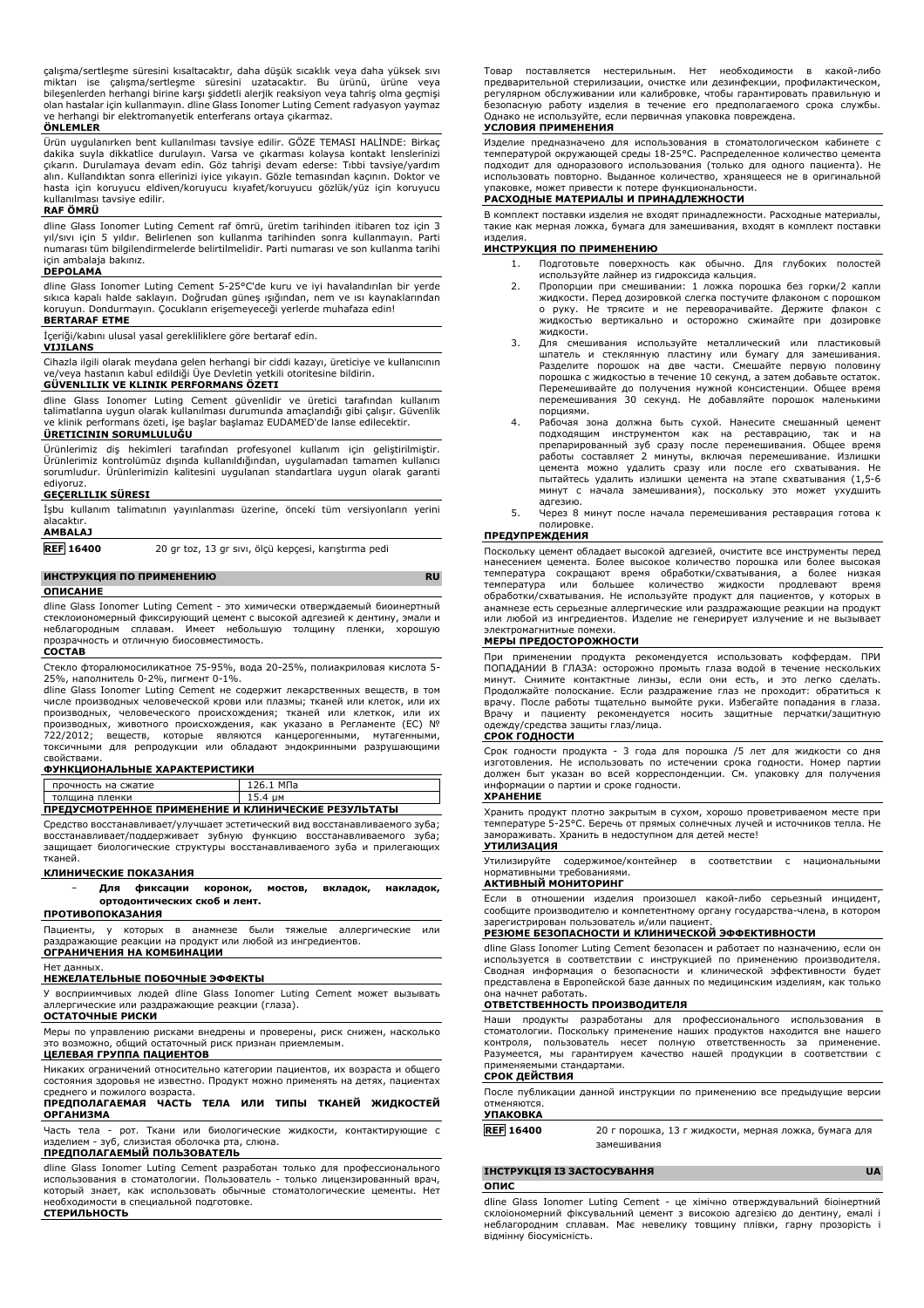#### **СКЛАД**

Скло фторалюмосилікатне 75-95%, вода 20-25%, поліакрилова кислота 5-25%, наповнювач 0-2%, пігмент 0-1%.

dline Glass Ionomer Luting Cement не містить лікарських речовин, зокрема похідних людської крові або плазми; тканин або клітин, або їх похідних, людського походження; тканин або клітин, або їх похідних, тваринного походження, як зазначено в Регламенті (ЄС) № 722/2012; речовин, які є канцерогенними, мутагенними, токсичними для репродукції або ендокринні руйнівні властивості.

#### **ФУНКЦІОНАЛЬНІ ХАРАКТЕРИСТИКИ**

| міцність на стискання                          | 126.1 M∏a |  |
|------------------------------------------------|-----------|--|
| товщина плівки                                 | 15.4 им   |  |
| ПЕРЕДБАЧУВАНЕ ПРИЗНАЧЕННЯ ТА КЛІНІЧНІ ПЕРЕВАГИ |           |  |

Засіб відновлює/покращує естетичний вигляд відновлюваного зуба; відновлює/підтримує зубну функцію відновлюваного зуба; захищає біологічні структури відновлюваного зуба та прилеглих тканин.

#### **КЛІНІЧНІ ПОКАЗАННЯ**

− **Для фіксації коронок, мостів, вкладок, накладок, ортодонтичних скоб і стрічок.**

#### **ПРОТИПОКАЗАННЯ**

Пацієнти, у яких в анамнезі були важкі алергічні або подразливі реакції на продукт або будь-який з інгредієнтів. **ОБМЕЖЕННЯ НА КОМБІНАЦІЇ**

## Немає даних.

#### **НЕБАЖАНІ ПОБІЧНІ ЕФЕКТИ**

I У сприйнятливих людей продукт може викликати алергічні або подразливі реакції (очі).

#### **ЗАЛИШКОВІ РИЗИКИ**

Заходи з управління ризиками впроваджені та перевірені, ризик знижений, наскільки це можливо, загальний залишковий ризик визнаний прийнятним. **ЦІЛЬОВА ГРУПА ПАЦІЄНТІВ**

Ніяких обмежень щодо категорії пацієнтів, їх віку та загального стану здоров'я невідомо. Продукт можна застосовувати на дітях, пацієнтах середнього або похилого віку.

## **ПЕРЕДБАЧУВАНА ЧАСТИНА ТІЛА АБО ТИПИ ТКАНИН РІДИН ОРГАНІЗМУ**

Частина тіла – рот. Тканини або біологічні рідини, що контактують з виробом – зуб, слизова оболонка ротової порожнини, слина.

## **ПЕРЕДБАЧУВАНИЙ КОРИСТУВАЧ**

dline Glass Ionomer Luting Cement розроблений тільки для професійного використання в стоматології. Користувач – тільки ліцензований лікар, який знає, як використовувати звичайні стоматологічні цементи. Немає потреби в спеціальній підготовці.

#### **СТЕРИЛЬНІСТЬ**

Товар постачається нестерильним. Немає потреби в будь-якій попередній стерилізації, очищенні або дезінфекції, профілактичному, регулярному обслуговуванні або калібруванні, щоб гарантувати правильну та безпечну роботу виробу протягом його передбачуваного терміну служби. Однак не використовуйте, якщо первинна упаковка пошкоджена.

## **УМОВИ ЗАСТОСУВАННЯ**

Виріб призначений для використання в стоматологічному кабінеті з температурою навколишнього середовища 18-25°C. Розподілену кількість цементу підходить для одноразового використання (тільки для одного пацієнта). Не застосовувати повторно. Видана кількість, що зберігається не в оригінальній упаковці, може призвести до втрати функціональності.

## **ВИТРАТНІ МАТЕРІАЛИ ТА ПРИНАЛЕЖНОСТІ**

До комплекту поставки виробу не входять приналежності. Витратні матеріали, такі як мірна ложка, папір для замішування, входять до комплекту поставки виробу.

## **ІНСТРУКЦІЯ ІЗ ЗАСТОСУВАННЯ**

- 1. Підготуйте поверхню як зазвичай. Для глибоких порожнин
- використовуйте лайнер з гідроксиду кальцію. 2. Пропорції при змішуванні: 1 ложка порошку без гірки/2 краплі рідини. Перед дозуванням злегка постукайте флаконом з порошком о руку. Не трусіть і не перевертайте. Тримайте флакон з рідиною вертикально та обережно стискайте при дозуванні рідини.
- 3. Для змішування використовуйте металевий або пластиковий шпатель і скляну пластину або папір для замішування. Розділіть порошок на дві частини. Змішайте першу половину порошку з рідиною протягом 10 секунд, а потім додайте залишок. Перемішуйте до отримання потрібної консистенції. Загальний час перемішування 30 секунд. Не додавайте порошок маленькими порціями.
- 4. Робоча зона має бути сухою. Нанесіть змішаний цемент відповідним інструментом як на реставрацію, так і на препарований зуб відразу<br>після перемішування. Загальний час роботи становить 2 хвилини,<br>включно з перемішуванням. Надлишки цементу можна видалити відразу або після його схоплювання. Не намагайтеся видалити надлишки цементу на етапі схоплювання (1,5-6 хвилин з початку замішування), оскільки це може погіршити адгезію.
- 5. Через 8 хвилин після початку перемішування реставрація готова до полірування.

#### **ПОПЕРЕДЖЕННЯ**

Оскільки цемент має високу адгезію, очистіть всі інструменти перед нанесенням цементу. Більш високу кількість порошку або більш висока температура скорочують час обробки/схоплювання, а більш низька температура або більша кількість рідини подовжують час обробки/схоплювання. Не використовуйте dline Glass Ionomer Luting Cement для пацієнтів, у яких в анамнезі є серйозні алергічні або подразливі реакції на продукт або будь-який з інгредієнтів. Виріб не генерує випромінювання і не викликає електромагнітних завад.

#### **ЗАПОБІЖНІ ЗАХОДИ**

При застосуванні продукту рекомендується використовувати кофердам. ПРИ ПОТРАПЛЯННІ В ОЧІ: обережно промити очі водою протягом декількох хвилин. Зніміть контактні лінзи, якщо вони є, і це легко зробити. Продовжуйте полоскання. Якщо подразнення очей не проходить: звернутися до лікаря. Після роботи ретельно вимийте руки. Уникайте потрапляння в очі. Лікарю та пацієнту рекомендується носити захисні рукавички/захисний одяг/засоби захисту очей/обличчя.

## **ТЕРМІН ПРИДАТНОСТІ**

Термін придатності продукту – 3 роки для порошку/5 років для рідини з дня виготовлення. Не застосовувати після закінчення терміну придатності. Номер партії має бути зазначений у всій кореспонденції. Див. упаковку для отримання інформації про партію та термін придатності.

#### **ЗБЕРІГАННЯ**

Зберігати продукт щільно закритим у сухому, добре провітрюваному місці за температури 5-25°C. Берегти від прямих сонячних променів і джерел тепла. Не заморожувати. Зберігати в недоступному для дітей місці! **УТИЛІЗАЦІЯ**

Утилізуйте вміст/контейнер відповідно до національних нормативних вимог. **АКТИВНИЙ МОНІТОРИНГ**

Якщо щодо виробу стався якийсь серйозний інцидент, повідомте виробнику та компетентному органу держави-члена, в якій зареєстрований користувач і/або пацієнт.

### **РЕЗЮМЕ БЕЗПЕКИ І КЛІНІЧНОЇ ЕФЕКТИВНОСТІ**

dline Glass Ionomer Luting Cement безпечний і працює за призначенням, якщо він<br>використовується відповідно до інструкцій виробника щодо застосування. використовується відповідно до інструкцій виробника щодо застосування.<br>Зведена інформація про безпеку та клінічну ефективність буде представлена в<br>Європейськійбазі даних з медичних виробів, як тільки вона почне працювати. **ВІДПОВІДАЛЬНІСТЬ ВИРОБНИКА**

Наші продукти розроблені для професійного використання в стоматології. Оскільки застосування наших продуктів знаходиться поза нашим контролем, користувач несе повну відповідальність за застосування. Звісно, ми гарантуємо якість нашої продукції відповідно до застосовних стандартів. **ТЕРМІН ДІЇ**

Після публікації цієї інструкції із застосування всі попередні версії скасовуються. **УПАКОВКА**

| <b>REF 16400</b> | 20 г порошку, 13 г рідини, мірна ложка, папір для |
|------------------|---------------------------------------------------|
|                  | замішування                                       |

**SIGNS EXPLANATION/ŽENKLŲ PAAIŠKINIMAS /SCHILDER ERKLÄRUNG /ЗНАЧЕНИЕ НА СИМВОЛИТЕ /VYSVĚTLENÍ ZNAČEK /FORKLARING AF TEGN** /MARKIDE SELGITUS /EXPLICATION DES SIGNES /EΞΉΓΗΣΗ ΣΉΜΑΝΣΗΣ /<br>JELZÉSEK MAGYARÁZATA /SPIEGAZIONE DEI SEGNI /ZĪMJU SKAIDROJUMS<br>/FORKLARING - AV -TEGN - /OBJAŚNIENIE - ZNAKÓW -/EXPLICAÇÃO - DOS<br>SÍMBOLOS - /EXPLICATII - SEMNE

|           | Caution /Atsargiai /Vorsicht /Внимание /Pozor /Forsigtighed<br>/Hoiatus /Mise en garde /Προσοχή /Figyelmeztetés /Attenzione<br>/Forsiktighet /Uwagi /Cuidado /Atenție<br>/Piesardzību!<br>/Pozor<br>Previdnost /Precaución /Varning /Dikkat / Осторожно /Обережно                                                                                                                                                                                                                                                                                                                                                                                                                                                                                                                                                                            |
|-----------|----------------------------------------------------------------------------------------------------------------------------------------------------------------------------------------------------------------------------------------------------------------------------------------------------------------------------------------------------------------------------------------------------------------------------------------------------------------------------------------------------------------------------------------------------------------------------------------------------------------------------------------------------------------------------------------------------------------------------------------------------------------------------------------------------------------------------------------------|
|           | Temperature limit /Temperatūros riba /Temperatur-Grenzwert<br>/Teplotní<br>limit<br>/Температурен<br>ЛИМИТ<br>/Temperaturgrænse<br>Temperatuuri limiit /Limite de température/Όριο θερμοκρασίας<br>/Hőmérsékleti határérték /Limite di temperatura /Temperatūras<br>robežvērtība /Temperaturgrense /Limit temperatury /Limite de<br>temperatura /Limita de temperatură /Teplotný limit /Temperaturna<br>omejitev / Límite de temperatura / Temperaturgräns / Sıcaklık Sınırı<br>Предел температуры / Межа температури                                                                                                                                                                                                                                                                                                                        |
| i         | Consult instructions for<br>/Ziūrėti naudojimo<br>use<br>instrukciją<br>/Gebrauchsanweisung<br>beachten<br>/Консултирайте<br>ce<br>c<br>инструкцията<br>за<br>употреба<br>/Viz<br>návod<br>k<br>použití<br>/Se<br>brugsanvisningen<br>/Vaadake<br>kasutusjuhendit<br>/Consulter<br>les<br>instructions d'utilisation / Συμβουλευτείτε τις οδηγίες χρήσης<br>/Konzultáljon a használati utasítással /Consultare le istruzioni per<br>l'uso /Skatīt lietošanas pamācību /Se bruksanvisningen /Zapoznaj<br>się z instrukcją użytkowania /Consulte as instruções de uso<br>/Consultați instrucțiunile de utilizare / Viď návod na použitie /Pred<br>uporabo si poglejte navodila / Consultar las instrucciones de uso / Se<br>bruksanvisningen /Kullanım talimatlarına bakınız /См. инструкцию<br>по применению /Див. інструкцію із застосування |
| 氼         | Keep away from sunlight /Laikyti atokiau nuo saulės spindulių /Von<br>Sonnenlicht fernhalten / Да се пази от слънчева светлина / Chrañte<br>před slunečním zářením /Holdes væk fra sollys /Hoida eemal<br>päikesevalgusest /Tenir à l'écart de la lumière du soleil /Kparnore<br>μακριά από τον ήλιο /Napfénytől távol tartandó /Tenere lontano<br>dalla luce del sole /Sargāt no saules gaismas /Holdes unna sollys<br>/Chronić przed światłem słonecznym /Proteger da luz solar /A se<br>păstra într-un loc ferit de soare /Chráňte pred slnečným žiarením<br>/Ne shranjujte izpostavljeno sončni svetlobi /Mantener alejado de<br>la luz del sol /Förvaras bort från solljus /Güneş ışığından uzak tutun<br>/ Беречь от попадания солнечных лучей /Берегти від сонячних<br>променів                                                       |
|           | Do not re-use /Nenaudoti pakartotinai /Nicht wiederverwenden /He<br>използвайте повторно /Nepoužívejte znovu /Mă ikke genbruges<br>/Arge taaskasutage /Ne pas réutiliser /Μην χρησιμοποιείτε ξανά /Ne<br>használja fel újra /Non riutilizzare /Nelietot atkārtoti /Ikke bruk pă<br>nytt /Nie używać ponownie /Não reutilizar /A nu se refolosi<br>/Nepoužívajte znova /Ni za ponovno uporabo /No reutilizar<br>/Ateranvänd inte /Tek kullanımlıktır /Не использовать повторно<br>/Не використовувати повторно                                                                                                                                                                                                                                                                                                                                |
|           | Non-sterile /Nesterilus /Unsteril /Нестерилно /Nesterilní /Ikke-<br>steril /Mittesteriilne /Non stérile /Μη αποστειρωμένο /Nem steril<br>/Non sterile /Nesterils /Ikke-steril /Niesterylny /Não estéril<br>/Nesteril /Nesterilné /Ne-sterilno /No estéril /Icke-steril /Steril değil<br>/Нестерильный /Нестерильний                                                                                                                                                                                                                                                                                                                                                                                                                                                                                                                          |
| MD        | Medical device /Medicinos<br>priemonė<br>/Medizinisches<br>Gerät<br>/Медицинско устройство /Zdravotnické zařízení /Medicinsk udstyr<br>/Meditsiiniseade<br>/Dispositif<br>médical<br>/Ιατρική<br>συσκευή<br>/Orvostechnikai eszköz /Dispositivo medico /Medicīnas<br>ierīce<br>/Medisinsk<br>utstyr /Urządzenie medyczne /Aparelho médico<br>/Zdravotnícke<br>/Dispozitiv<br>medical<br>zariadenia<br>/Medicinski<br>pripomoček /Dispositivo médico /Medicinsk utrustning /Medikal<br>Cihaz / Медицинское изделие / Медичний виріб                                                                                                                                                                                                                                                                                                           |
| 1≂<br>2 ∆ | Mixing<br>ratio<br>/Maišymo<br>santykis<br>/Mischungsverhältnis<br>/Съотношение при смесване /Míchací poměr /Blandingsforhold<br>/Segamissuhe /Rapport de mélange /Αναλογία ανάμιξης /Keverési<br>arány / Rapporto di miscelazione / Maisījuma attiecība                                                                                                                                                                                                                                                                                                                                                                                                                                                                                                                                                                                     |